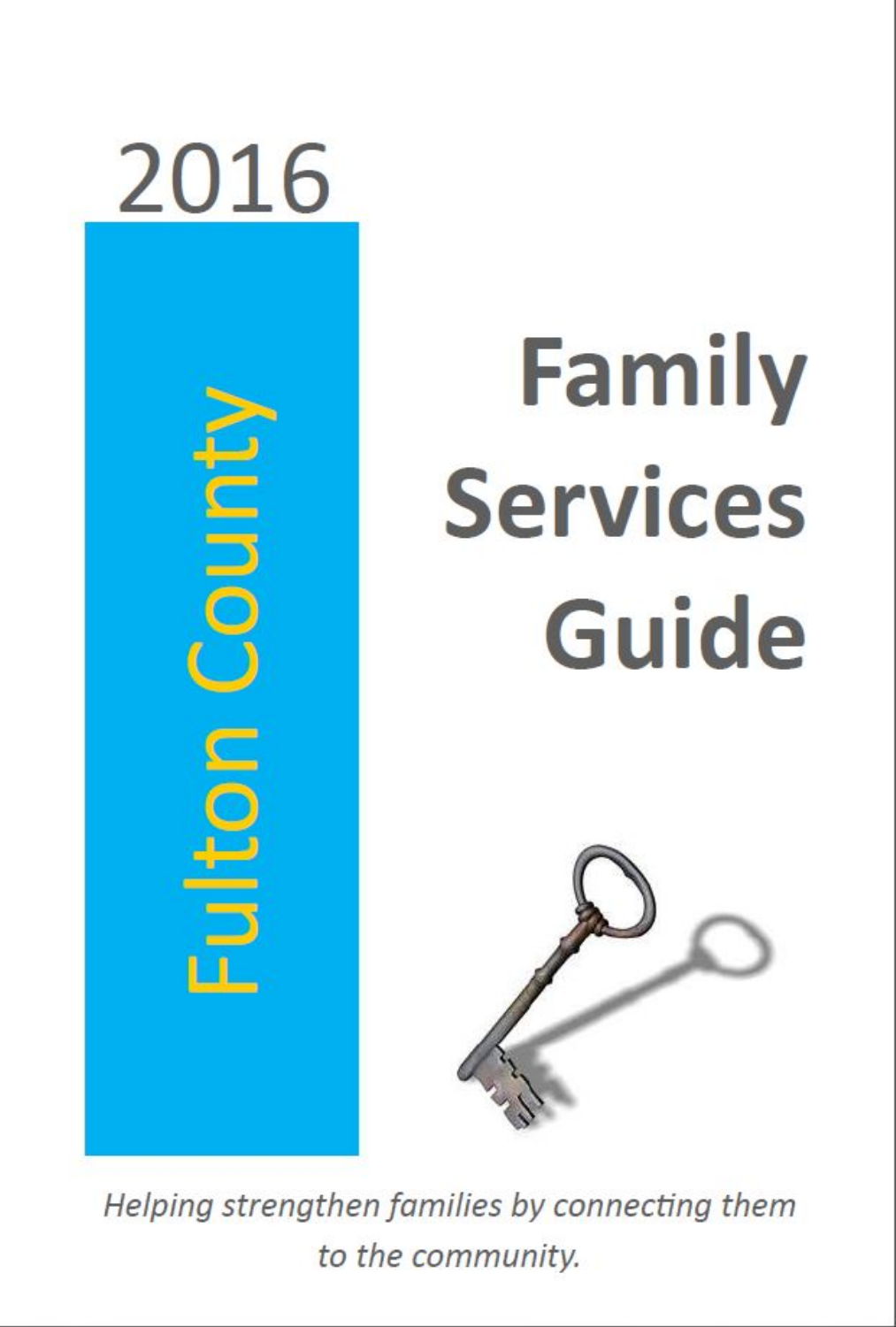



The 2016 edition of the Community Resource Guide has been brought to you through a collaborative effort between **Help Me Grow--Northwest Ohio** ຎ **Fulton County Job & Family Services** 

To obtain copies of the Guide contact: Help Me Grow-Northwest Ohio ..............................419-337-4579 Fulton County Job & Family Services........................419-337-0010

#### **Disclaimer**

Listing in the Guide does not imply endorsement of services by Help Me Grow Northwest Ohio, Fulton County Job & Family Services or any partners.

For the most current information about any resource listed in this Guide, contact the resource direct, call 2-1-1 or access First Call For Help's website at www.firstcallnwo.org.

Information in this Guide may be used freely by individuals and agencies that have received copies; however, the 2016 Community Resource Guide may not be copied and/or reproduced in any format without receiving written permission from Help Me Grow-Northwest Ohio. You may make inquiries, corrections or additions by calling 419-337-4579.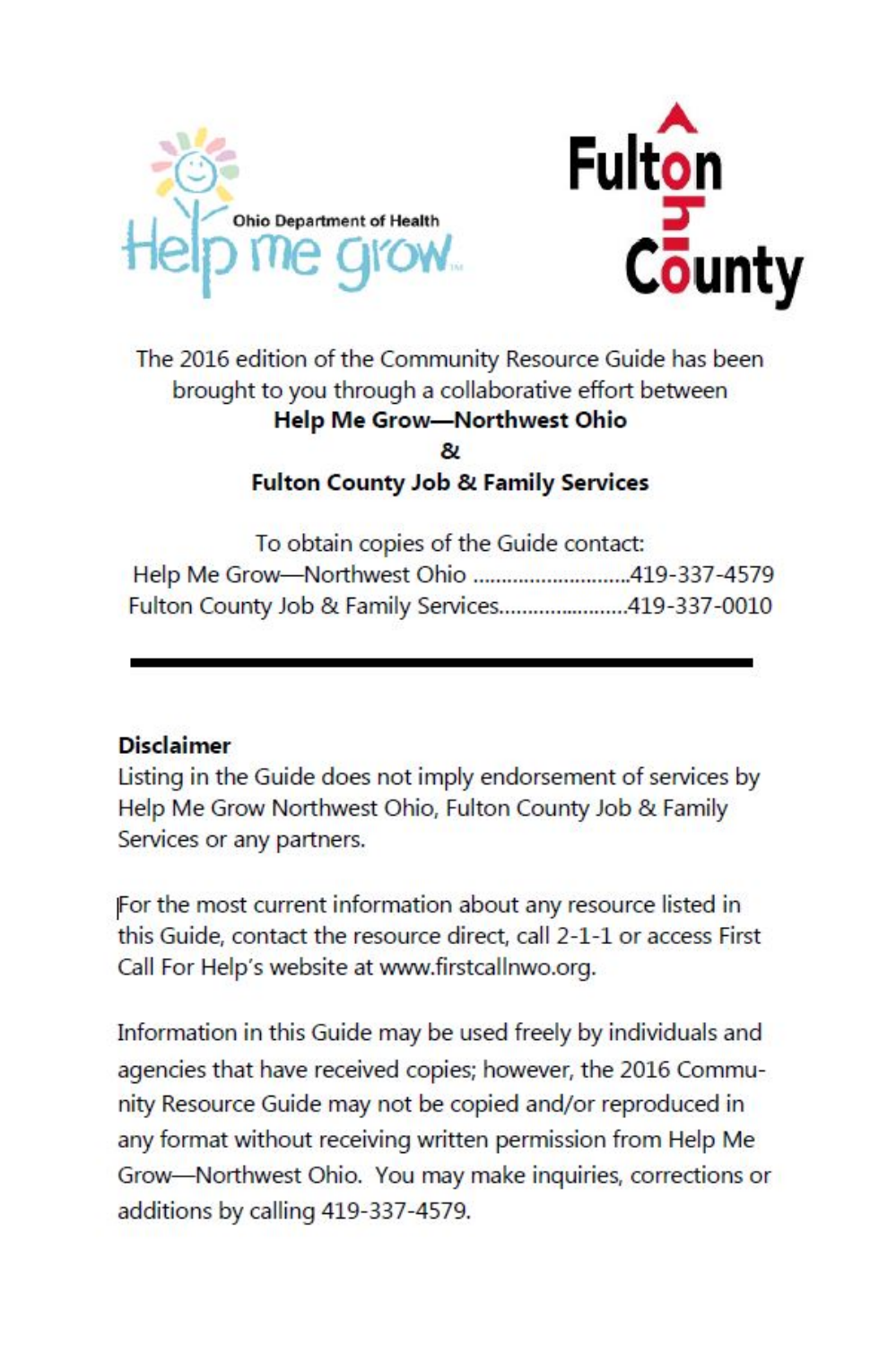## **Table of Contents**

| <b>Social Service Agencies</b>                 |
|------------------------------------------------|
|                                                |
| Alano Club in Wauseon                          |
| Ability Center, Bryan Office                   |
| Adult Basic & Literacy Education (ABLE)        |
| Advocates for Basic Legal Equality (ABLE)      |
|                                                |
| American Red Cross-West Central Ohio Chapter   |
| AmeriCare Home Health                          |
| Center for Child and Family Advocacy           |
| <b>Community Health Professionals</b>          |
|                                                |
| <b>Community Pregnancy Centers</b>             |
| Cystic Fibrosis Center-Pediatric               |
| Divorce Care                                   |
|                                                |
| Easter Seals Society of Northwest Ohio         |
| Epilepsy Center Services of Northwest Ohio     |
| Family and Children First Council              |
| <b>Family Justice Center</b>                   |
| Four County ADAMhs Board                       |
|                                                |
| Four County L.O.S.S. Team                      |
| Friendship House                               |
| <b>FulCare Behavioral Health</b>               |
|                                                |
| Fulton County Child Support Enforcement Agency |
| <b>Fulton County Furniture Ministry</b>        |
| <b>Fulton County Health Center</b>             |
|                                                |
| <b>FCJFS Healthy Start</b>                     |
| <b>FCJFS Re-entry Connection</b>               |
| <b>Fulton County Health Department</b>         |
| <b>Grief Support Group</b>                     |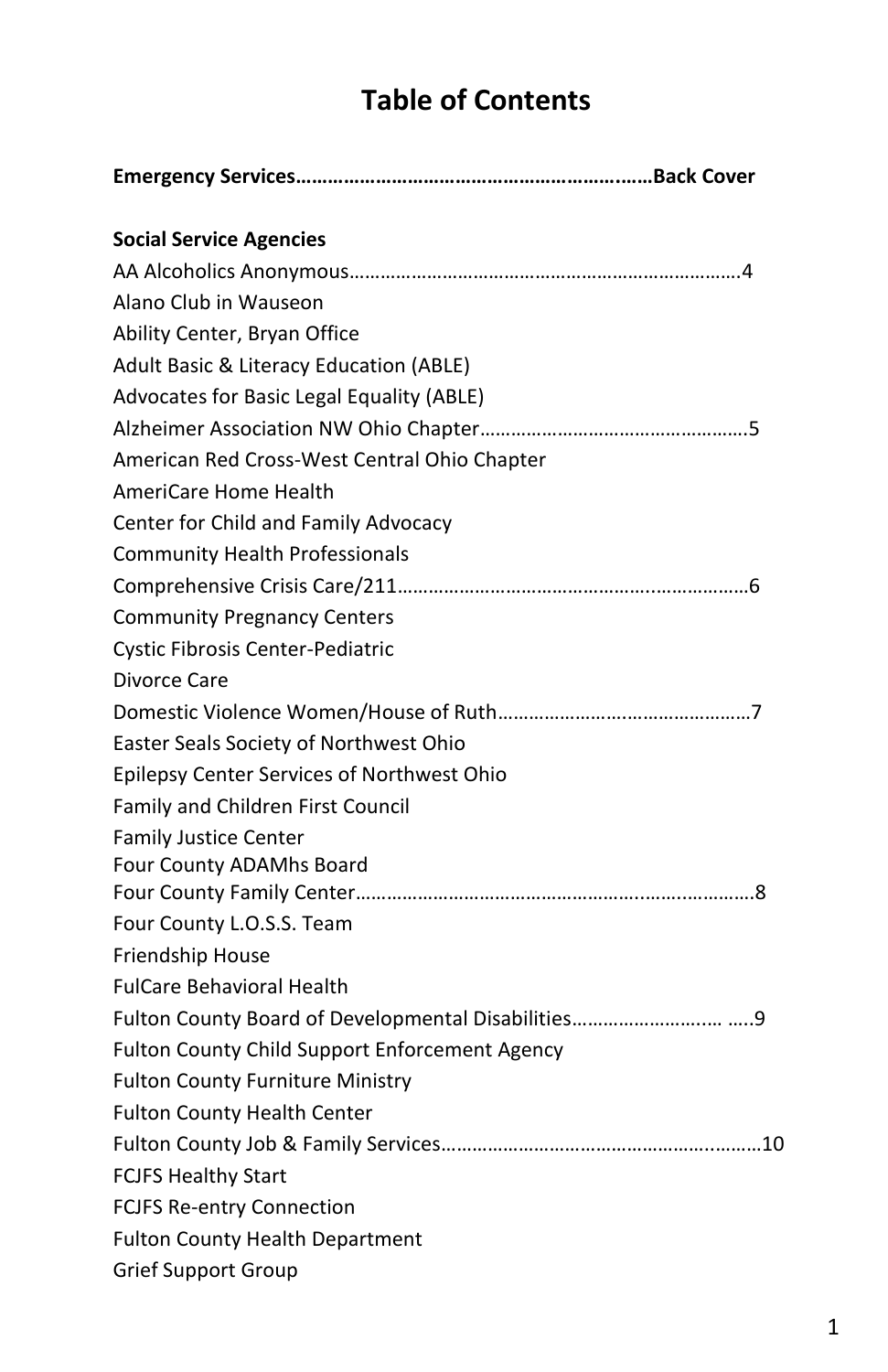#### **Table of Contents**

#### **Social Service Agencies, Continued**

| Hands of Grace Faith in Action                |
|-----------------------------------------------|
| <b>Healthy Start</b>                          |
| Help Me Grow-Northwest Ohio                   |
| Home Energy Assistance Program (HEAP)         |
|                                               |
| International Institute of Toledo             |
| It Takes Two                                  |
| Kaitlyn's Cottage                             |
| Legal Aid of Western Ohio (LAWO)              |
|                                               |
| Maumee Valley Guidance Center                 |
| Maumee Valley Planning Organization           |
| <b>NAMI of Four County</b>                    |
|                                               |
| Noah House                                    |
| Northwest Ohio Community Action (NOCAC)       |
| Nursing Mom's Group                           |
| Office of the Ohio Consumers' Counsel         |
|                                               |
| <b>Ohio State University Extension Office</b> |
| Opportunities for Ohioans with Disabilities   |
| Partnership Assistance to the Homeless (PATH) |
| PathStone                                     |
|                                               |
| Recover Services of NOW, Inc.                 |
| The Ridge Project                             |
| Sara's Garden                                 |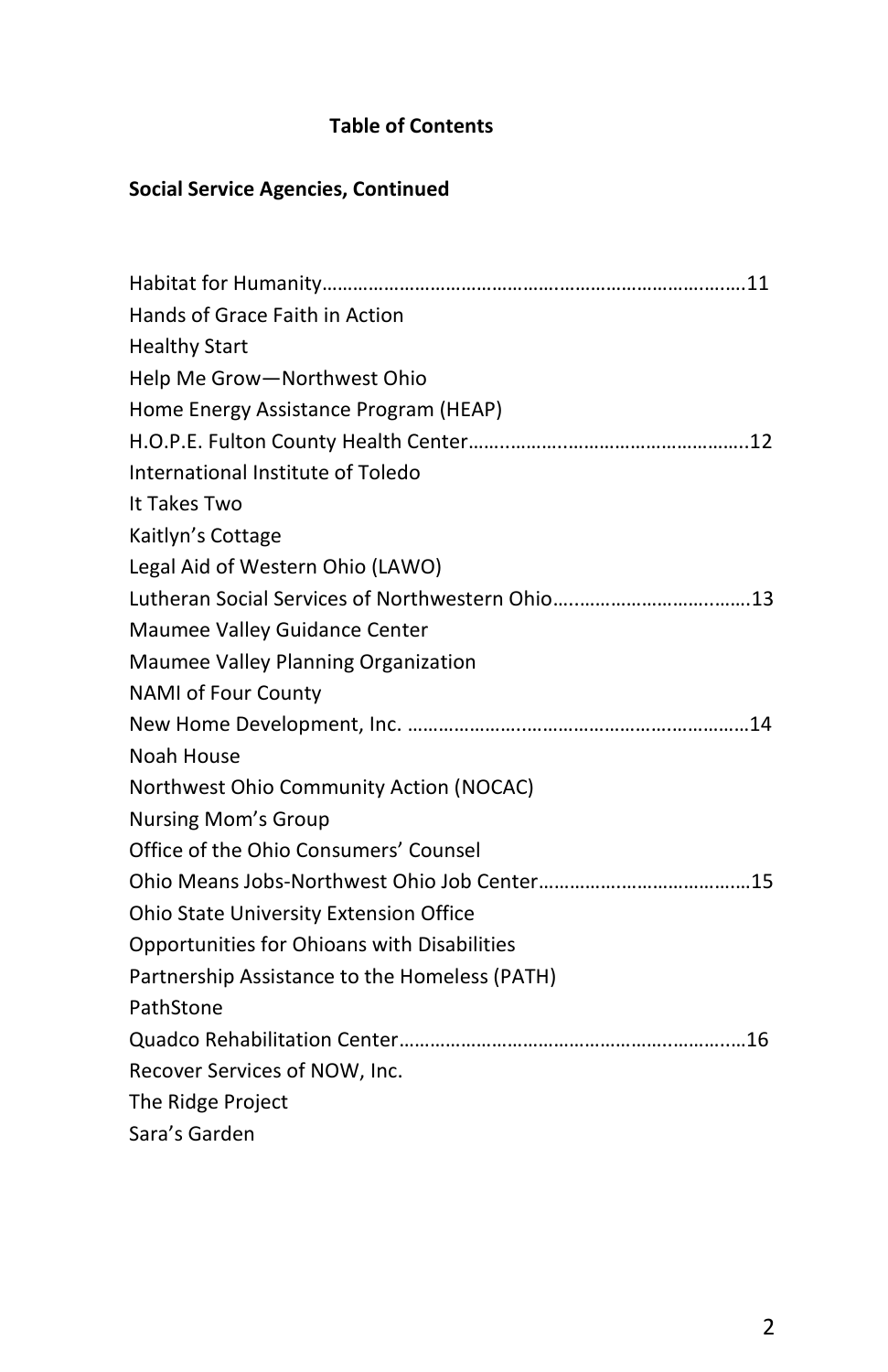#### **Table of Contents**

#### **Social Service Agencies, Continued**

| Sight Center of Northwest Ohio                          |
|---------------------------------------------------------|
| Social Security Administration                          |
| Teen Line                                               |
|                                                         |
| United Way of Fulton County                             |
| Veteran's Service Commission                            |
| Women, Infants & Children (WIC)                         |
| YWCA of Greater Toledo Child Care Resource & Referral19 |
| Zenobia Temple A.A.O.N.M.S                              |

#### **Assistance Programs**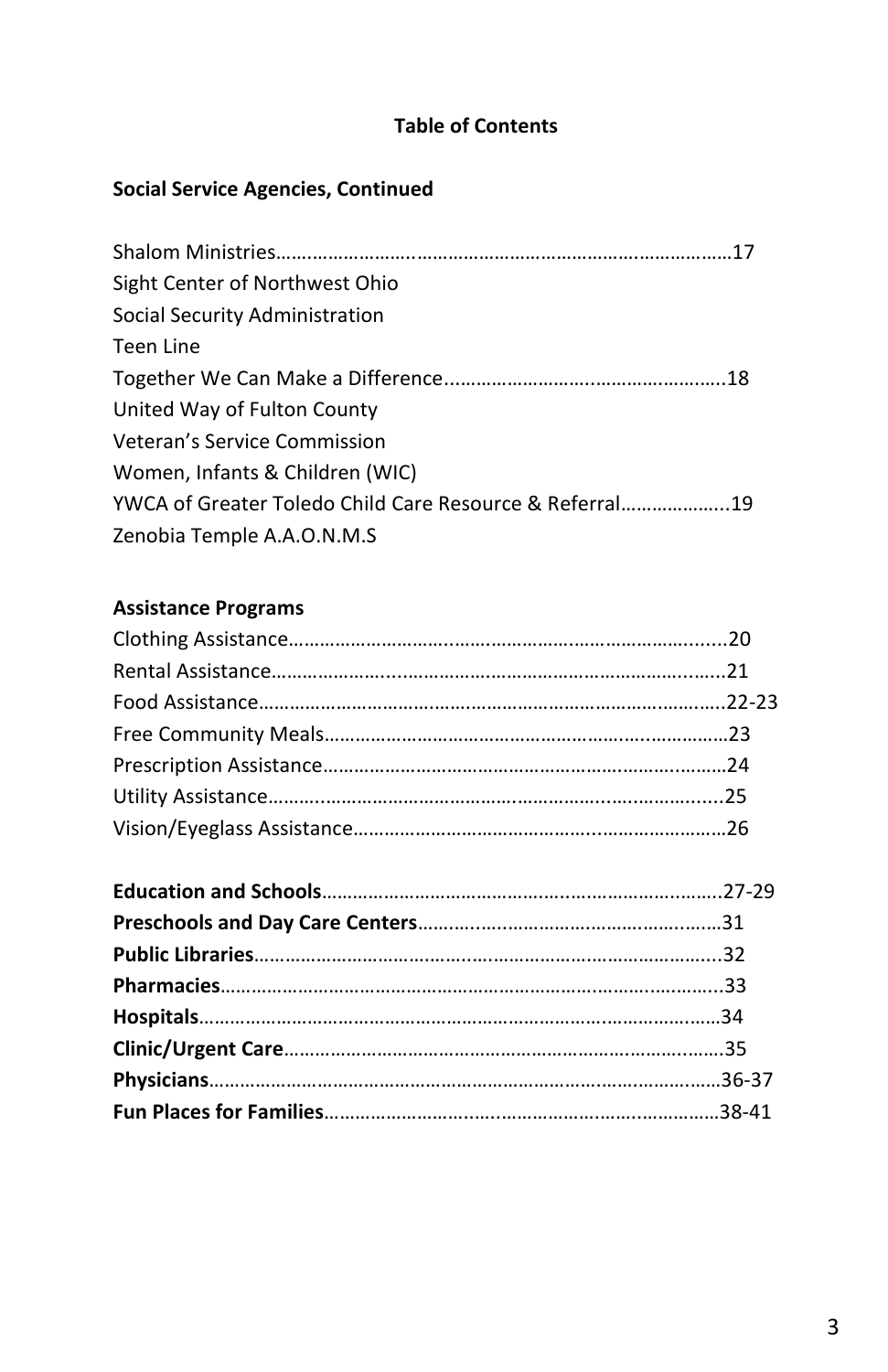## *Social Services Agencies*

**AA (Alcoholics Anonymous) …………………….………….………..419-380-9862**

**Web Site:** [www.area55aa.org](http://www.area55aa.org/) *Services: Go to website for list of meetings held in Fulton County*

**Alano Club in Wauseon……………………………………………..…..419-335-6211** 222S. Brunell Street, Wauseon OH 43567

*Services: Alcohol and drug-free Club, primarily providing a place where recovering people can meet-eat-dance and in general just associate with other recovering people. The Club is not affiliated with Alcoholics Anonymous.*

**The Ability Center, Bryan Office.………...419-633-1400 or 855-633-1400** 

1425 East High Street, Bryan, OH 43506

Web Site: [www.abilitycenter.org](http://www.abilitycenter.org/)

*Services: Assist individuals with disabilities by providing advocacy, independent living skills training, information and referral, and peer support.*

*Another program of The Ability Center is Assistance Dogs for Achieving Independence (ADAI); they have helped children and adults with disabilities achieve greater independence by training and placing service and therapy dogs to assist with the individual's daily needs.*

#### **Adult Basic/Literacy Education (ABLE)….419-267-3331 or 800-589-3334** *Four County Career Center*

22-900 State Route 34, Archbold, OH 43502 Web Site: [www.fourcounty.net](http://www.fourcounty.net/) *Services: Adult basic literacy classes and GED classes.*

#### **Advocates for Basic Legal Equality (ABLE)…………………...….800-837-0814**

118 Clinton St., Ste. 101A, Defiance, OH 43515 Fax: 419-782-5830 – Web Site:<http://ablelaw.org/> *Services: Non-profit regional law firm that provides high quality legal assistance in civil (non-criminal) matters to help eligible low-income*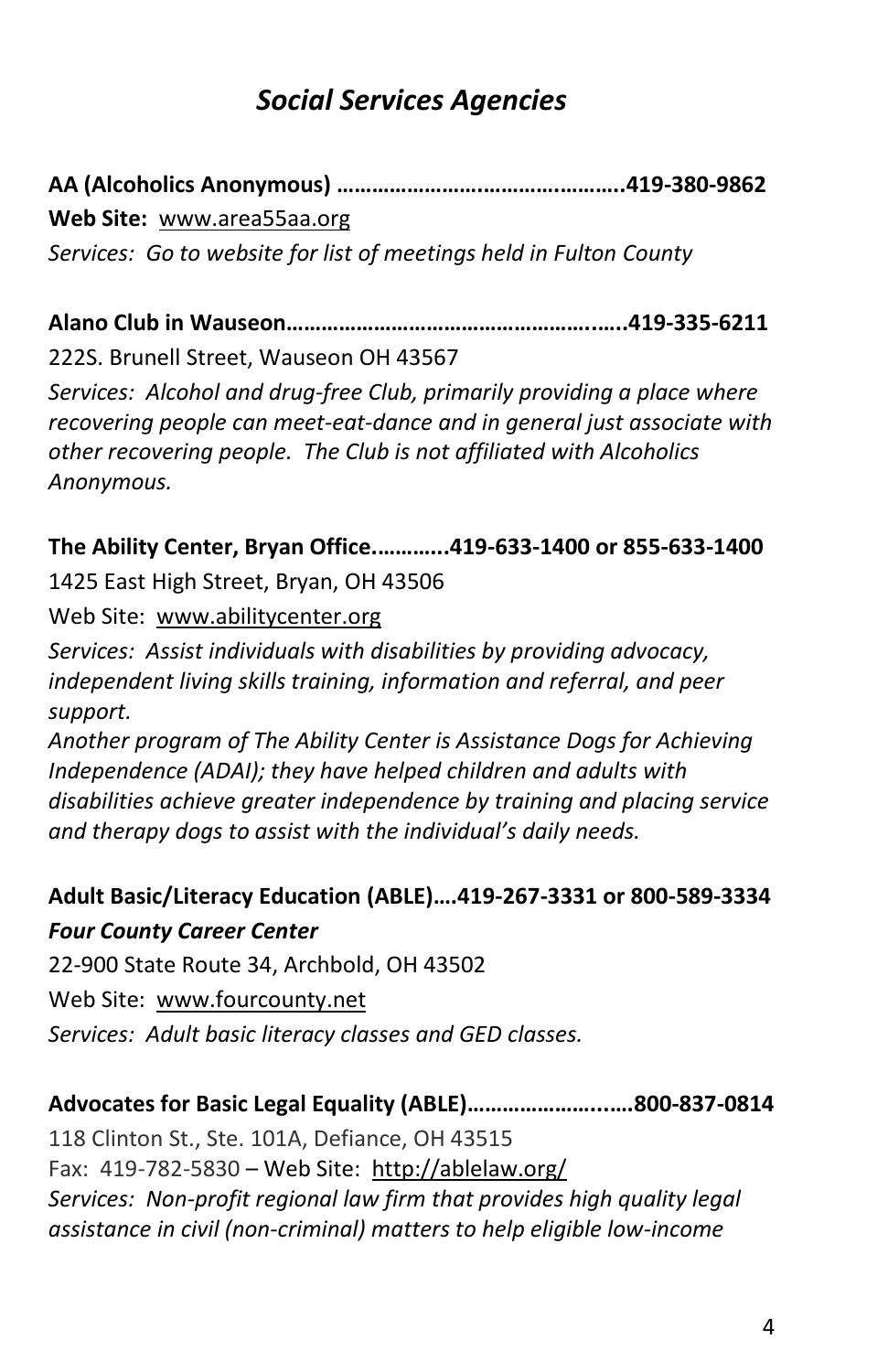*individuals and groups in western Ohio achieve self-reliance, equal justice and economic opportunity.*

#### **Alzheimer Association NW Ohio Chapter………………………..800-272-3900**

#### **American Red Cross**

West Central Ohio Chapter**………………………………….………….419-227-5121** Web Site: www.allenohrc.org *Services: Aid in disasters, first aid and CPR training, safety courses, blood service collection program, services to military families.*

#### **AmeriCare Home Health…………………………..……….…….…...419-636-2702**

102 W. Bryon Street, Bryan, OH 43506

Fax: 419-636-2702 – Web Site: [www.americare-health.com](http://www.americare-health.com/) *Services: Home health care, on-call services and other in-home medical services, such as skilled nursing, occupation therapy, physical therapy, speech therapy, home health aides, and social workers.*

**Center for Child & Family Advocacy…………….….………..…….419-335-4255 Crisis Line/Women's Shelter………….…….419-782-1100 or 800-782-8555** 125 North Fulton, Wauseon, OH 43567 Fax: 419-335-4256 website: www.theccfa.org *Services: General counseling services including individual therapy, marriage counseling, play therapy, group therapy, domestic violence treatment, prevention programming, battered women's shelter, victim support and advocacy.*

**Community Health Professionals……………………………….……419-445-5128** *Fulton County Area Visiting Nurses - Hospice, The Caring Way* 230 Westfield Drive, Archbold, OH 43502 Fax: 419-445-6314 - Web Site: [www.comhealthpro.org](http://www.comhealthpro.org/) *Services: Hospice, skilled nursing care, occupational, physical and speech therapy, private duty services, volunteer program.*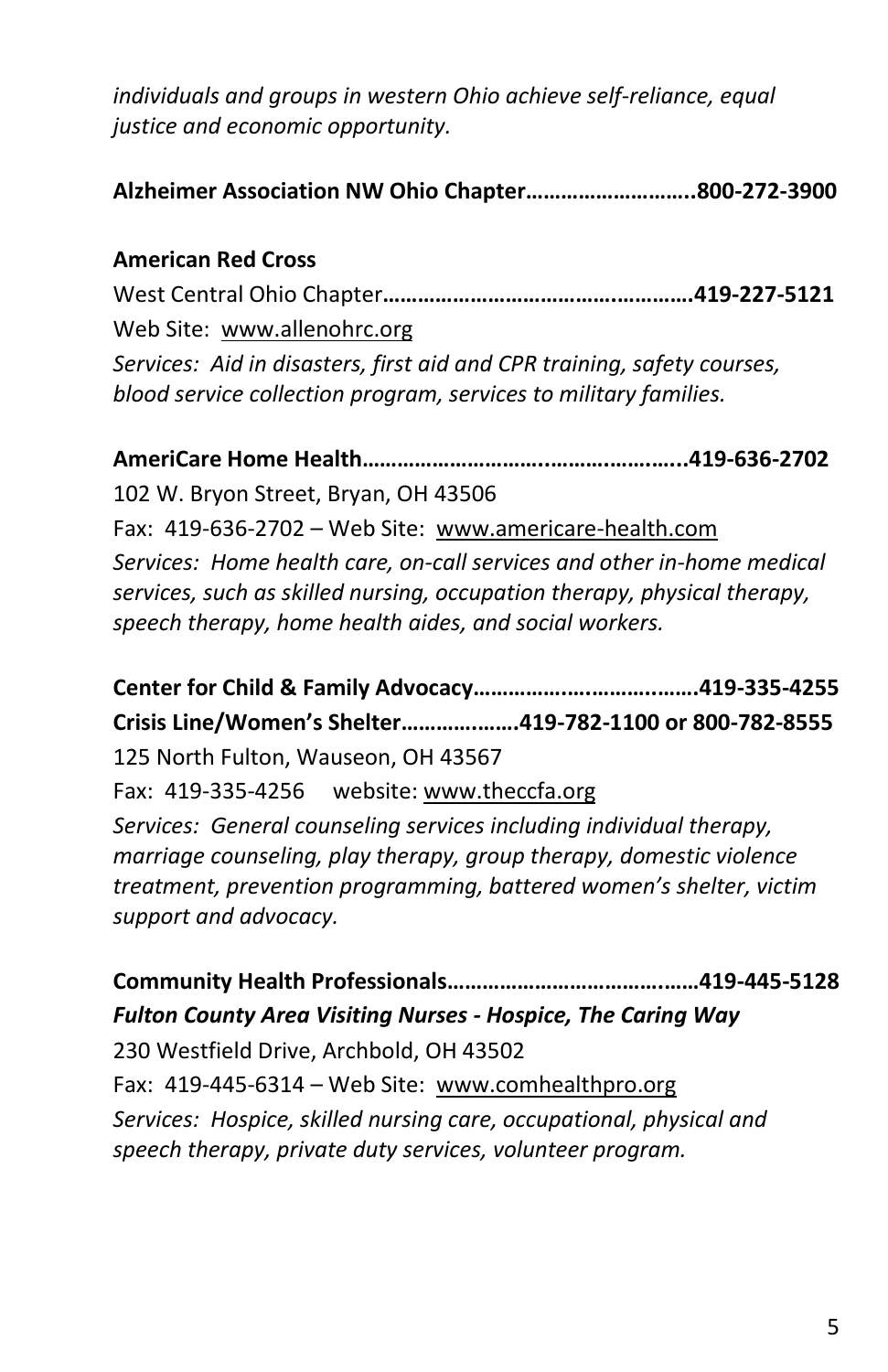#### **Comprehensive Crisis Care of NW Ohio/2-1-1 Call Center**

**(Formerly First Call for Help) ………………..800-468-4357 or 419-599-1660 Information & Referral……………………………………….………..…………….2-1-1**

600 Freedom Drive, Napoleon, OH 43545

Fax: 419-592-8336 – Web Site: www.firstcallnwo.org

*Services: 24/7 access to information and referral services to health and human service agencies and programs throughout northwest Ohio, emergency mental health assessments for persons in crisis or experiencing psychiatric distress, crisis stabilization unit, outpatient psychiatric services.*

#### **Community Pregnancy Center (CPC) ……419-335-0117 or 800-633-3339 Formerly Women's Health Resource**

1499 North Glenwood Avenue, Wauseon, OH 43567

Web Site: [www.cpcnwo.org](http://www.cpcnwo.org/)

*Services: Provides free assistance for unplanned pregnancies, pregnancy testing, STD clinic, Earn While You Learn Parenting Classes, furniture, diapers, post-abortion counseling, formula and breastfeeding classes.*

## **Cystic Fibrosis Center-Pediatric/Adult Program Northwest Ohio (Toledo Children's Hospital)………………….419-291-2007/800-227-2959**

*2121 Hughes Street, Suite 640, Toledo, OH 43606*

*Email: [cathy.doney@promedica.org](mailto:cathy.doney@promedica.org)*

*Services: The CF Care Center if funded by the CF Foundation to provide wellness and treatment care programs through an annual grant; in addition, the Foundations' grant supports ancillary care services (social worker and educational programs). Additional programs provide advocacy, referral and information services.*

**Divorce Care and Divorce Care for Kids Support Group….419-337-4776** *North Clinton Mennonite Church* **831 West Linfoot Street, Wauseon, OH 43567** *Website: northclinton.org Services: Find help and healing for the hurt of separation and divorce.*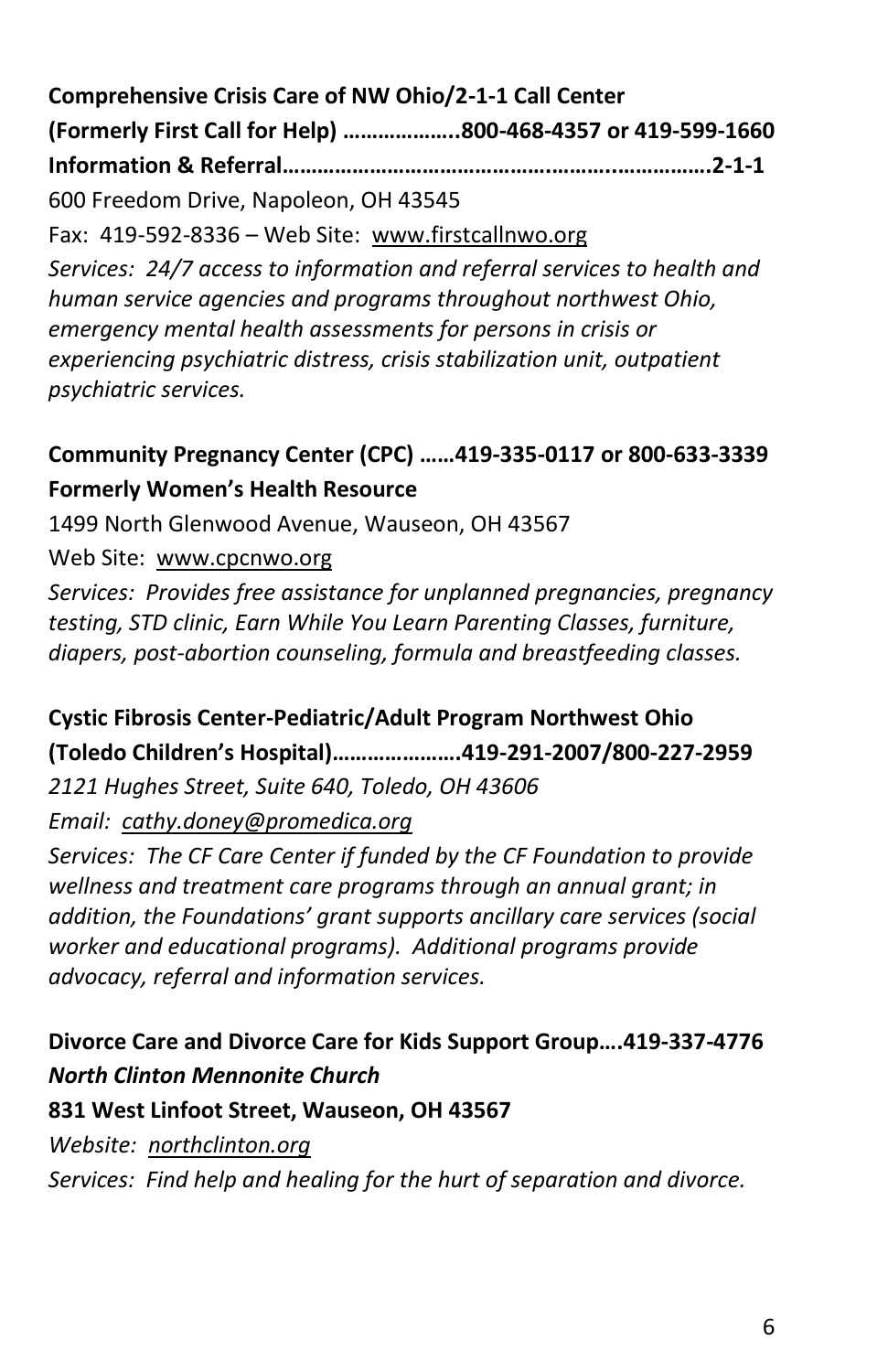#### **Domestic Violence for Women/House of Ruth……………….800-782-8555** *Center for Child & Family Advocacy*

*511 Perry Street, Defiance, OH 43512 Services: 24-hour hotline, various support groups, residential and battered women's shelter. Domestic violence center-confidential location*

#### **Easter Seals Society of NW Ohio……….…419-535-5750 or 877-885-2601**

440 South Reynolds Road, Suite C, Toledo, OH 43615

Website: noh.easterseals.com

*Services: Information and referral, assistance with equipment loan, car seats, recreational summer camp, recreational programs, Home Health care, summer speech therapy.*

#### **Epilepsy Center Services of NW Ohio.....419-867-5950 or 800-589-5958**

*1701 Holland Road, Suite B, Maumee, OH 43537*

*Website: [www.epilepsycenter.org](http://www.epilepsycenter.org/)*

*Services: Advocacy, counseling, education programs, support groups, recreation/training, family weekend camp, residential services, resource library, emergency medication assistance.*

#### **Family and Children First Council-Fulton…………………...…..419-337-0915**

606 S. Shoop Avenue, Wauseon, OH 43567

Website: [www.fultoncountyhealthdept.com](http://www.fultoncountyhealthdept.com/)

*Services: Current programs include- strategic planning; partnership for a drug free Fulton County; Help Me Grow; Ohio Children's Trust Fund Programming; Systems of Care and Service Coordination.*

#### **Family Justice Center………………see Center for Child & Family Advocacy**

**Four County ADAMhs Board…………………………………......…..419-267-3355** T-761 State Route 66, Archbold, OH 43502 Fax: 419-267-3353 Website: www.fourcountyadamhs.com *Services: (ADAMhs) Board is responsible for planning, funding and monitoring public mental health and alcohol and other drug addiction services delivered to the residents of Defiance, Fulton, Henry and Williams counties.*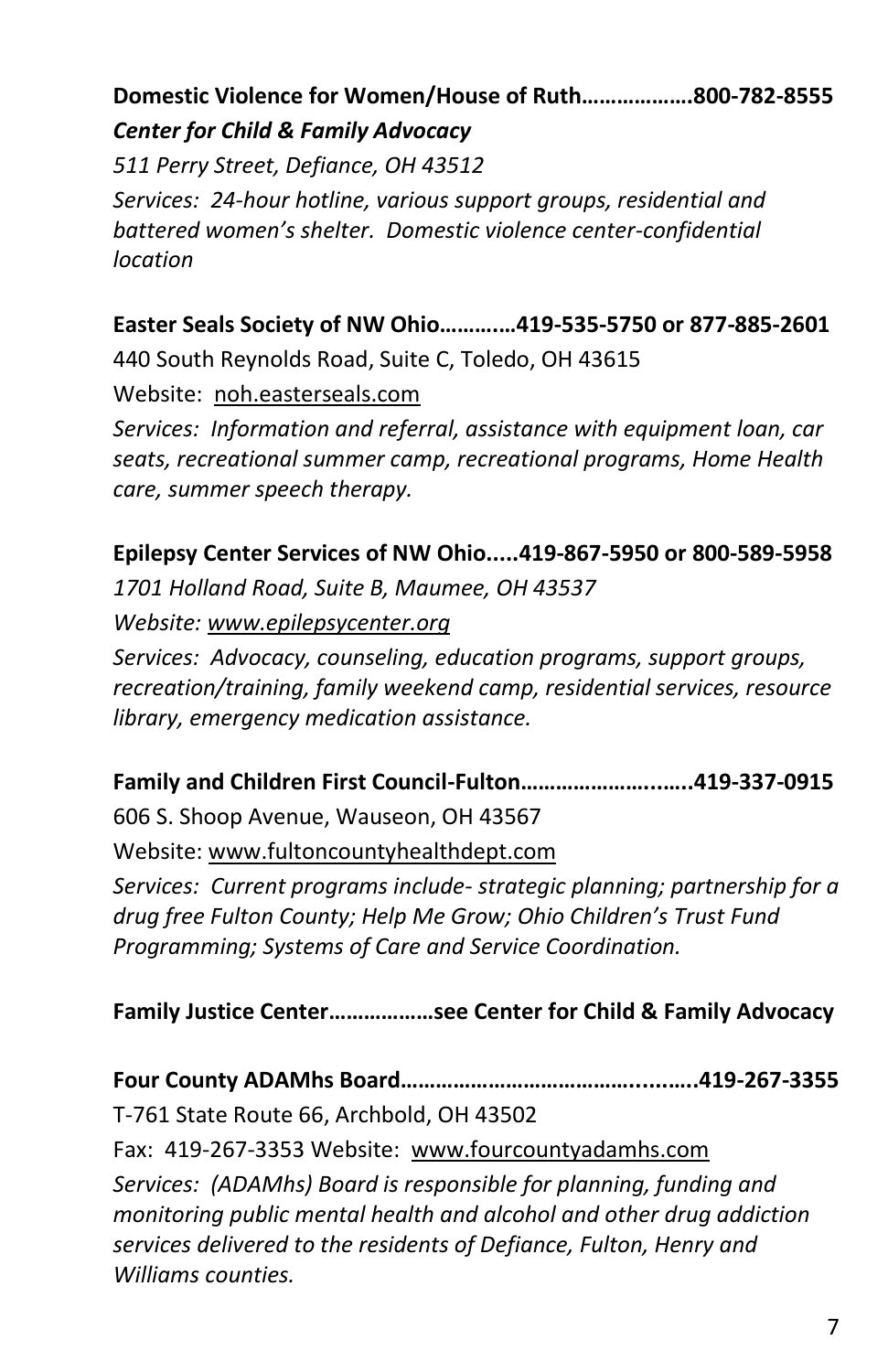# **Four County Family Center…………….…….419-335-3732 or 800-693-6000**

7320 State Hwy 108; Suite A, Wauseon, OH 43567

Fax: 419-335-3462 – Web Site: [www.fsno.org](http://www.fsno.org/)

*Services: Quality mental health services, specializing in treatment of children, adolescents & families, outreach, prevention/education, case management, outpatient counseling, home-based counseling, group counseling.*

**Four County Suicide Prevention Coalition…………………….…800-468-4357**

*Website: [www.4countysuicideprevention.org](http://www.4countysuicideprevention.org/) Services: Increase awareness of and reduce the stigma toward depression and suicide in a effort to improve and save lives. Substance Abuse—how to spot the warning signs and information on seeking help.* 

#### **Friendship House-Archbold**

**Cecily Rohrs, Director ……………………………………………………419-267-5502** *Services: This modest home can house two families at a time that are coming directly from with the Archbold or Pettisville School districts. Within walking distance of town, schools, and work opportunities. (Under special circumstances, if no homeless residents occupy the home, it can be a short-term Ronald McDonald-type home for someone from out of town needing to be near a critically ill family member.)* 

725 South Shoop Avenue, Wauseon, OH 43567

*Website: www.fultoncounyhealthcenter.org*

*Services: Outpatient services, partial hospitalization, counseling, inpatient hospitalization, outpatient psychiatric treatment, dual diagnosis treatment, crisis response assistance site help –CRASH, Intensive outpatient;*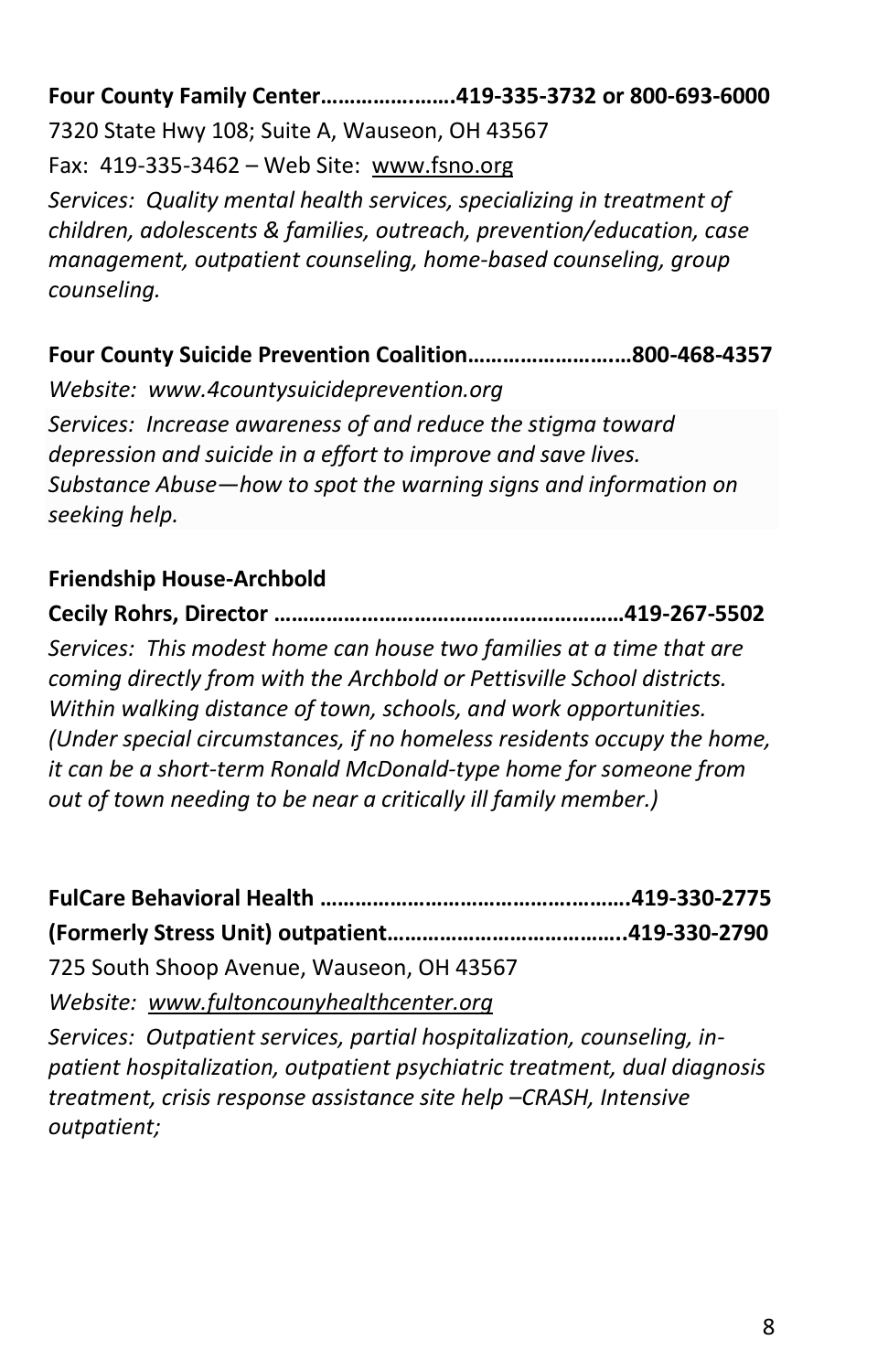### **Fulton County Board of Developmental Disabilities……....419-337-4575** 1210 North Ottokee Street, Wauseon, OH 43567 Fax: 419-335-3082 – Web Site: [www.fultoncountyoh.com](http://www.fultoncountyoh.com/) *Services: Early intervention services, adult services, senior programs, service and support administration, Special Olympics.*

**Fulton County Child Support Enforcement Agency…….…..419-337-0010 Toll Free...…….…………………………………………………………….....800-344-3575** 604 South Shoop Avenue, Suite 200, Wauseon, OH 43567 Web Site: [www.fultoncountyoh.com](http://www.fultoncountyoh.com/) *Services: Assistance with paternity cases, support payments, interstate enforcement of child support, locating absent parents.*

#### **Fulton County Furniture Ministry……………………………………419-445-4656 St. Martin's Lutheran Church**

*Services: Provides free furniture and household items (dishes, sheets, etc.) as available. Call 2-1-1 or 800-468-4357 to complete application.*

**Fulton County Health Center……………………….…………….….419-335-2015 OB Unit…………………………………………………..…419-330-2757 Diabetes Support………………………………………419-330-2772**

| Cancer Resource Center/Support groups419-330-2708 |
|---------------------------------------------------|

**OB Classes…………………………………………………419-330-2757**

725 South Shoop Avenue, Wauseon, OH 43567

Web Site: [www.fultoncountyhealthcenter.org](http://www.fultoncountyhealthcenter.org/)

*Services: 24 Hour emergency care, outpatient clinics, Fitness classes; health classes; counseling services; diabetes support OB PROGRAMS: Partners in Pregnancy, Childbirth Education, Sibling Class, Shape-up for Motherhood, Breastfeeding classes.*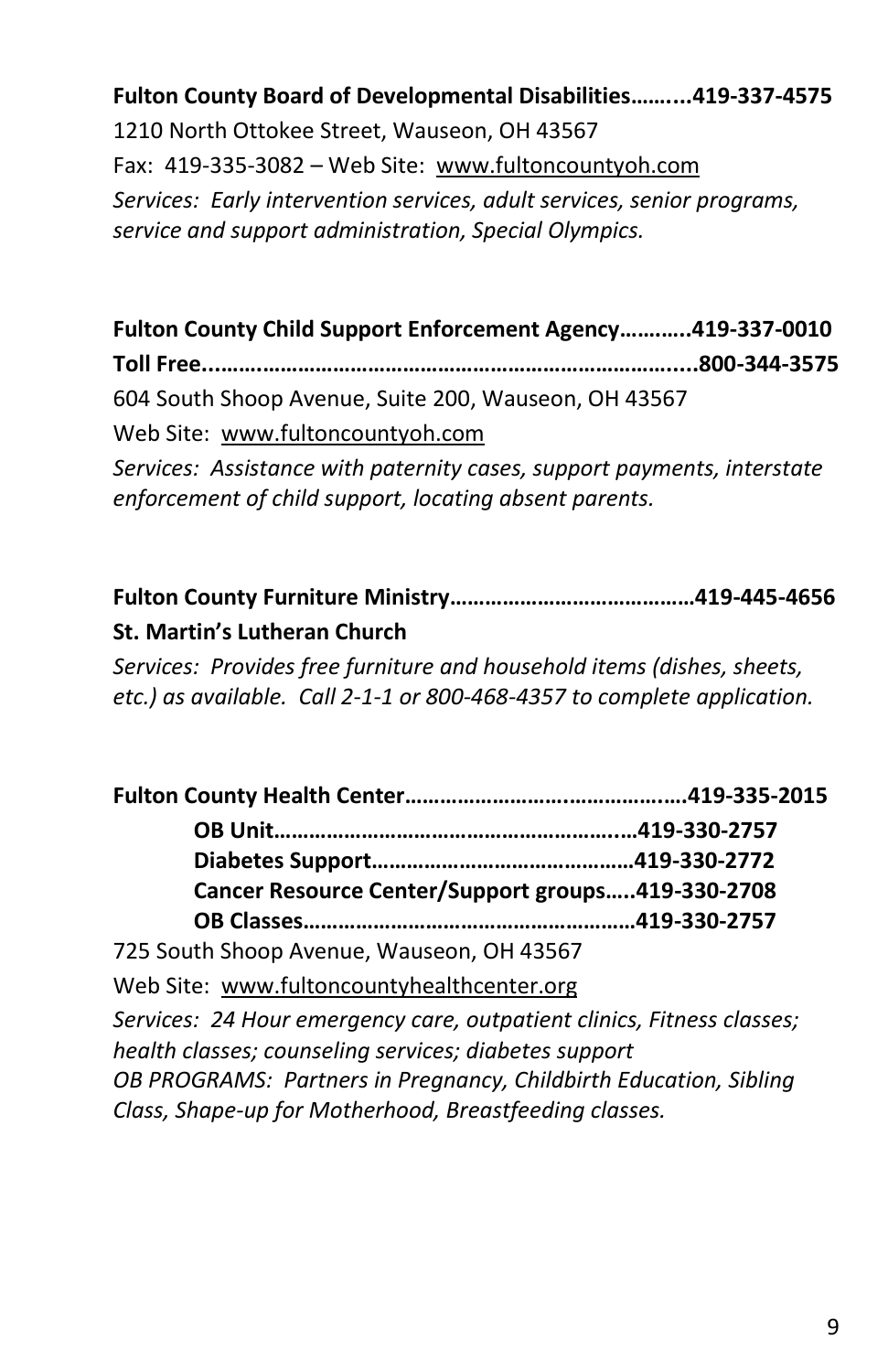#### **Fulton County Job & Family Services (FCJFS)…………………..419-337-0010 \*Contact local police for after-hours child protective services\***

604 South Shoop Avenue, Suite 200, Wauseon, OH 43567

Web Site: [www.fultoncountyoh.com](http://www.fultoncountyoh.com/)

*Services: Child support, children services, adult and child protective services, OWF, paternity establishment, TANF, Food Assistance, Foster care, Job Retention program, day care, healthy start, Medicaid, transportation for Medicaid clients and adoption.*

#### **Healthy Start (FCJFS)………………...….…….419-337-0010 or 800-344-3575**

604 South Shoop Avenue, Suite 200, Wauseon, OH 43567 Fax: 419-335-0061 Website: fultoncountyoh.com *Services: Medical care, preventative care, mental health care, substance abuse care for pregnant and post-partum women.*

**Re-entry Connection (JCJFS)……………………….....419-337-0010 ext. 1842**

604 South Shoop Avenue, Wauseon, OH 43567

Email[: linda.fisher@jfs.ohio.gov](mailto:linda.fisher@jfs.ohio.gov)

*Services: Connecting ex-offenders & their families to resources needed to be successful.* 

**Fulton County Health Department…….……………….……….….419-337-0915**

606 South Shoop Avenue, Wauseon, OH 43567

Web Site: [www.fultoncountyhealthdept.com](http://www.fultoncountyhealthdept.com/)

*Services: Education on a variety of health and safety concerns, WIC, Pregnancy testing, Reproductive Health, Family Planning/birth control for women & men, STD testing, Prenatal Clinic Immunization, TB Testing; Car Seat Checks, Pediatric Case Management, Birth Certificates, Death Certificates, Hearing screenings and parenting classes.*

**Grief Support Group……………………………………………………….419-335-3686 Crossroads Evangelical Church** 845 East Leggett Street, Wauseon, OH 43567

*Services: Free grief support group; talk to Darla*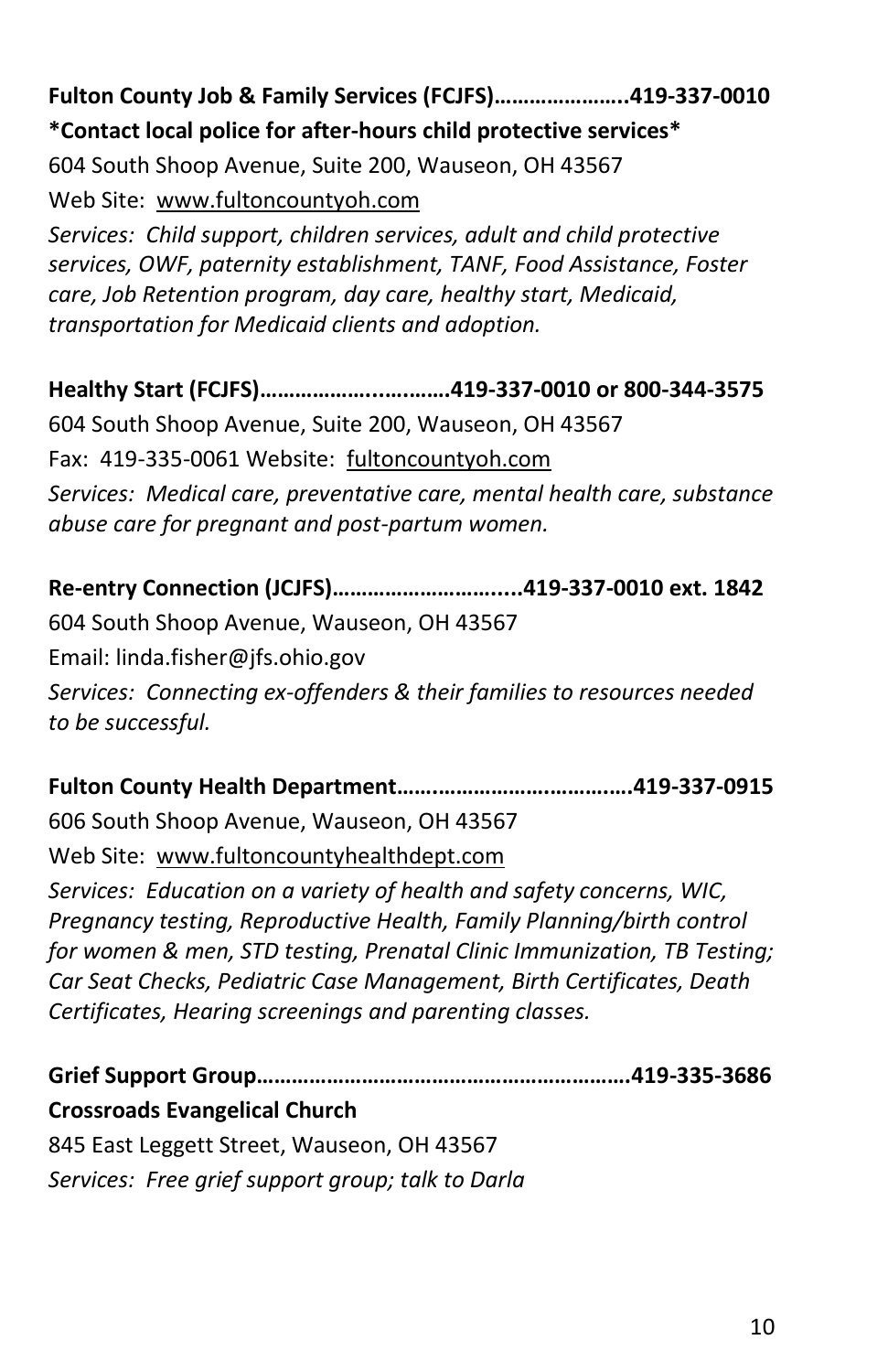**Habitat for Humanity…………………………………………………....419-335-7000**

104 Monroe Street, Delta, OH 43515

Web Site: [www.habitatfco.org](http://www.habitatfco.org/)

*Services: Housing for low income families with the assistance of no interest mortgages with the family helping build the housing unit. They also offer the Northwest Ohio ReStore, a low-cost home improvement store.*

#### **Hands of Grace Faith in Action………………….…………….……..419-822-3556**

104 Monroe Street, Suite 2, Delta, OH 43515

#### *Fax: 419-822-3924 Website: www.handsofgrace.org*

Services: Any elderly or disabled Fulton County resident with an unmet need may request service. Minor home repair, temporary light housework, temporary meal preparation, friendly visits, yard work, Errand service, personal business work, grooming/dressing assistance, laundry and linen washing, transportation and TLC telephone calls.

#### **Help Me Grow—Northwest Ohio……..… 419-337-4579 or 888-648-8732**

1210 North Ottokee Street, Wauseon, OH 43567

Fax: 419-335-3082 Website: www.hmgnwohio.com

*Services: Help Me Grow (HMG) is a statewide program for expectant parents, infants, and toddlers that provides health and developmental services so that children start school healthy and ready to learn. Participating in HMG services is voluntary and at no cost to families. HMG supports expectant parents and families through [Home Visiting,](http://www.helpmegrow.org/en-US/familymembers.aspx) service coordination t[o Early Intervention](http://www.helpmegrow.org/en-US/Professionals.aspx) services including occupational, speech or physical therapies and connections to [community resources.](http://www.helpmegrow.org/en-US/documents.aspx)*

#### **Home Energy Assistance Program (HEAP)………………….…...419-337-8601**

604 South Shoop Avenue, Wauseon, OH 43567 Web Site: https://www.nocac.org

*Services: This utility/heating assistance program is designed to aid low to moderate income individuals and persons with the payment of bills for the cooling homes in the summer or bill that result from winter heating costs.*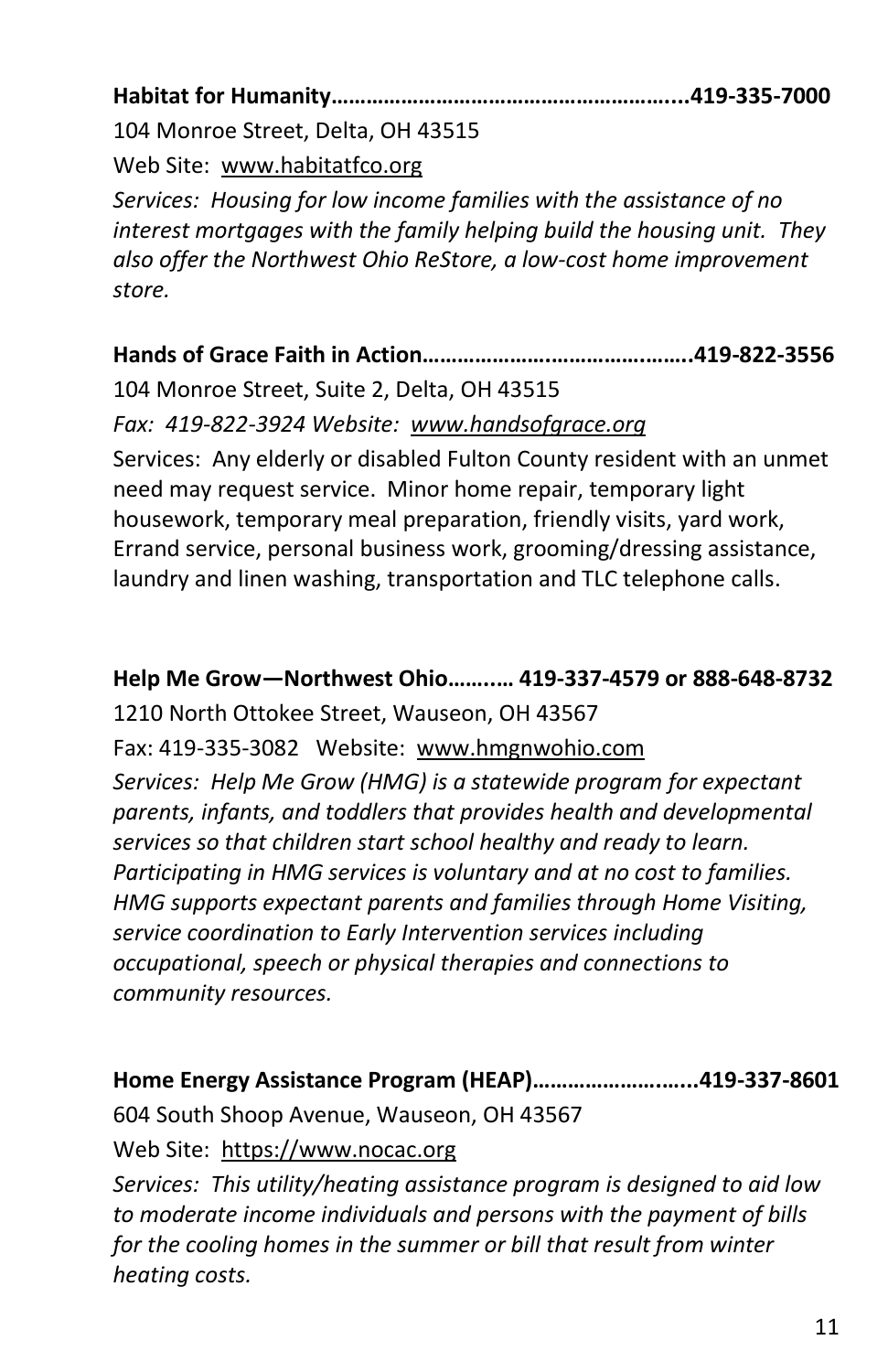#### **H.O.P.E. Helping other parents experience grief……………419-330-2757** *Fulton County Health Center*

725 South Shoop Avenue, Wauseon, OH 43567 *Services: Bereavement support groups for parents that have lost a child.*

#### **International Institute of Toledo…..…………………...………….419-241-9178**

3110 Tremainsville Road, Toledo, OH 43613

Fax: 419-241-9170 - Web Site: [www.internationalinstituteoftoledo.org](http://www.internationalinstituteoftoledo.org/) *Services: Immigration counseling, interpretation and translation services available for most languages.*

#### **It Takes Two………………………………..………….…………………..…800-693-6000** *Four County Family Center*

7320 State Route 108, Wauseon, OH 43567

Fax: 419-335-3462 – Web Site: [www.fsno.org](http://www.fsno.org/)

*Services: Outreach program focusing on non-custodial parents, working on issues with the custodial parent of the family, learning how to spend quality time with the child; addressing personal issues such as anger management, unemployment or self-esteem.*

**Kaitlyn's Cottage…………………………………………………………….419-783-4411** 1260 Ralston Avenue, Defiance OH 43512………………………..**419-785-4564** Website: [promedica.org/kaitlynscottage](http://www.promedica.org/kaitlynscottage) FaceBook: kaitlynscottage *Services: County cottage designed to provide daytime and overnight respite for children and adults who have intellectual and physical disabilities. Respite services available every day, scheduled for several hours or overnight. Overnight guests can stay up to a week; stays needed for a longer duration will be considered on case-by-case basis. Cost determined during intake on case-by-case basis and use of a sliding fee scale to identify appropriate cost for each family.* 

| 118 Clinton Street. Suite 101. Defiance. OH 43512 |  |
|---------------------------------------------------|--|
| Fax: $419-782-5830$ – Web Site: legalaidline.org  |  |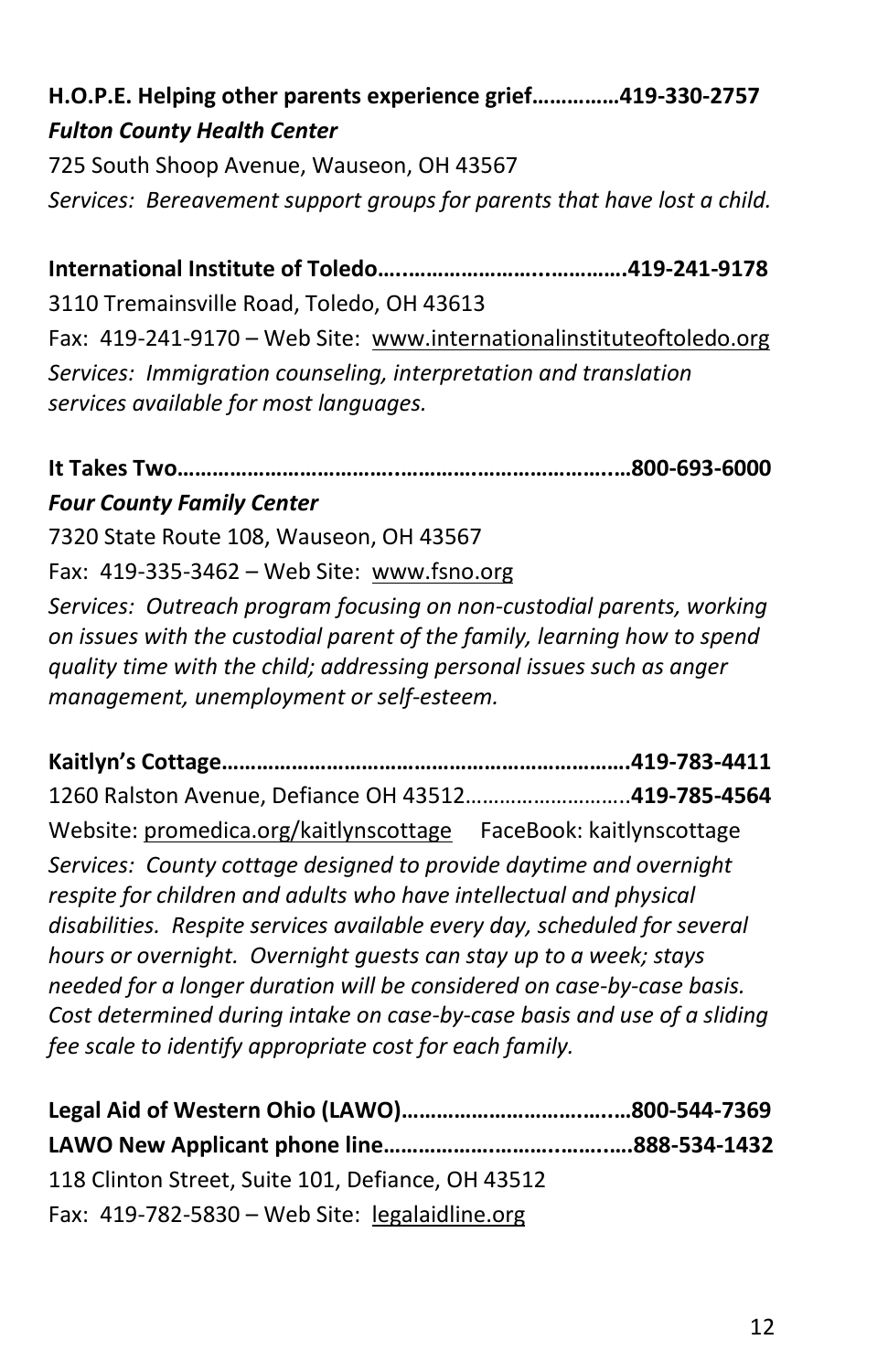*Services: Free legal information, advice, and referrals to eligible lowincome residents of northwest and west central Ohio. All callers are screened for income eligibility before receiving services.* 

#### **Lutheran Social Services of Northwestern Ohio…….…..….419-267-5528**

*T-793 State Route 66, Archbold, OH 43502*

*Website: [www.lssnwo.org](http://www.lssnwo.org/)*

*Services: Counseling-Individual, couples, families (children through seniors), Adoption, No Financial assistance for rent, utilities, etc. Market Basket Program; Latino Family Outreach program;*

**Maumee Valley Guidance Center………………………………...…419-337-5941 Defiance Office………………………………………………………...….. 800-569-3980**

222 Depot Street, Wauseon, OH 43567

Fax: 419-337-6439 Website: [www.maumeevalleyguidancecenter.org](http://www.maumeevalleyguidancecenter.org/) *Services: Diagnostic Assessment, Individual-Family-Couples Therapies, Psychiatric Evaluation, Psychiatric Medication Management, Short-Term Psychotherapy, Child Psychiatry Specially, Alcohol and other drug Addiction Services, Supportive Services for Veteran Families, Prevention Services, and Integrated Health care.*

**Maumee Valley Planning Organization………………………….419-784-3882**

1300 East Second Street, Suite 200, Defiance, OH 43512

Fax: 419-784-2061 – Website www.mvpo.org

*Services: Administers grant programs for Defiance, Fulton, Henry, Paulding and Williams counties. Housing programs include the Community Housing Improvement Program (CHIP) to assist homeowners who are in need of repair or replacement of roof, plumbing, heating systems, electrical, foundation, lead paint, accessibility, well, septic, water/sewer tap-ins, etc. Income and ownership requirements apply. Call for funding availability.*

| T-761 State Route 66. Archbold OH 43502           |  |
|---------------------------------------------------|--|
| Services: Mental Health & Awareness Support Group |  |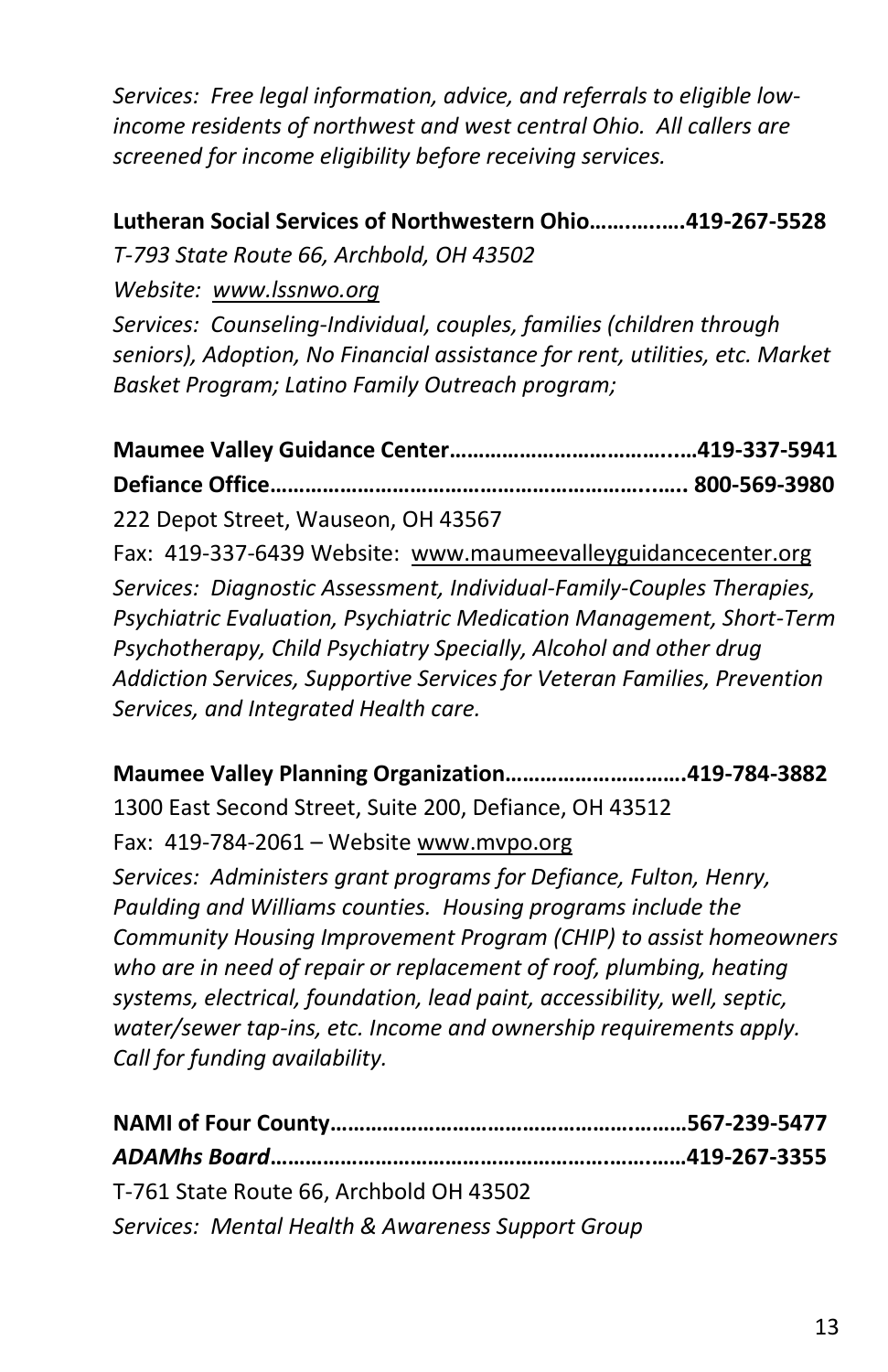#### **New Home Development, Inc……………...419-519-3075 or 800-310-1075** 617 North Walnut Street, #12, Bryan, OH 43506

Fax: 419-519-3042 – Web Site: [www.newhomedevelopment.org](http://www.newhomedevelopment.org/) *Services: Affordable rental units, rental subsidy, property management, and emergency loans to qualifying individuals when funding is available. Housing assistance for qualifying mental health consumers. NHD is a contract agency of the Four County ADAMhs Board.*

#### **Noah House**

**Nancy Allan (leave message)………………………..…………………419-445-1200** *Services: Large, Pettisille home primarily for women and children who need a place to be sheltered when things go wrong. It is not a domestic violence shelter.* 

**Northwestern Ohio Community Action (NOCAC).…..………419-337-8601 NOCAC Head Start Offices…………………………………..…..……..419-784-2150** 604 South Shoop Avenue, Suite 120, Wauseon, OH 43567 Web Site: [www.nocac.org](http://www.nocac.org/) *Services: Intake/Appointments for HEAP (page 12), Weatherization and other emergency services.*

#### **Nursing Mom's Group (Crossroads Church)……………..……..419-337-6979**

Website: www.fultoncountyhealthdept.com *Services: Common breastfeeding questions answered ranging from nursing newborns to weaning. Meetings are the 1st Thursday of Month 10-11:30 AM in the nursery and Crossroads Church*

**Office of the Ohio Consumers' Counsel…………………….….…877-742-5622** 10 West Broad Street, Suite 1800, Columbus, OH 43215-3485 Web Site: [www.pickocc.org](http://www.pickocc.org/) *Services: Assist with utility service questions, resolving complaints,* 

*meter reading problems, delays in obtaining service, bills for services not ordered, contacting utility companies and other utility questions and concerns.*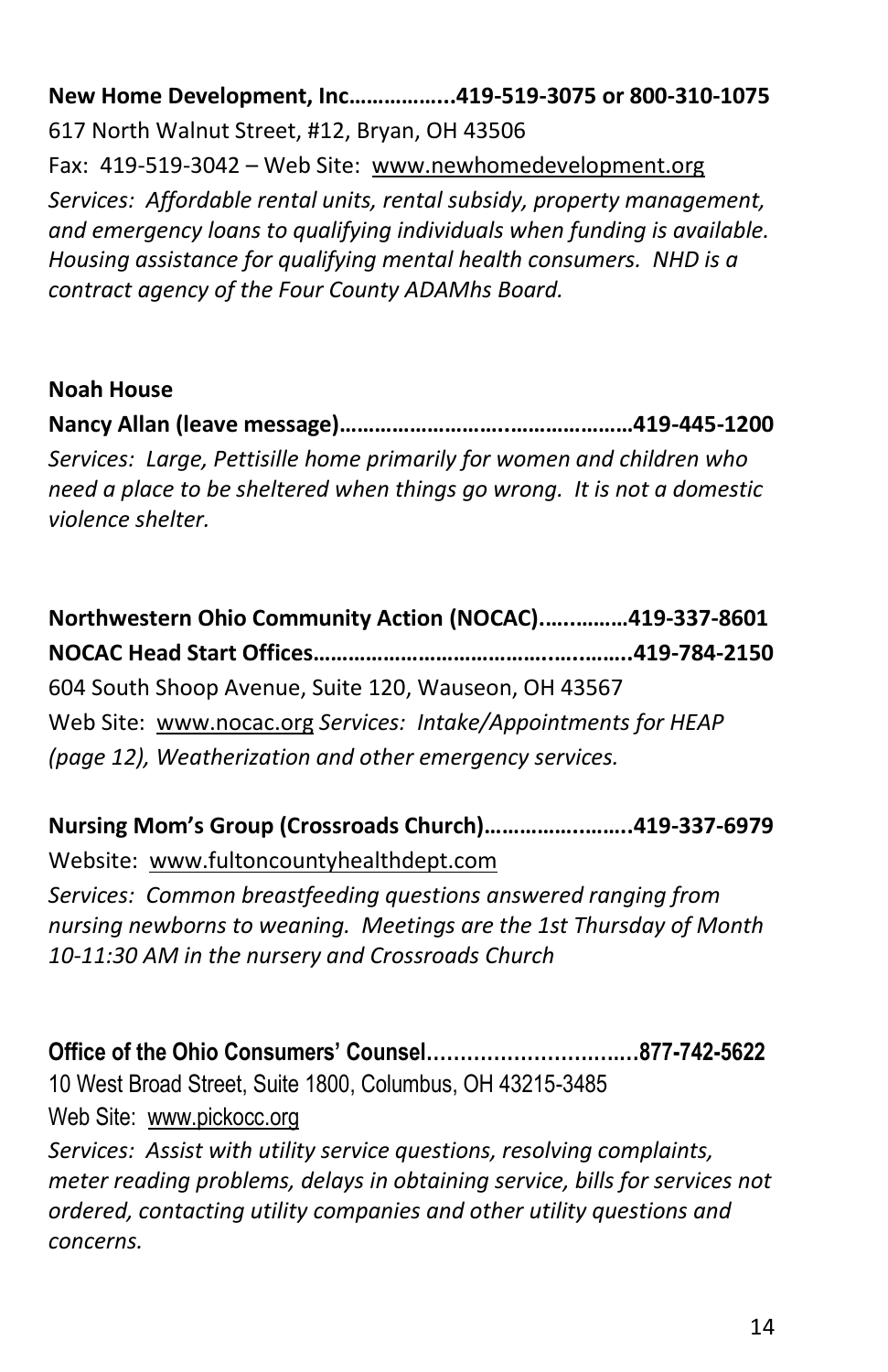**Ohio Means Jobs……………..………………………………….…………419-337-9215**

#### *Fulton County Job & Family Services*

604 South Shoop Avenue, Suite 110, Wauseon, OH 43567

Web Site: [www.northwestohiojobcenter.com](http://www.northwestohiojobcenter.com/)

*Services: Job referrals, placement, search assistance as well as internet access, interview skills, training and resume writing assistance for job seekers.*

**Ohio State University Extension Office…………………….…..…419-337-9210** 8870 State Route 108, Suite A, Wauseon, OH 43567 Web Site: [www.fulton.osu.edu](http://www.fulton.osu.edu/) *Services: Agriculture & Natural Resources Community Development; Family & Consumer Sciences; 4-H and youth programs, youth leadership development.*

**Opportunities for Ohioans with Disabilities………………...…800-589-5811** 101 Clinton Street, Suite 1100, Defiance, OH 43512 Website: http://ood.ohio.gov *Services: Helps people with disabilities gain employment in the community.*

#### **Partnership Assistance to the Homeless (PATH)………….….419-782-6962** *Northwestern Ohio Community Action (NOCAC)*

1939 East Second Street, Defiance, OH 43512 Fax: 419-782-7239 – Web Site: [www.nocac.org](http://www.nocac.org/) *Services: Educational programs, nutritional meals daily, homeless shelter, case management and seasonal assistance programs.*

**PathStone…………………………………………………………..….………419-875-6654**

2-453 County Road V, Liberty Center, OH 43532

Website: [www.pathstone.org](http://www.pathstone.org/)

*Services: Provides services to farm workers and low-income families. Employee training for farm workers, supportive services-food, car repair, housing;*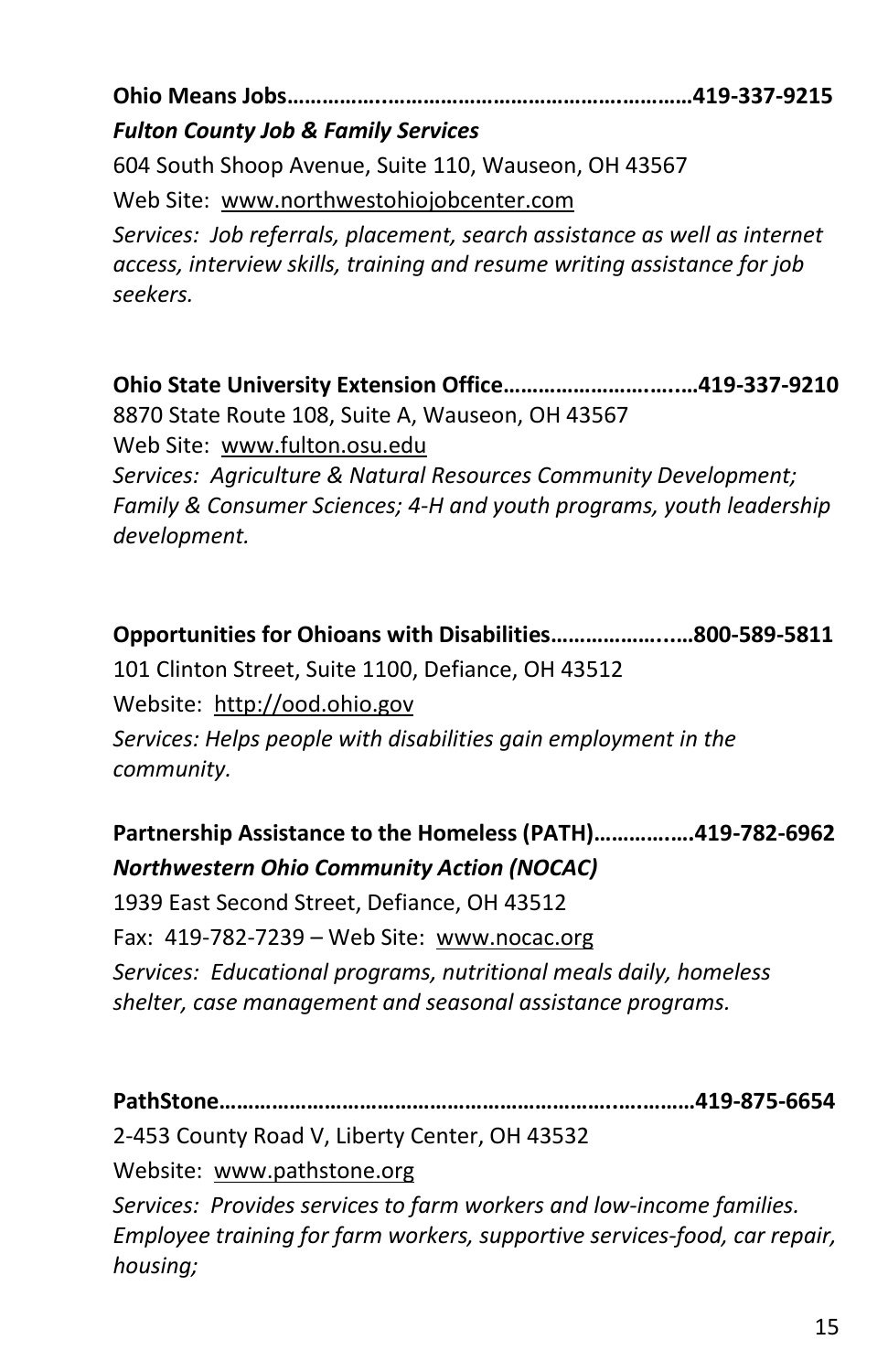**Quadco Rehabilitation Center.……………..419-682-1011 or 800-569-3907** 427 North Defiance Street, Stryker, OH 43557 Fax: 419-682-6097 – Web Site: [www.quadcorehab.org](http://www.quadcorehab.org/) *Services: Community and supported employment services, job development, situational evaluations, job shadowing and vocational training for those with documented disabilities.*

**Recovery Services of NWO, Inc.……………………………….……..419-337-1973**

560 West Linfoot Street, Wauseon, OH 43567

*Website: rsnwo.org*

*Services: Outpatient alcohol/drug services includingprevention/education and treatment, assessments individual and group counseling, referrals program for adults, adolescents, driver's intervention program for First Timers Retreat, women's residential facility (Serenity Haven); Men's treatment program (Fresh Start);*

**The Ridge Project……........................................................419-278-0092**

J 169 State Route 65, McClure, OH 43534

Fax: 419-278-0117 - Web Site: [www.theridgeproject.com](http://www.theridgeproject.com/)

*Services: Wraparound family strengthening services for youth and families, including fatherhood and healthy marriage programs for lowincome fathers and incarcerated or formerly incarcerated fathers and their families in communities and correctional institutions throughout Ohio. Additionally, provides positive youth development programs to youth throughout Ohio.*

**Sara's Garden……………………………………………………………..…419-335-7272** 620 West Leggett Street, PO Box 150, Wauseon, OH 43567 Fax: 419-335-5564 – Web Site: sarasgarden.org *Services: Hyperbaric Oxygen Therapy HBOT, Conductive Education, Autism Intervention, and Sensory Integration.*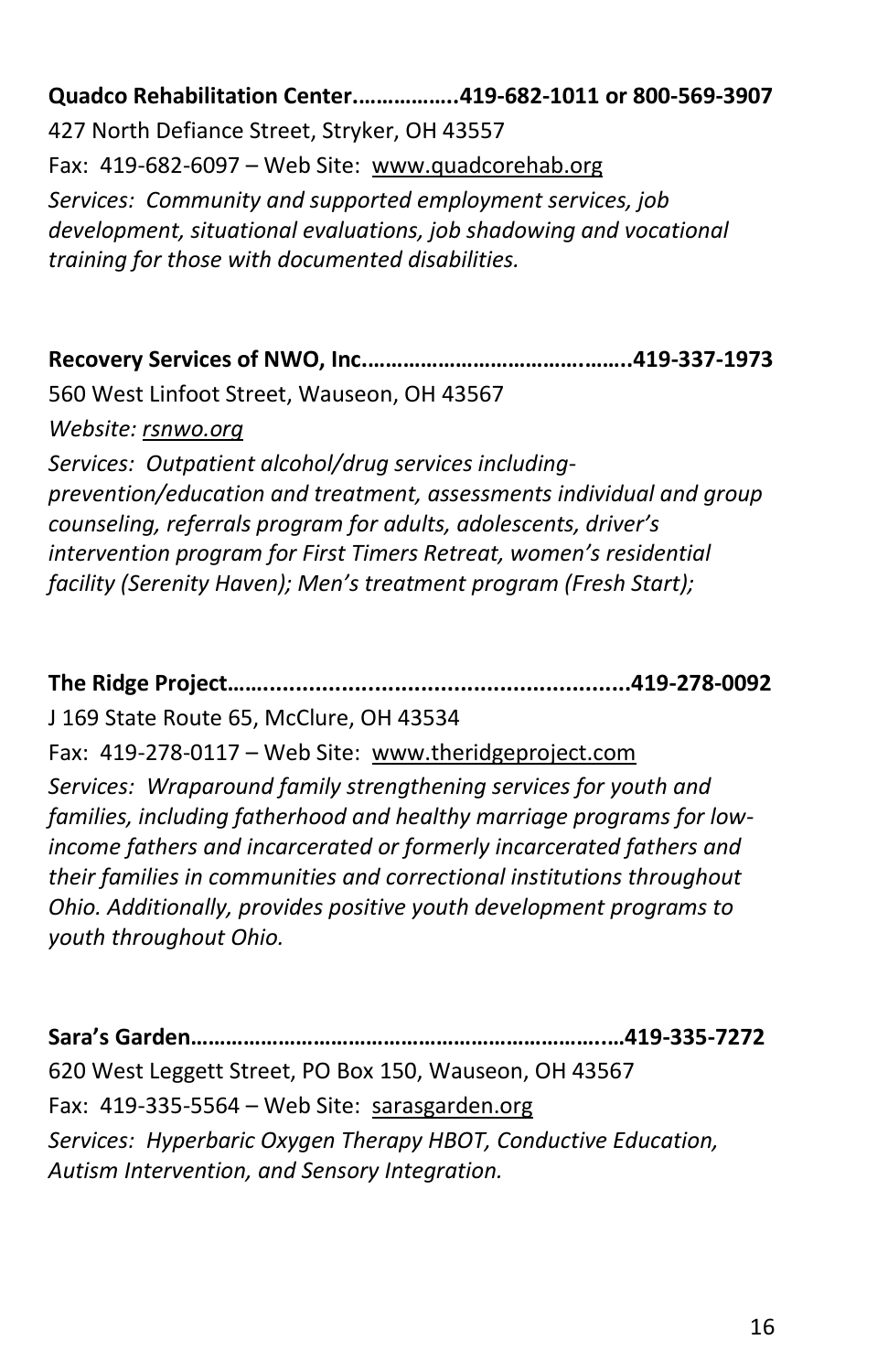22251 State Route 2, Archbold, OH 43521

Web Site: [www.shalomworks.org](http://www.shalomworks.org/)

*Services: Through faith based counseling, mediation services, wellness education workshops and seminars, support groups and pastoral consultations we service: children and adults, couples, families, churches, pastors, businesses, and schools; VORP-Victim Offender Reconciliation Program.*

#### **Sight Center of Northwest Ohio….……….419-720-3937 or 800-624-8378**

1002 Garden Lake Pkwy, Toledo, OH 43614

*Website: sightcentertoledo.org*

*Services: Social workers, rehabilitation teachers, children's programs, orientation and mobility, assistive technology, adaptive aid sales, youth transition services, vocational service*

**Social Security Administration……........…419-782-3950 or 800-600-2860 TTY………………………………………………………………………..…..…..800-325-0778** 273 Stadium Drive, Defiance, OH 43512

Fax: 419-784-5704 – Web Site: [www.socialsecurity.gov](http://www.socialsecurity.gov/) *Services: Issuance of new or replacement SS card, SS retirement or spouse's benefits, survivors benefits, disability benefits, child's benefits, parent's benefits, Supplemental Security Income (SSI), Medicare.*

**Teen Line……………………………………………….…….……877-419-7233 or 2-1-1**

#### **Comprehensive Crisis Care**

600 Freedom Drive, Napoleon, OH 43545

Fax: 419-592-8336 – Web Site: [www.teenlineonline.com](http://www.teenlineonline.com/) *Services: 24-hour confidential hotline for youth, parents and concerned persons to provide support on topics such as family problems, self-harm, alcohol or drugs, stress, relationships, bullying, sex, suicide, abuse, etc.*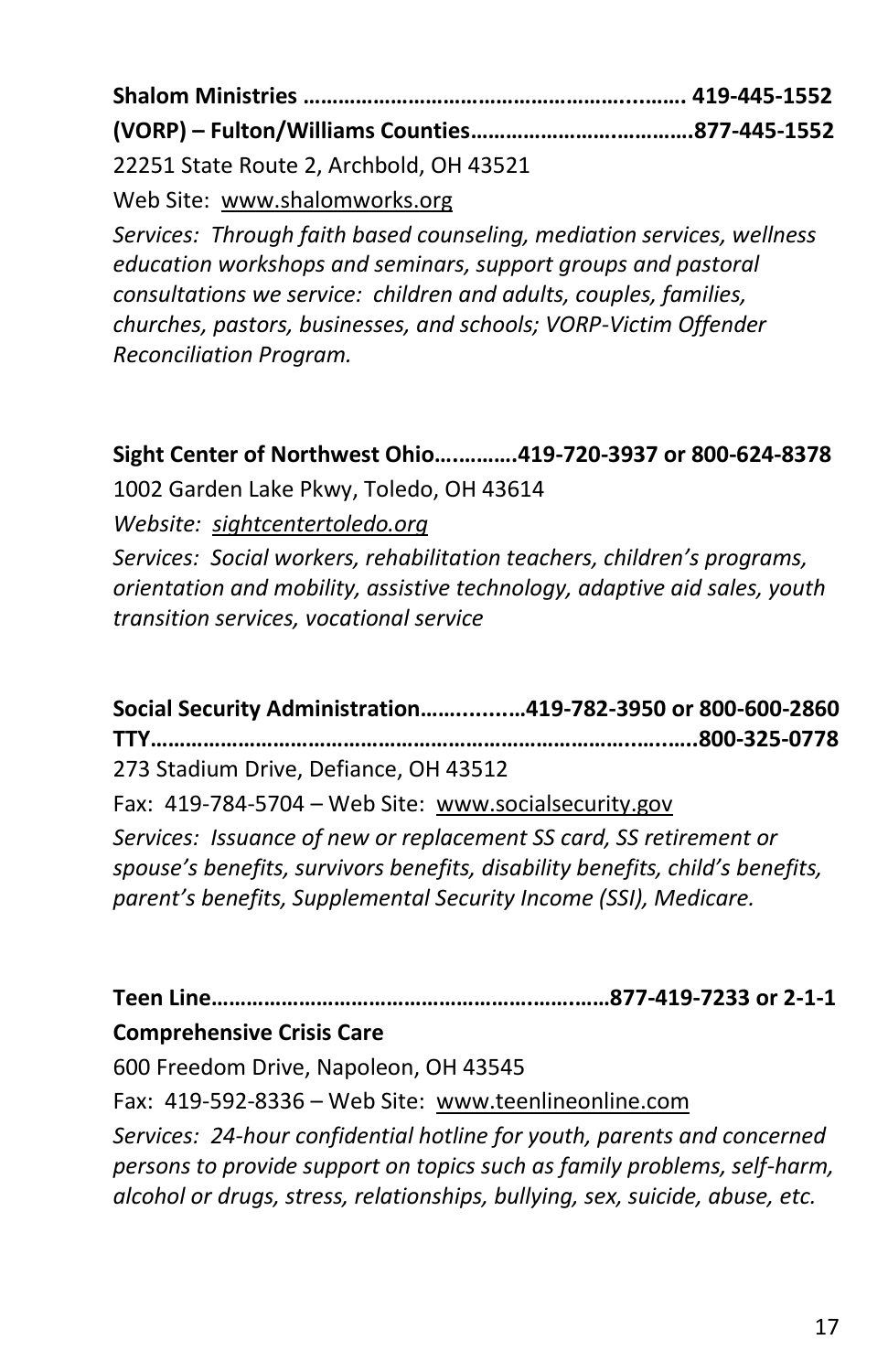**Together We Can Make a Difference……………………….……419-579-0199** 722 North Perry Street, Napoleon, OH 43545 Facebook: Together We Can Make a Difference-Napoleon Ohio *Services: Provides basic care, personal care and toiletry items not covered by government programs for all ages in NW Ohio.* 

**United Way of Fulton County………………………..………..……..419-337-9606** 604 South Shoop Avenue, Suite 122, Wauseon, OH 43567 Fax: 419-337-9606 – Web Site: [www.unitedwayfultoncountyoh.org](http://www.unitedwayfultoncountyoh.org/) *Services: Imagination Library, Pack to School, Cancer Caretransportation, medications, supplements and more, Community Care, FamilyWize Prescription discount cards.*

**Veteran's Service Commission…….……………………….…………419-337-9266**

604 South Shoop Avenue, Suite 270, Wauseon, OH 43567 Web Site: [www.fultoncountyoh.com](http://www.fultoncountyoh.com/)

*Services: Compensation for veteran or veterans spouse or minor dependent who has resided in Fulton County for 90 days or more; service connected disabilities and diseases, appeals for denied claims, home loans, pension for low income wartime veterans, widow and survivor benefits, vocational rehabilitation benefits, life insurance/burial benefits, homeless veterans programs, emergency fund to help veteran's with shelter, food, transportation for FC veterans to VA doctors/medical appointments and other needs.*

|                                                                      | .800-888-4804 |
|----------------------------------------------------------------------|---------------|
| <b>Fulton County Health Department</b>                               |               |
| 606 South Shoop Avenue, Wauseon, OH 43567                            |               |
| Web Site: www.fultoncountyhealthdept.com                             |               |
| Services: Provides nutrition education, breastfeeding education and  |               |
| support; postpartum; supplemental, highly nutritious foods and iron- |               |
| fortified infant formula.                                            |               |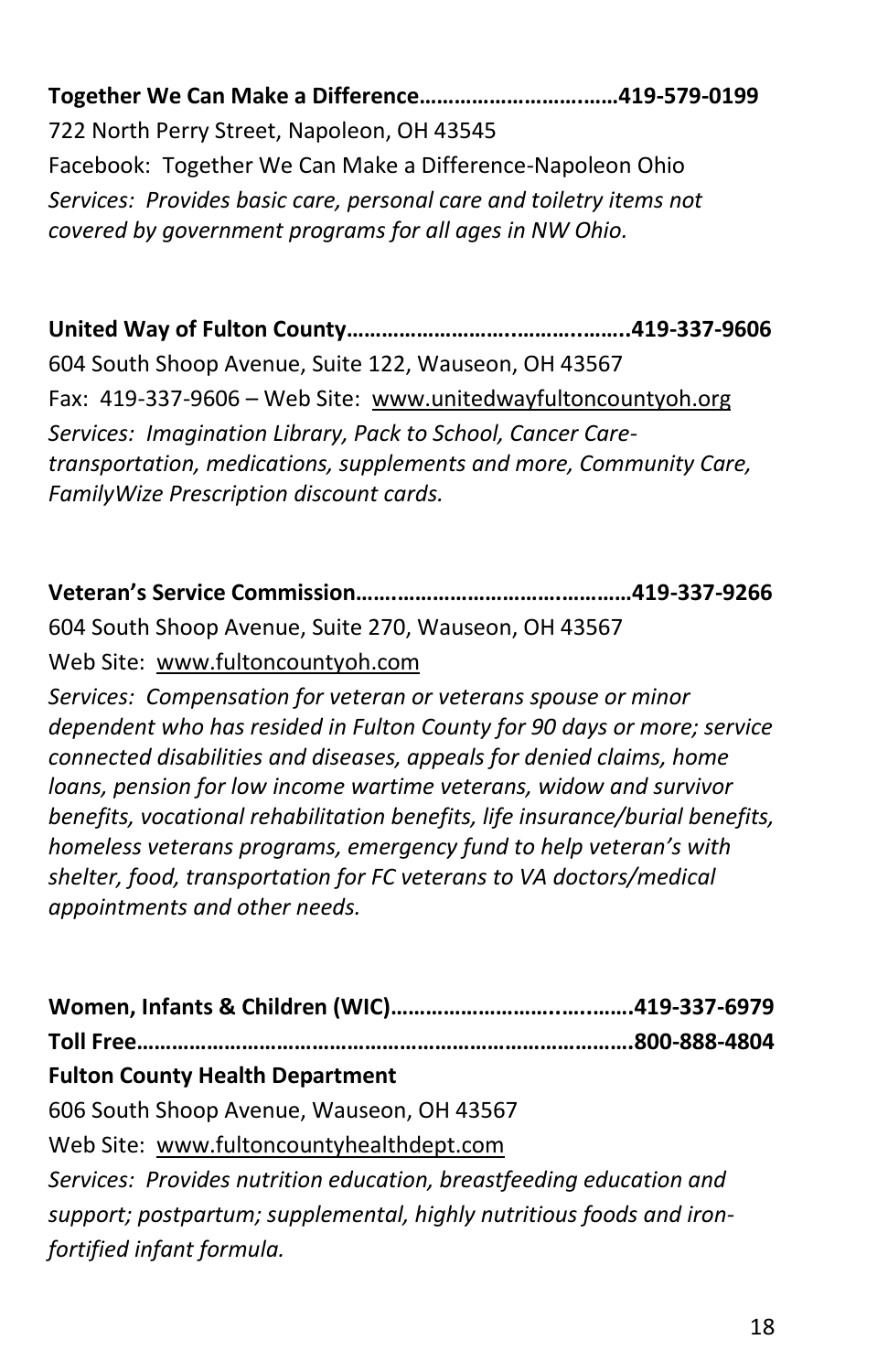**YWCA of NW Ohio Child Care Resource/Referral…………….419-255-5519 Toll Free………………………………………………………………………… 800-632-3052** 1018 Jefferson Avenue, Toledo, OH 43604 Fax: 419-255-3349 – Web Site: [www.ywcanwo.org](http://www.ywcanwo.org/) *Services: Provides resources, training, and referral services for care providers and families looking for quality care*.

Website: [www.shrinersHQ.org](http://www.shrinershq.org/) 

*Services: Provide free treatment for children (orthopedic or burned). Diagnosis that are treated in outpatient clinic include: cerebral palsy, clubfoot, general orthopedics, genetic disorders, hand anomalies, juvenile rheumatoid arthritis, limb length discrepancy, myelomeningocele, neurological disorders, neurosurgical disorders, ontogenesis imperfect a, pectus excavatum; plastic surgery: cleft lip and palate repairs & burn scars, prosthetics and orthotics, spinal cord injuries, urological disorders, growth problems paralysis of limbs, dislocated hips, perthes disease.*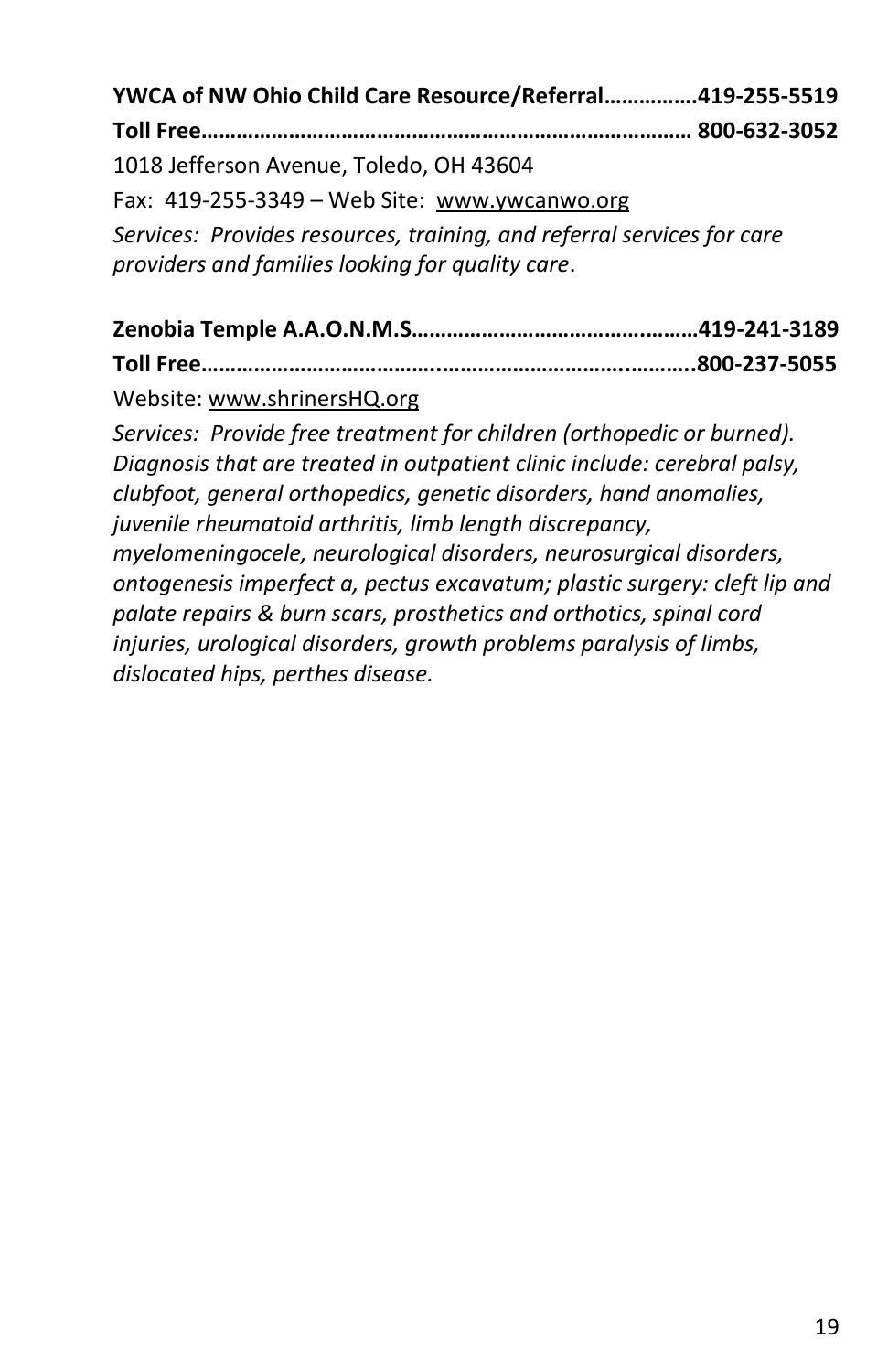# **Clothing Assistance**

| 1201 South Defiance Street, Archbold, OH 43502        |  |
|-------------------------------------------------------|--|
| Hours: 9:30AM - 5:30PM Monday - Friday                |  |
| $9:30AM - 3PM$ Saturday                               |  |
| North Dover Clothing Closet-FREE Clothes419-337-8967  |  |
| 11080 State Route 108, Wauseon, OH 43567              |  |
| Hours: 9AM - 12PM, Second & Fourth Saturday           |  |
|                                                       |  |
| 104 Monroe Street, Delta, OH 43515                    |  |
| Hours: 10AM - 5PM, Monday, Tuesday, Wednesday, Friday |  |
| 10AM - 6PM, Thursday; 10AM - 1PM, Saturday            |  |
|                                                       |  |
|                                                       |  |
| Our Lady of Mercy Catholic Church                     |  |
| 409 East Main Street, Fayette, OH 43521               |  |
| Hours: 10AM - 3PM, Thursday                           |  |
|                                                       |  |
| <b>Swanton &amp; Delta Residents Only</b>             |  |
| 333 Brookside Drive, Swanton, OH 43558                |  |
| Hours: $9 - 11$ AM $3rd$ Wednesday                    |  |
|                                                       |  |
| 2649 US 20, Swanton, OH 43558                         |  |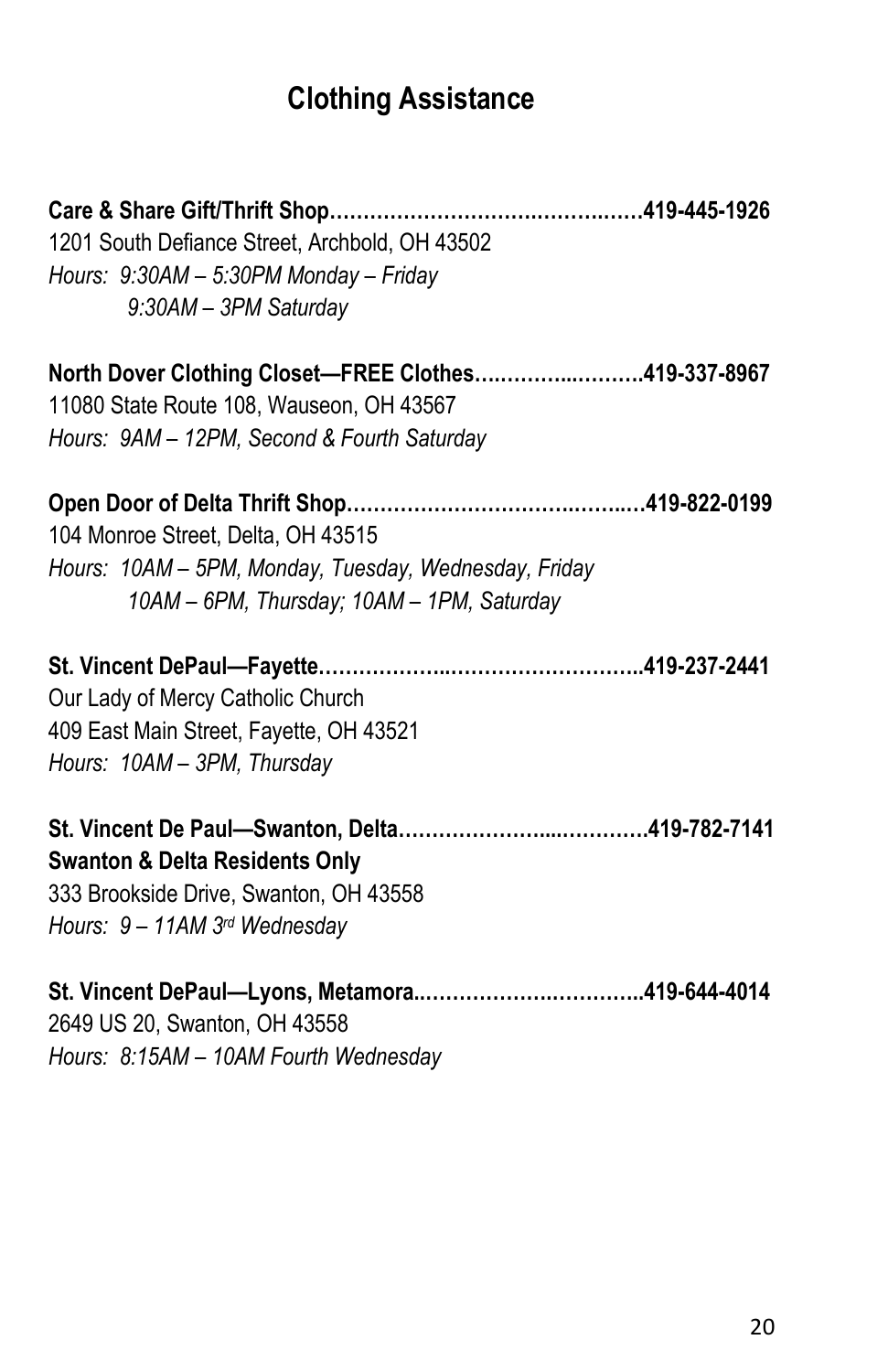# **Rental Assistance**

| <b>Archbold Residents Only</b>                               |  |
|--------------------------------------------------------------|--|
| 1309 South Defiance Street, Archbold, OH 43502               |  |
| Hours: Call and leave message                                |  |
|                                                              |  |
| <b>Wauseon &amp; Pettisville Area Only</b>                   |  |
| PO Box 363, Wauseon, OH 43567                                |  |
|                                                              |  |
| Our Lady of Mercy Catholic Church                            |  |
| 409 East Main Street, Fayette, OH 43521                      |  |
|                                                              |  |
| <b>Only Parish Boundary Residents</b>                        |  |
| 2649 US 20, Swanton, OH 43558                                |  |
| Hours: 8:15 - 10 AM Fourth Wednesday                         |  |
|                                                              |  |
| <b>Swanton &amp; Delta Residents Only</b>                    |  |
| 333 Brookside Drive, Swanton, OH 43558                       |  |
| St. Vincent De Paul-Wauseon, Pettisville, Tedrow419-337-4536 |  |
| 1205 North Shoop Avenue, Wauseon, OH 43567                   |  |
|                                                              |  |
| Website: www.fultoncountyoh.com                              |  |
| 604 South Shoop Avenue, Suite 270, Wauseon, OH 43567         |  |
| Serving veterans, dependents or widowed spouses.             |  |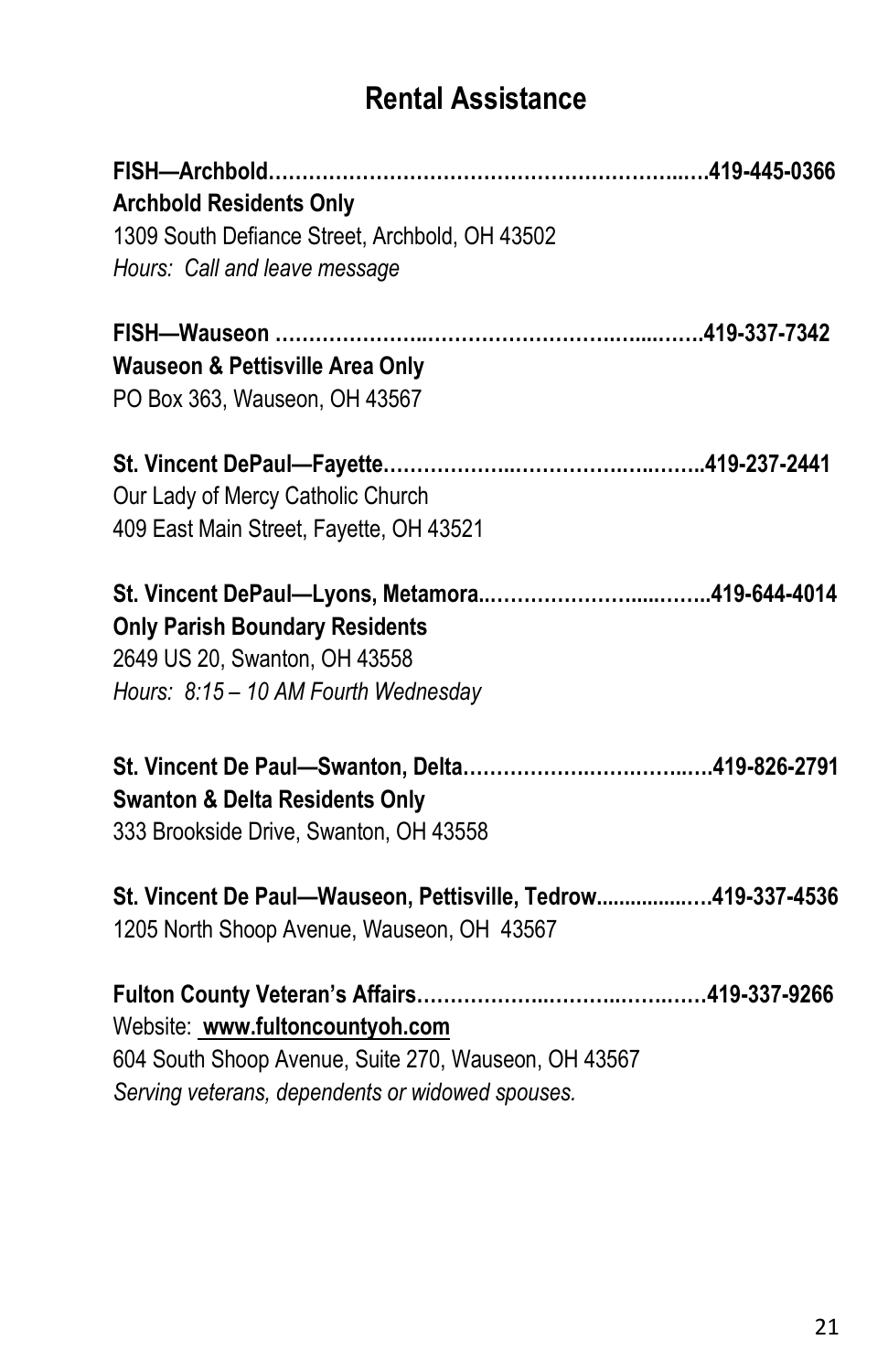## **Food Assistance**

| Aide of Swanton-Trinity Assistance Fund419-826-2492                                                                      |
|--------------------------------------------------------------------------------------------------------------------------|
| <b>Swanton Residents Only</b>                                                                                            |
| 210 North Main Street, Swanton, OH 43558                                                                                 |
| Food vouchers given out Tuesdays 9:30AM - 12PM                                                                           |
| May only use once every three months                                                                                     |
|                                                                                                                          |
| <b>Pike Delta York Residents Only</b>                                                                                    |
| 104 Monroe Street, Delta, OH 43515                                                                                       |
| Hours: 12 - 2PM Monday/Tuesday/Wednesday; 10AM - 12PM Thursday/Friday                                                    |
| <b>Archbold Residents Only</b>                                                                                           |
| 1309 South Defiance Street, Archbold, OH 43502                                                                           |
| Hours: 11 - 2PM Second & Fourth Tuesdays; 6-8 PM 3rd Tuesday                                                             |
| 1 <sup>st</sup> Christian Church, 129 East Elm Street, Wauseon OH 43567                                                  |
| Hours: County Wide drive 3rd Wednesday at First Christian Church, 129 East<br>Elm Street, $9 - 11$ AM until food is gone |
| 104 West Main Street, Fayette, OH 43521<br>Hours: 1-4 PM, 2nd & 4th Thursdays                                            |

#### **Wauseon Primary School**

#### **940 East Leggett, Wauseon, OH 43567**

Website: www.freetastesgood.com

Serve students and their families from preschool to  $8<sup>th</sup>$  grade. Students bring in request slips and book bags are filled with food for at least one balanced meal and then a couple of other smaller meals for the weekends when children are not in school to receive meals.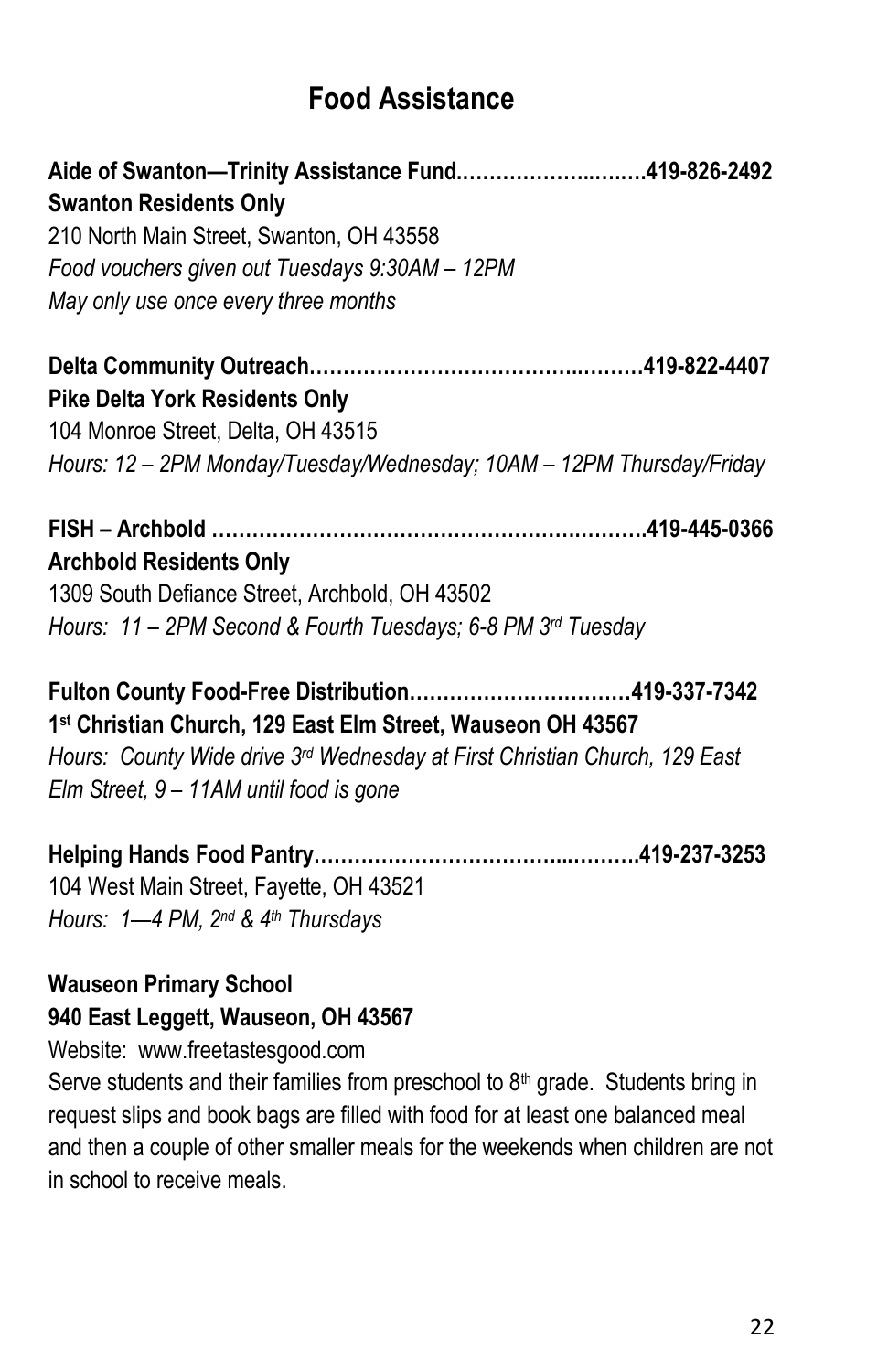| 2649 US20, Swanton, OH 43558         |  |
|--------------------------------------|--|
| Hours: $8:15-10:30$ AM 4th Wednesday |  |

#### **St. Vincent DePaul – Swanton, Delta………………………………..419-826-2791 Swanton & Delta Residents Only** 333 Brookside Drive, Swanton, OH 43558 *Hours: 9 – 11AM; 3rd Wednesday*

**Fulton County Veteran's Affairs………………..…………...….……419-337-9266 www.fultoncountyoh.com** 604 South Shoop Avenue, Suite 270, Wauseon, OH 43567 *Serving veterans, dependents or widowed spouses.*

| St. Vincent DePaul - Wauseon, Pettisville, Tedrow419-337-4536 |  |
|---------------------------------------------------------------|--|
| 1205 North Shoop Avenue, Wauseon, OH 43567                    |  |

## **Free Community Meals**

| <b>St. John's Christian Church</b>                          |  |
|-------------------------------------------------------------|--|
| 700 South Defiance Street, Archbold, OH 43502               |  |
| Hours: Tuesday 5-6 PM                                       |  |
|                                                             |  |
| <b>Fayette United Methodist Church - Family Life Center</b> |  |
| 305 Main Street, Fayette, OH 43521                          |  |
| Hours: 5-6 PM; Third Wednesday                              |  |
|                                                             |  |

| <b>Wauseon Community Meal, Ohio Ministerial Association</b> |  |
|-------------------------------------------------------------|--|
|                                                             |  |
| 215 North Fulton Street, Wauseon, OH 43567                  |  |
| Hours: 5-6:30 PM Every Thursday                             |  |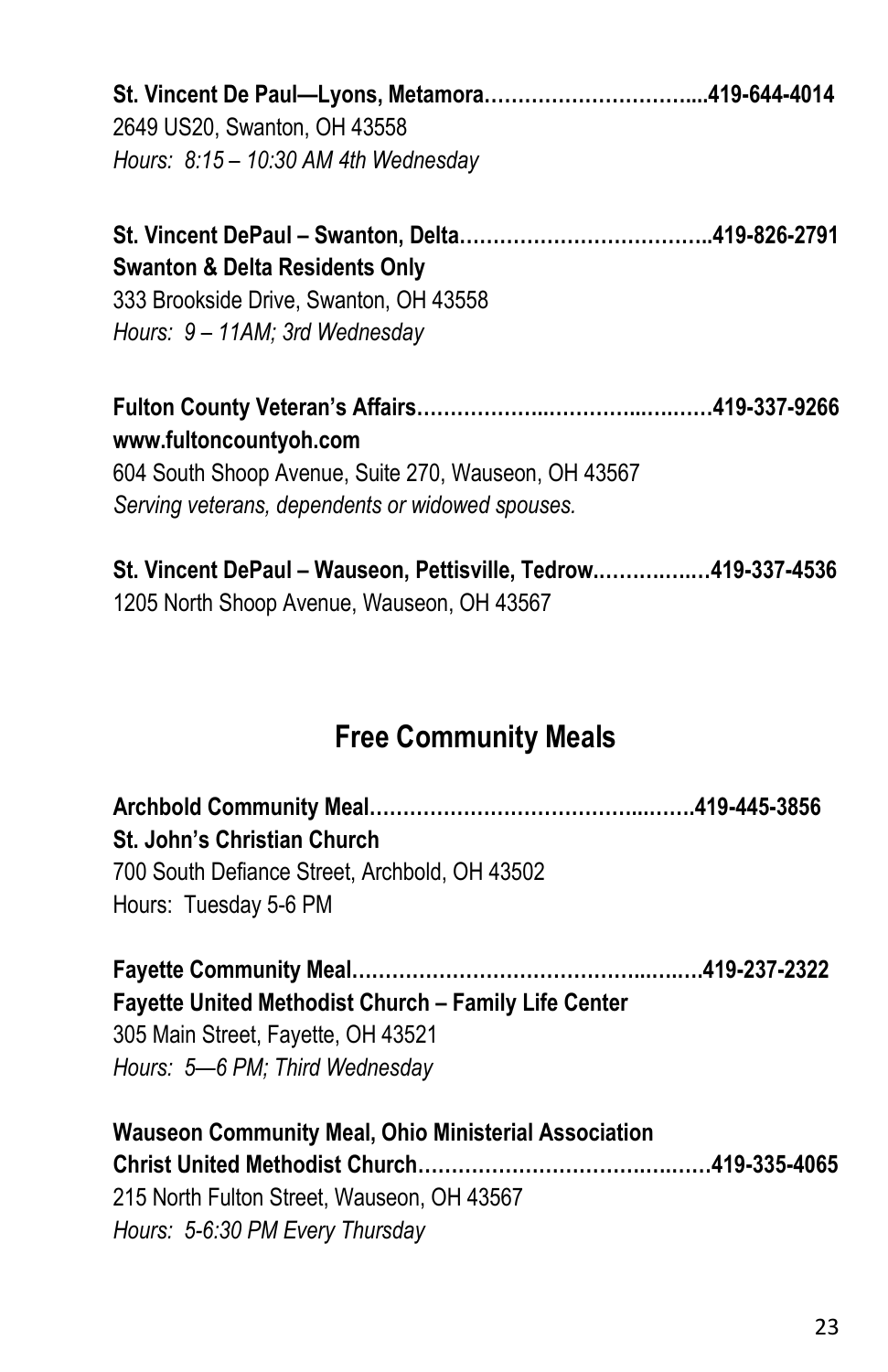# **Prescription Assistance**

| <b>Pike Delta York Residents only</b><br>104 Monroe Street, Delta, OH 43515                              |  |
|----------------------------------------------------------------------------------------------------------|--|
| <b>Archbold Residents Only</b><br>1309 South Defiance Street, Archbold, OH 43502                         |  |
| Hours: Call and leave message                                                                            |  |
| <b>Wauseon &amp; Pettisville Area Only</b><br>PO Box 363, Wauseon, OH 43567                              |  |
| 604 South Shoop Avenue, Suite 122, Wauseon, OH 43567                                                     |  |
| 604 South Shoop Avenue, Suite 270, Wauseon, OH 43567<br>Serving veterans, dependents or widowed spouses. |  |

**St. Vincent De Paul—Wauseon, Pettisville, Tedrow....................419-337-4536** 1205 North Shoop Avenue, Wauseon, OH 43567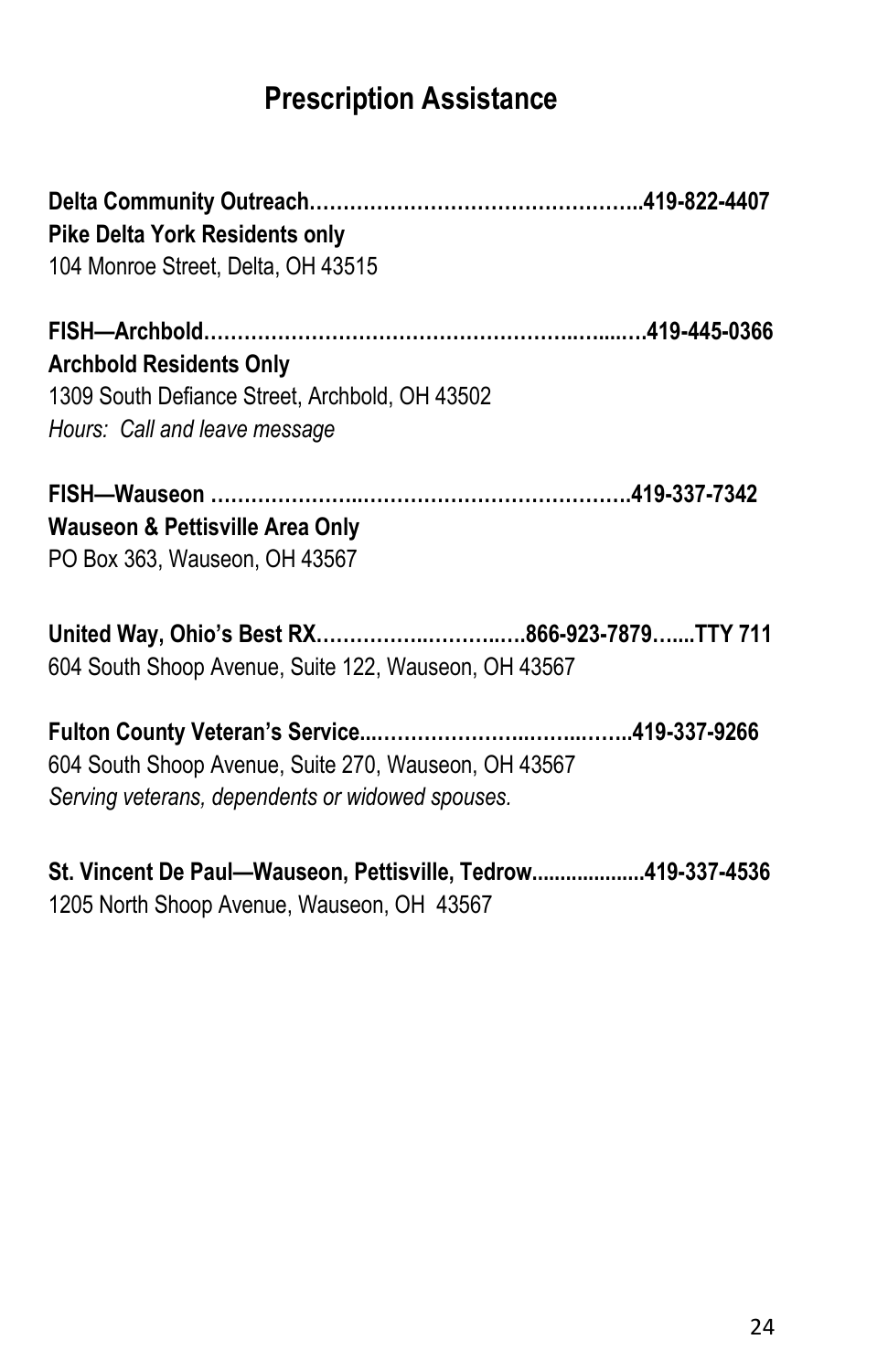# **Utility Assistance**

| <b>Pike Delta York Residents Only</b>                         |  |
|---------------------------------------------------------------|--|
| 104 Monroe, Delta, OH 43515                                   |  |
|                                                               |  |
| <b>Archbold Residents Only</b>                                |  |
| 1309 South Defiance Street, Archbold, OH 43502                |  |
| Hours: Call and leave message                                 |  |
|                                                               |  |
| <b>Wauseon &amp; Pettisville Area Only</b>                    |  |
| 222 Depot Street, Suite Q, Wauseon, OH 43567                  |  |
|                                                               |  |
| <b>Only Parish Boundary Residents</b>                         |  |
| 2649 US20, Swanton, OH 43558                                  |  |
| Hours: 8:15 - 10:30 AM Fourth Wednesday                       |  |
|                                                               |  |
| <b>Swanton &amp; Delta Residents Only</b>                     |  |
| 333 Brookside Drive, Swanton, OH 43558                        |  |
| St. Vincent DePaul - Wauseon, Pettisville, Tedrow419-337-4536 |  |
| 1205 North Shoop Avenue, Wauseon, OH 43567                    |  |
| Northwestern Ohio Community Action (NOCAC)419-784-5136        |  |
| 604 South Shoop Avenue, Wauseon, OH 43567                     |  |
|                                                               |  |
| Fax: 419-337-9296 Website: www.fultoncountyoh.com             |  |
| 604 South Shoop Avenue, Suite 270, Wauseon, OH 43567          |  |
| Serving veterans, dependents or widowed spouses.              |  |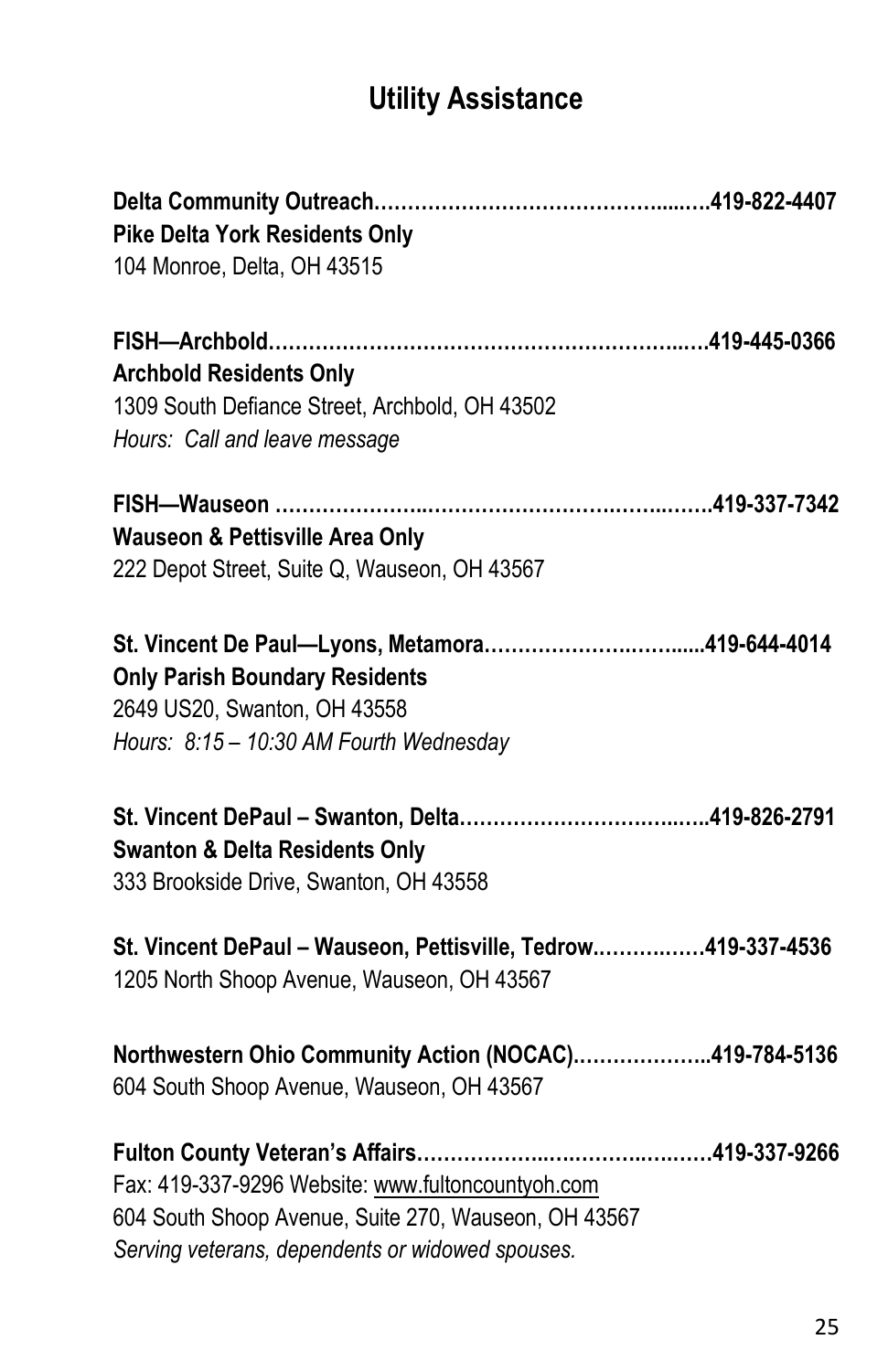# **Vision/Eyeglass Assistance**

| www.infantsee.org                                                                                                                                             |  |
|---------------------------------------------------------------------------------------------------------------------------------------------------------------|--|
| A program in which optometrists will provide a one-time comprehensive eye<br>assessment to infants in their first year of life. No cost regardless of income. |  |
| Lions Club-Archbold-Delta-Petttisville-Wauseon-Fayette567-454-9739<br><b>Sheryl Burnette</b>                                                                  |  |
| Mark & Penny Jones                                                                                                                                            |  |
| <b>Fulton County Health Department</b>                                                                                                                        |  |
| Eligible children receive a voucher for eye exam and glasses through a local<br>VSP provider.                                                                 |  |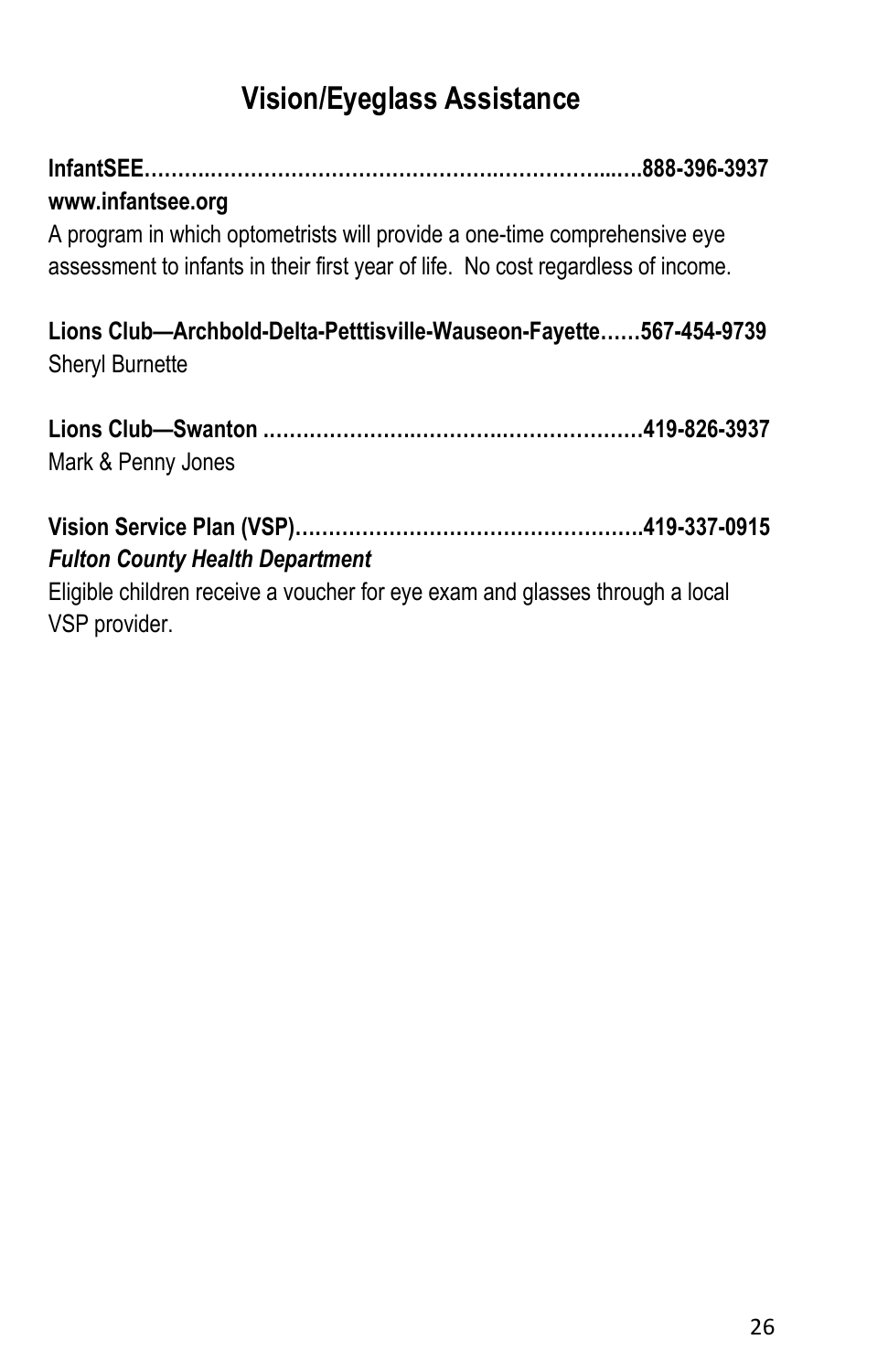## **Education and Schools**

## **Archbold Local Schools** Web Site: [www.archbold.k12.oh.us](http://www.archbold.k12.oh.us/) *Superintendent Office* **Archbold High School .…………………..….419-445-5579 Fax: 419-445-8536** 600 Lafayette Street, Archbold *Middle School***…………………………….……419-446-2726 Fax: 419-395-9990**  304 Stryker Street, Archbold *Elementary School***………………………….…419-446-2727 Fax: 419-445-8536** 500 Lafayette Street **Evergreen Local Schools**  Web Site: [www.evergreen.k12.oh.us](http://www.evergreen.k12.oh.us/) *Board of Education Offices***………………..…419-644-3521 Fax: 419-644-6070** 14544 County Road 6, Metamora *Evergreen High School***…………………….….419-644-2951 Fax: 419-644-6735**  14544 County Road 6, Metamora *Evergreen Middle School………………..……***419-644-2331 Fax: 419-644-1376**

14544 County Road 6, Metamora *Evergreen Elementary School (K-5)* **………...419-644-9221 Fax: 419-644-9226** 14844 County Road 6, Metamora

#### **Fayette Local Schools**

400 East Gamble Road, Fayette, OH 43521 Web Site: [www.fayette.k12.oh.us](http://www.fayette.k12.oh.us/) *Board of Education***…..……………….………419-237-2573 Fax: 419-237-3125** *High/Jr School***………….………………..…...419-237-2114 Fax: 419-237-3125** *Elementary School***…………………….………419-237-2776 Fax: 419-237-4306**

**Four County Career Center-Admin office…..…419-267-3331 or 800-589-3334** 22-900 State Route 34, Archbold, OH 43502 Web Site: [www.fourcounty.net](http://www.fourcounty.net/)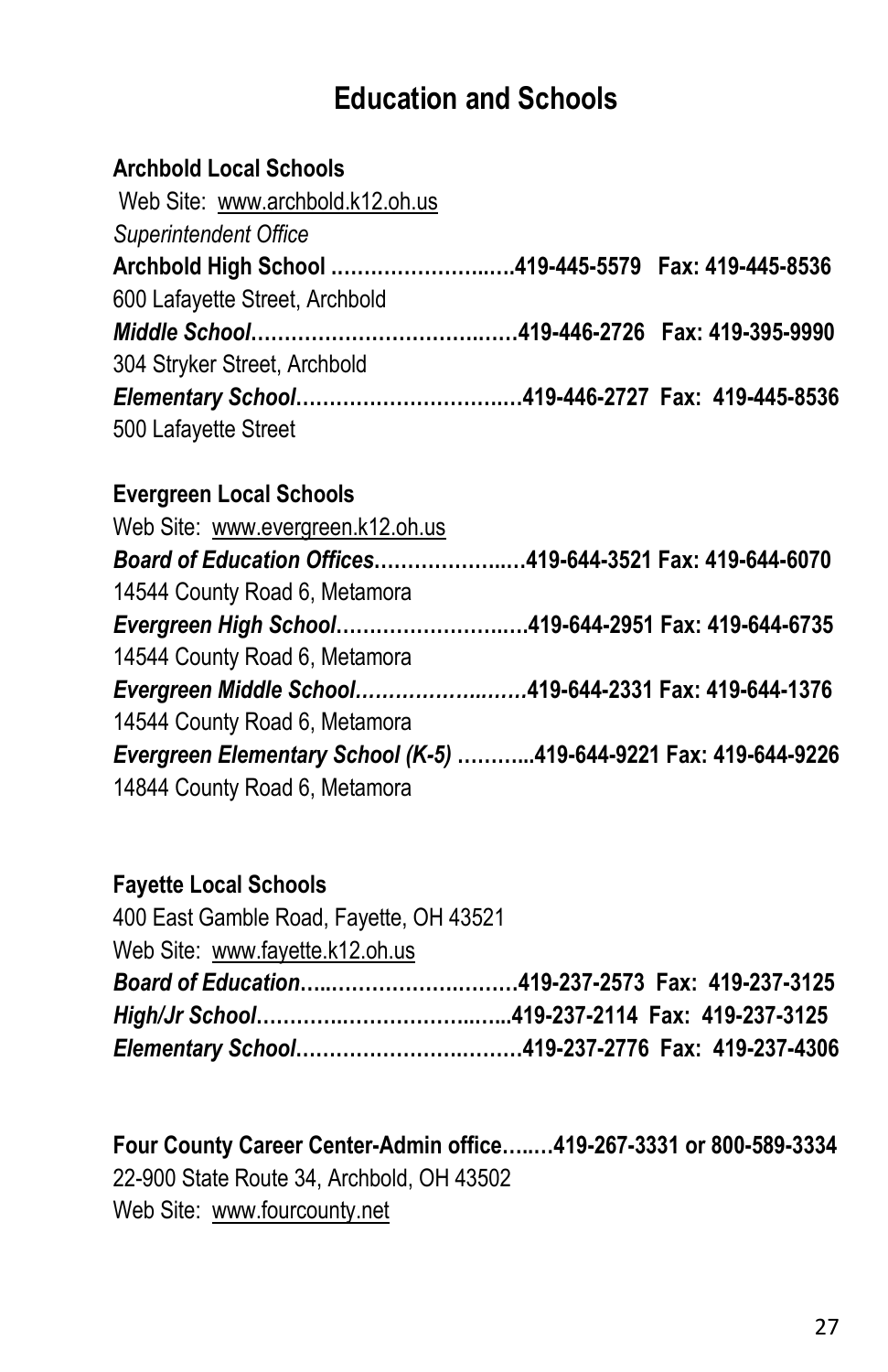#### **Four County Program for Hearing Impaired……………………..567-444-4800** *Northwest Ohio Educational Service Center…………….*..**Fax: 567-444-4802** 205 Nolan Parkway, Archbold, OH 43502

*Services: Special education program, signed exact English and various services for hearing handicapped children ages birth to 3 (home intervention ages 3-22)*

**Graduation, Reality & Dual Role Skills (GRADS)…….………....800-589-3334** *Four County Career Center* **………………………………….Fax: 419-267-2345** 22-900 State Route 34, Archbold, OH 43502 Web Site: [www.fourcounty.net](http://www.fourcounty.net/) *Services: Education regarding parenting skills, economic independence and* 

*pregnancy, help participants remain in school through graduation, practice positive health care, practical parenting and child development skills.*

**Holy Trinity School (PreK-8) All Offices………………………..……..……...419-644-4014 Fax: 419-644-2159** 2639 US 20, Swanton, OH 43558 Web Site: [www.m](http://www.school-sjl@defnet.com)yholytrinityschool.com

**Northwest Ohio Educational Service Center Administrative Offices………………….……567-444-4800 Fax: 567-444-4801** 205 Nolan Parkway, PO Box 250, Archbold, OH 43502 Web Site: [www.nwoesc.k12.oh.us](http://www.nwoesc.k12.oh.us/)

**Pettisville Local Schools** *All offices* **…………….…..…………….….…..419-446-2705 Fax: 419-445-2992**  232 Summit, Pettisville, OH 43553 Web Site: [www.blackbirds.pettisville.k12.oh.us](http://www.blackbirds.pettisville.k12.oh.us/)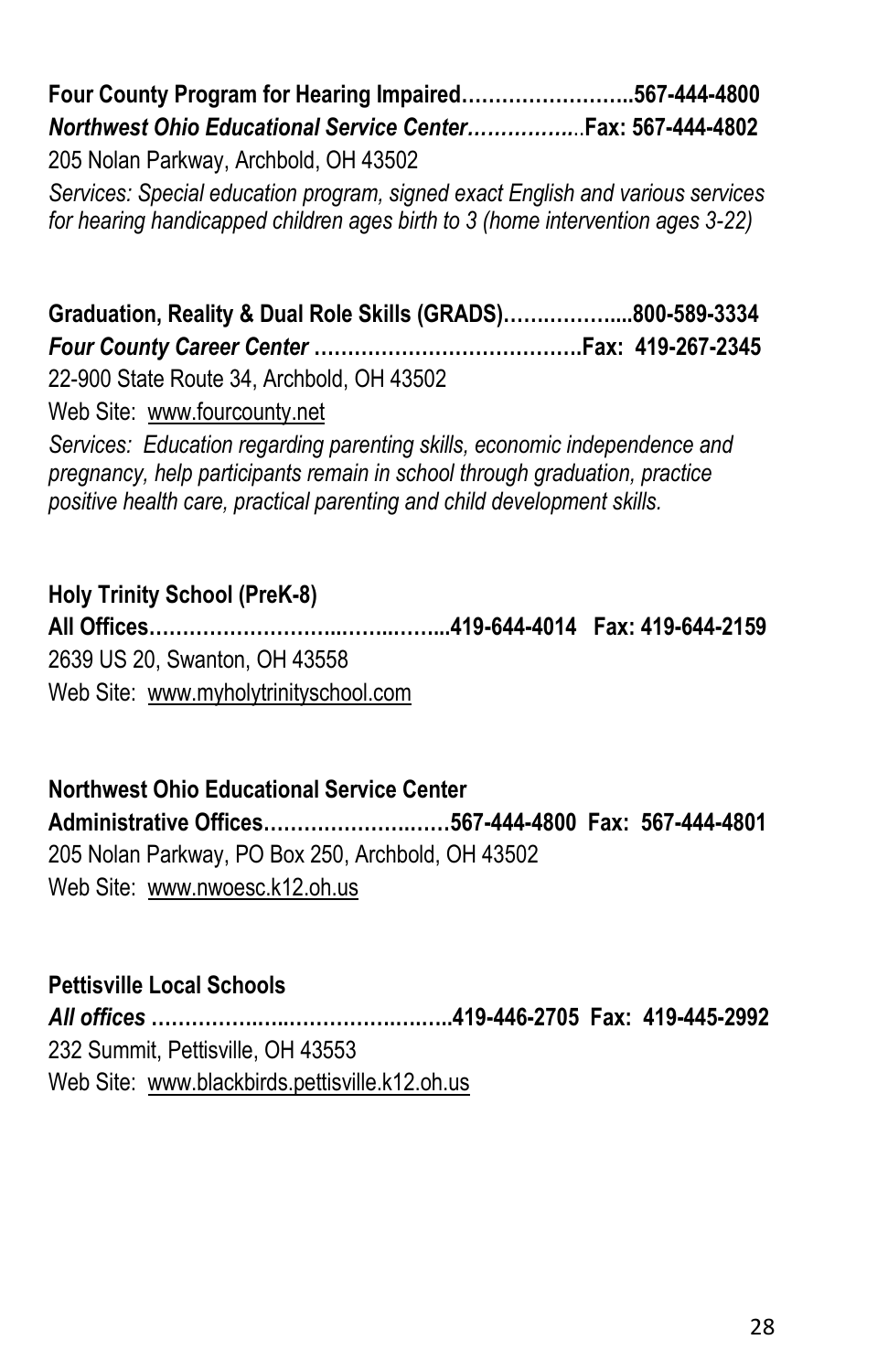| <b>Pike-Delta-York Local Schools</b>                     |  |  |
|----------------------------------------------------------|--|--|
| Board of Education Offices419-822-3391 Fax: 419-822-4478 |  |  |
| 504 Fernwood Street                                      |  |  |
| Web Site: www.pdy.k12.oh.us                              |  |  |
|                                                          |  |  |
| 605 Taylor Street, Delta, OH                             |  |  |
|                                                          |  |  |
| 1101 Panther Pride Drive                                 |  |  |
|                                                          |  |  |
| 1099 Panther Pride Drive                                 |  |  |

#### **St. Richard Catholic School (PreK-8) All Offices………………….…..……………...419-826-5041 Fax: 419-826-7256** 333 Brookside Drive, Swanton, OH 43558 Web Site: www.saintrichard.org

| <b>Wauseon Exempted Village</b>                                  |  |  |
|------------------------------------------------------------------|--|--|
|                                                                  |  |  |
| 26 South Fulton Street, Wauseon                                  |  |  |
| Web Site: www.wauseon.k12.oh.us                                  |  |  |
|                                                                  |  |  |
| 840 Parkview, Wauseon                                            |  |  |
| Middle School (Grades 6-8)419-335-2701 Fax: 419-335-0045         |  |  |
| 940 East Oak Street                                              |  |  |
| Wauseon Elementary (Grades 3-5)419-335-6581    Fax: 419-335-0045 |  |  |
| 940 East Oak Street                                              |  |  |
| Wauseon Primary (Grades K-2) 419-335-4000 Fax: 419-335-4003      |  |  |
| 940 East Leggett Street                                          |  |  |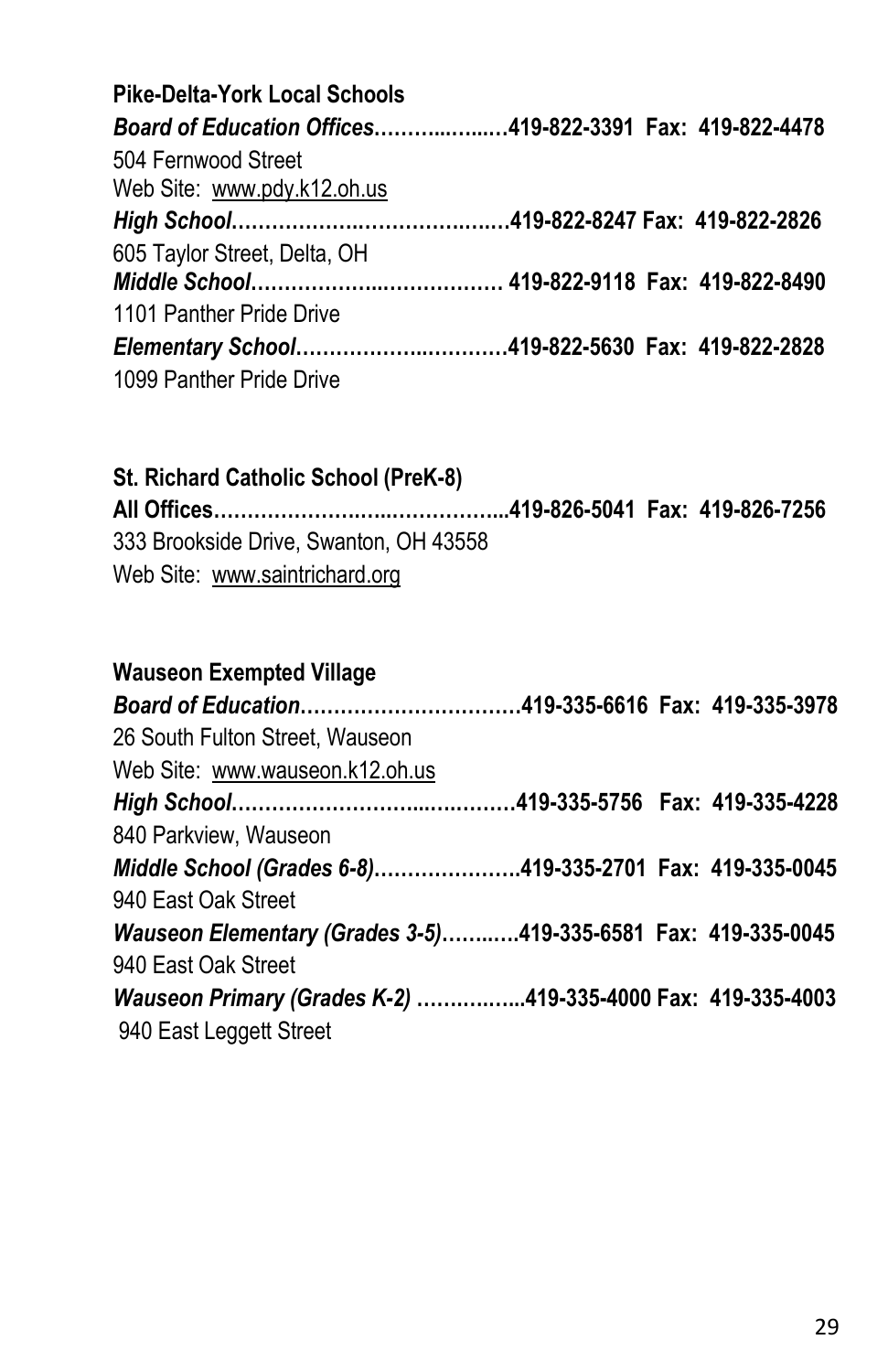# **Preschools and Child Care Centers**

| 1933 East Second Street, Defiance, OH 43512                                                                                                                                          |  |
|--------------------------------------------------------------------------------------------------------------------------------------------------------------------------------------|--|
| Northwest Ohio Educational Service Center (NWOESCS) 567-444-4800<br>Archbold, Fayette, Pettisville, Pike-Delta-York, Swanton Schools                                                 |  |
| Archbold:<br>200 West Beech Street, Archbold, OH 43502                                                                                                                               |  |
| 22881 Monroe Street, Archbold, OH 43502<br>Website: http://saintjamespreschool.yolasite.com/                                                                                         |  |
| 700 South Defiance, Archbold OH 43502<br>Website: http://stjohnsarchbold.org/preschool.php                                                                                           |  |
| 300 Short Buehrer, Archbold OH 43502                                                                                                                                                 |  |
| Berkey:<br>Little Learners Discovery Center419-829-0892 or 419-644-4191<br>Daycare & Preschool, 1145 Sylvania Avenue, Berkey, OH 43504<br>Website: littlelearnersdiscoverycenter.net |  |
| Delta:<br>101 Northwood, Delta<br>Web Site: http://deltaumc.webs.com/sunny-day-preschool                                                                                             |  |
| Fayette:<br>25070 County Road L, Fayette                                                                                                                                             |  |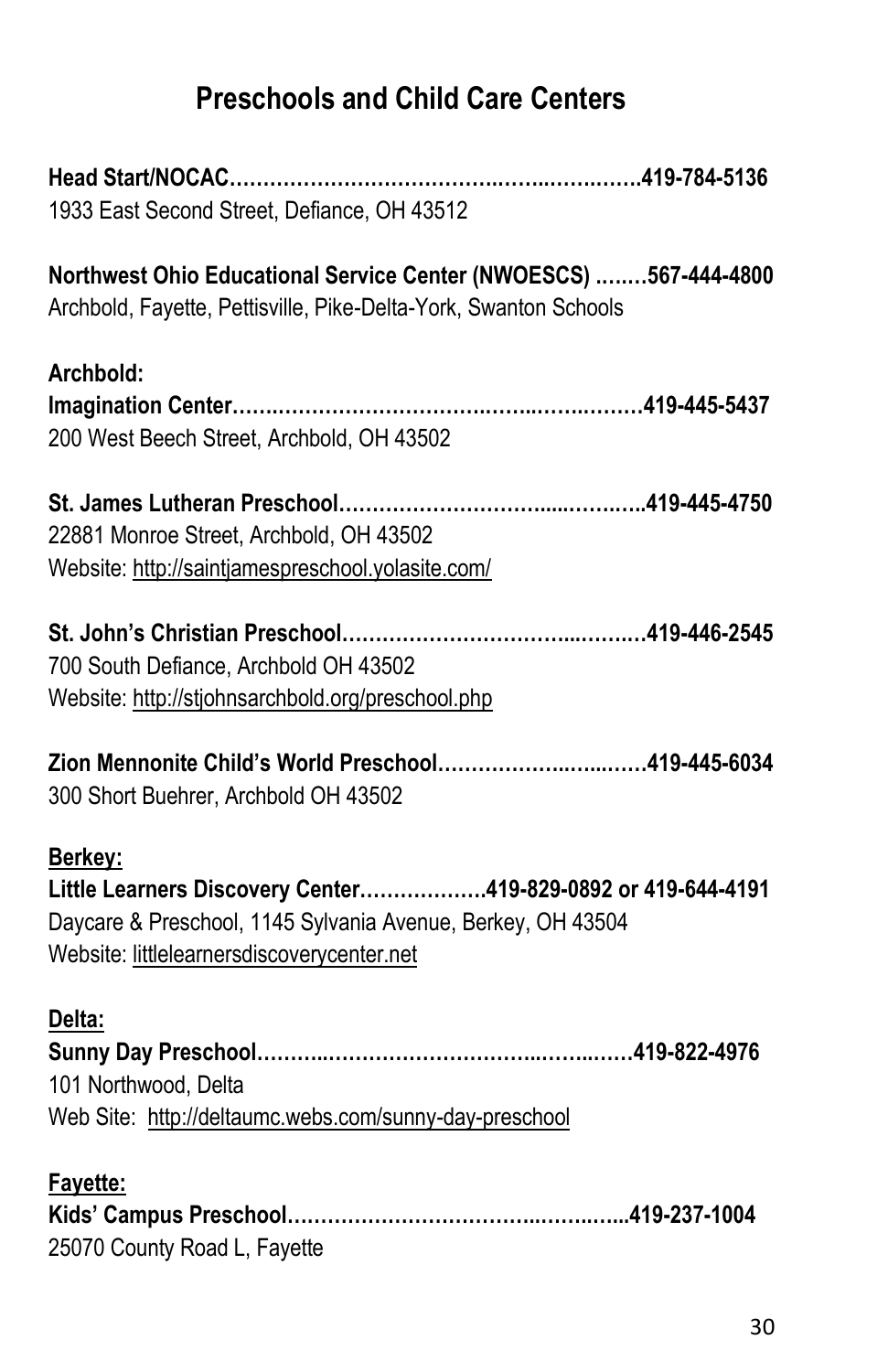| <b>Pettisville:</b><br>Pettisville Christian Preschool 419-445-7186 or 419-591-6279<br>PO Box 53037, 19055 County Roads D & 19, Pettisville |
|---------------------------------------------------------------------------------------------------------------------------------------------|
| Swanton:                                                                                                                                    |
| 2639 US 20, Swanton                                                                                                                         |
| 2041 Airport Highway, Swanton                                                                                                               |
| 333 Brookside Drive, Swanton                                                                                                                |
| Wauseon:<br>841 North Shoop Avenue, Wauseon                                                                                                 |
| Website: http://www.emmauslutheranchurch.com/index_files/Preschool.htm                                                                      |
| 700 West Elm Street, Wauseon                                                                                                                |
| 831 West Linfoot Street, Wauseon<br>Website: http://www.northclinton.org/preschool                                                          |
| 398 South Shoop Avenue, Wauseon<br>Website: https://sites.google.com/site/wauseontlcchildcare/                                              |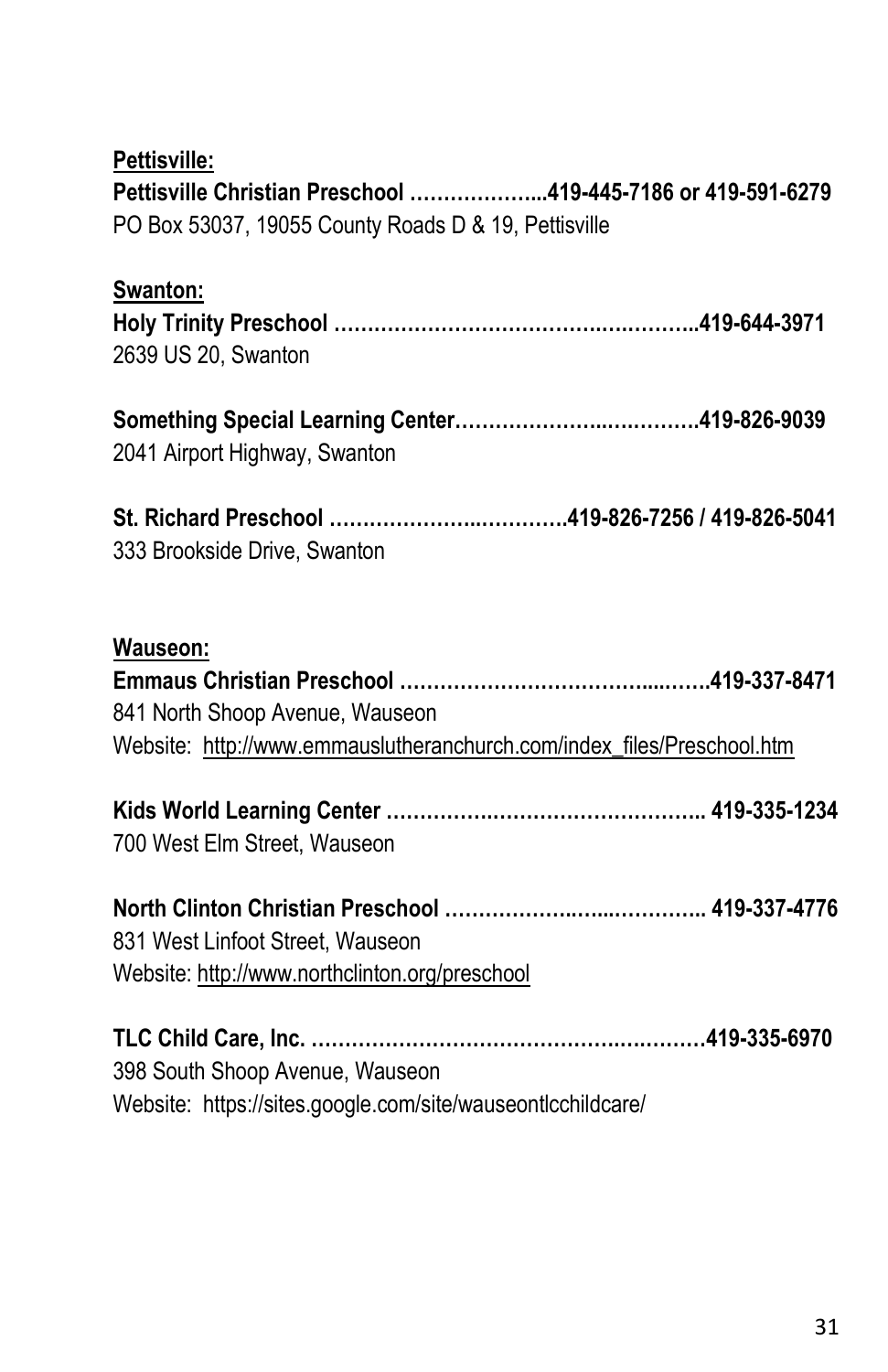# **Fulton County Public Library**

| 205 Stryker Street, Archbold, OH 43502 Fax: 419-446-2142<br>Web Site: Archboldlibrary.org |                   |
|-------------------------------------------------------------------------------------------|-------------------|
|                                                                                           |                   |
| 402 East Main Street, Delta, OH 43515<br>Web Site: Deltapubliclibrary.com                 | Fax: 419-822-5310 |
|                                                                                           |                   |
| 253 Maple, Metamora, OH 43540<br>Web Site: Evergreencommunitylibrary.org                  | Fax: 419-644-5778 |
|                                                                                           |                   |
| 301 North Eagle, Fayette, OH 43521<br>Web Site: Fayette-nml.org                           | Fax: 419-237-2002 |
|                                                                                           |                   |
| 305 Chestnut, Swanton, OH 43558<br>Web Site: Swanton.lib.oh.us                            | Fax: 419-826-1020 |
|                                                                                           |                   |
| 117 East Elm Street, Wauseon, OH 43567 Fax: 419-335-0642                                  |                   |

Web Site: Wauseonlibrary.org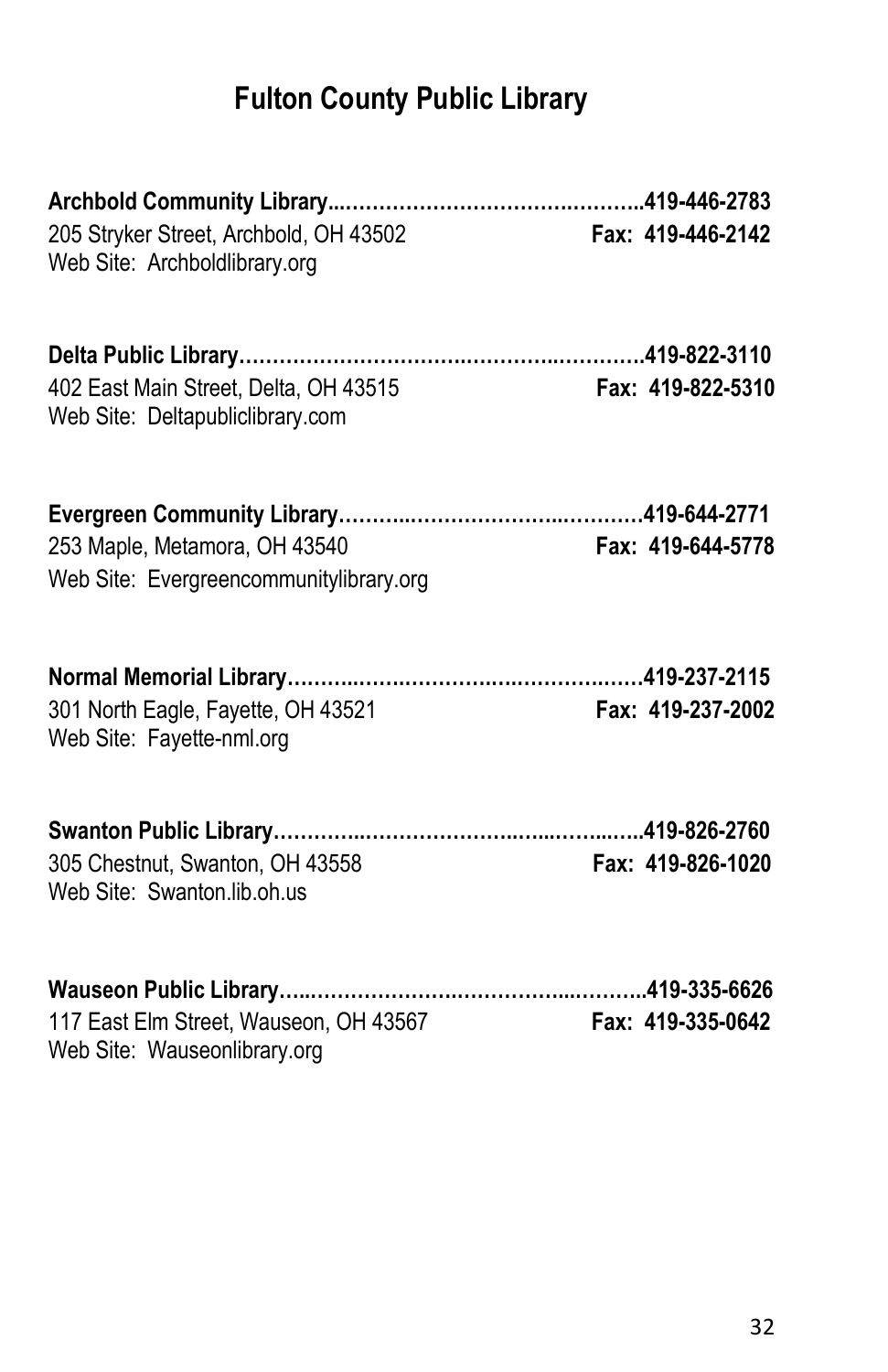# **Fulton County Physicians, Pharmacies, Urgent Cares, Clinics and Hospitals**

## **Pharmacies:**

| Archbold:              |  |
|------------------------|--|
|                        |  |
|                        |  |
|                        |  |
|                        |  |
| Delta:                 |  |
|                        |  |
| 702 Main Street, Delta |  |
| Swanton:               |  |
|                        |  |
|                        |  |
|                        |  |
|                        |  |
| Wauseon:               |  |
|                        |  |
|                        |  |
|                        |  |
|                        |  |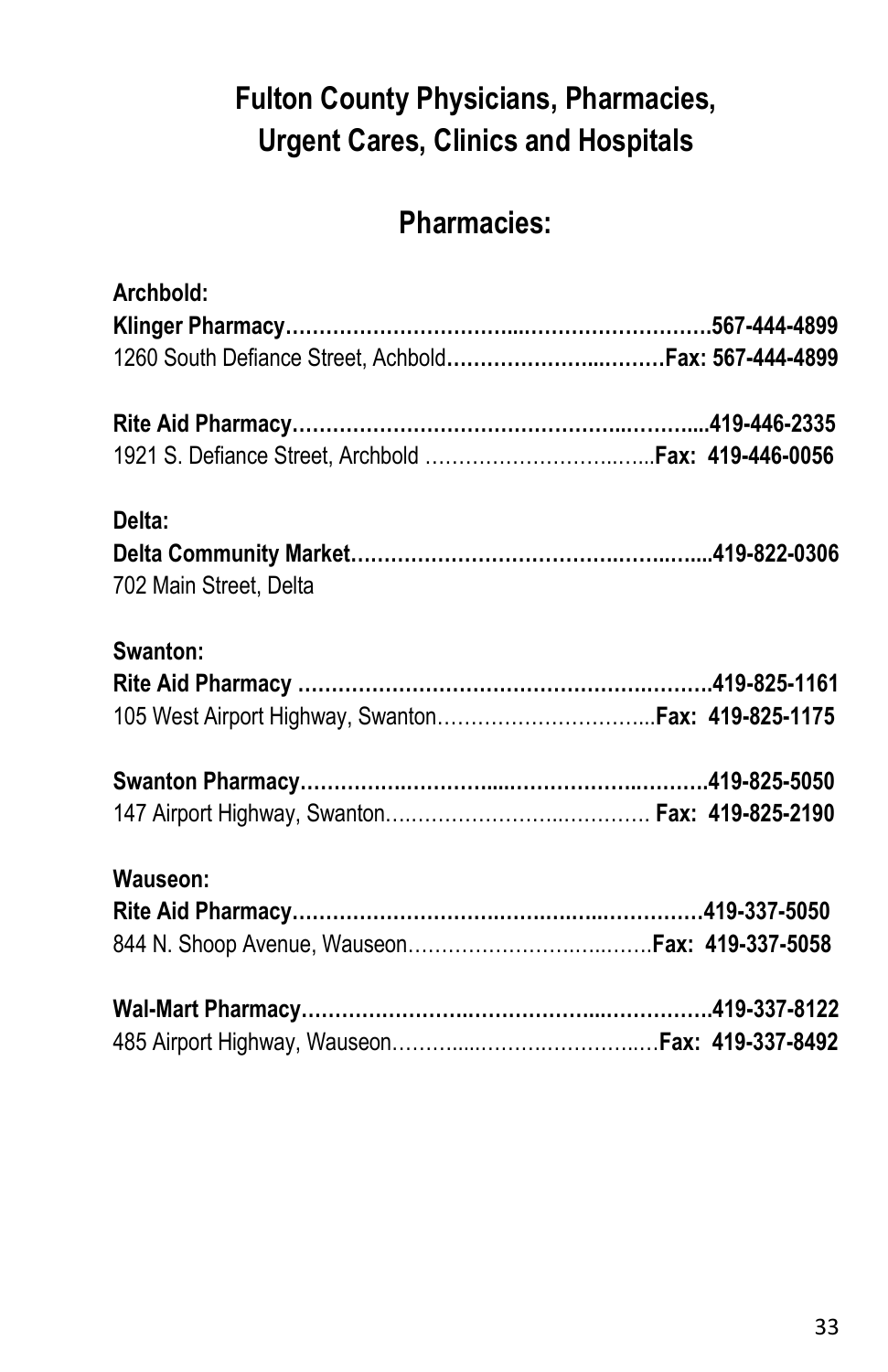## **Area Hospitals:**

**Fulton County Health Center …………………………………….…..419-335-2015** Website: [www.fultoncountyhealthcenter.org](http://www.fultoncountyhealthcenter.org/) 725 South Shoop Avenue, Wauseon, OH 43567

**Bryan Community Hospital ……………………………..……….…..419-636-1131** Website: [www.chwhospital.com](http://www.chwhospital.com/) 433 West High Street, Bryan, OH 43506

**Henry County Hospital…...………………….…….419-592-4015 & 800-569-7948** Website: [www.henrycountyhospital.org](http://www.henrycountyhospital.org/) 11600 East Riverview Avenue, Napoleon, OH 43545

**Toledo Children's Hospital……………….....……419-291-4000 & 866-865-4677** 2142 North Cove Boulevard, Toledo, OH 43606

**St. Vincent Mercy Children's Hospital …………………..…..…….877-251-5437** 2222 Cherry Street, Toledo, OH 43608-2801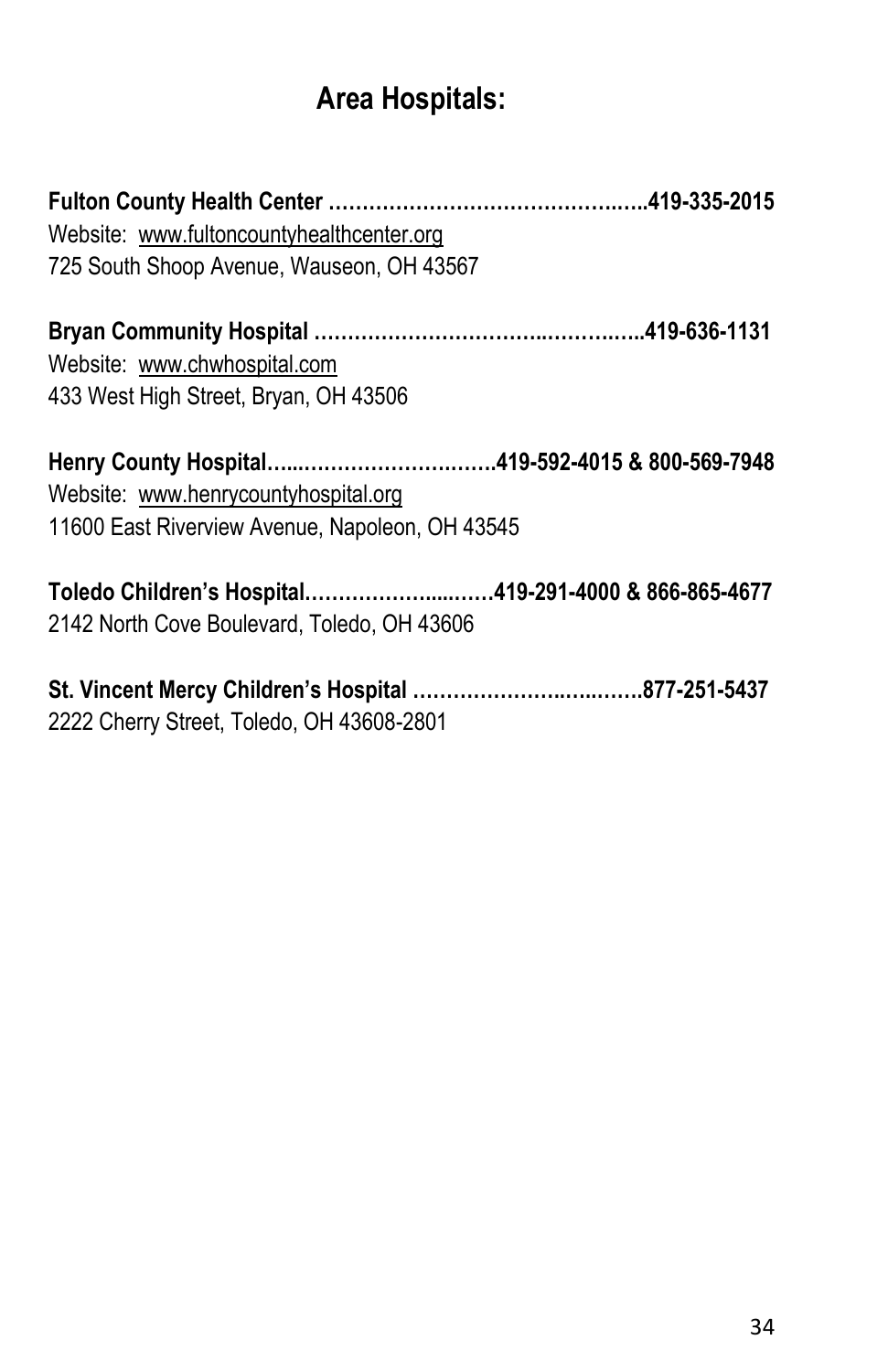## **Clinic/Urgent Care:**

**Free Clinic of Fulton County…………………..……………………..419-337-0915** Clinics are generally held one evening a week at the medical office building of the Fulton County Health Center. Call for appointment

**Fulton County Health Center Fast Track.…419-335-2015 / Fax: 419-337-5393** 725 South Shoop, Wauseon OH 43567 Hours: Monday – Friday 6 – 12 AM Saturday/Sunday 4 PM – 12 AM

**Parkview First Care Walk-in Clinic……………………….………….419-445-2015** 121 Westfield Drive, Suite 4, Archbold, OH 43502 Website: www.parkview.com/firstcare Hours: Monday – Saturday 10AM – 8 PM

**Urgent Care of Wauseon……………………..419-335-4600 / Fax: 419-335-4900** 1190 North Shoop Avenue, Wauseon, OH 43567 Website: [www.ucofwauseon.com](http://www.ucofwauseon.com/) Hours: Monday – Friday 10AM – 10 PM Saturday/Sunday NOON – 10 PM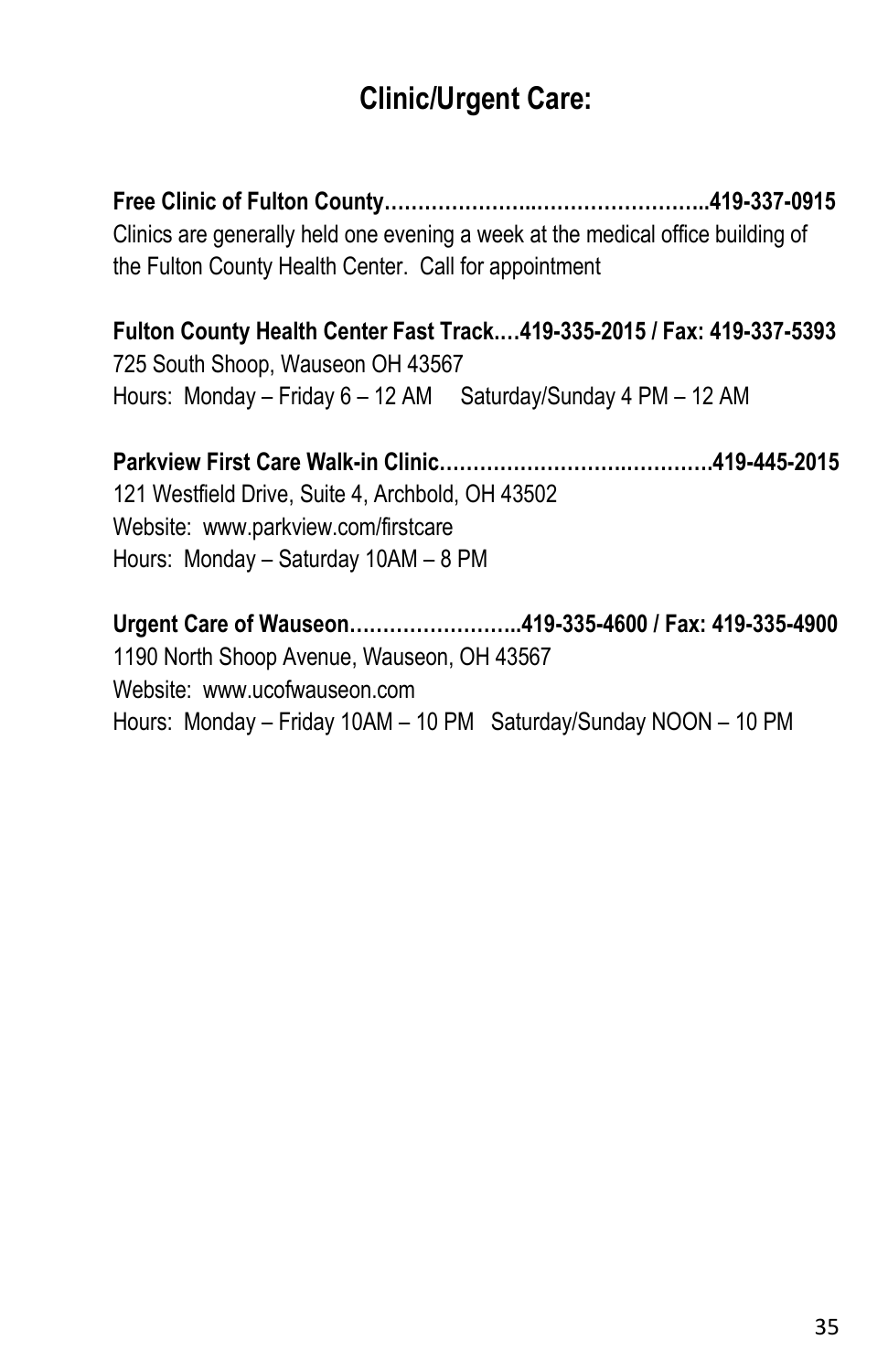## **Physicians:**

#### **Archbold:**

**Parkview Physicians Group Archbold …………………….….…419-445-2015** 121 Westfield Drive, Archbold, OH 43502……………...……**Fax: 419-445-8102** Family Practice -- Eric Lehman MD; Keith Lehman MD; Caryn Theobald MD; Rick Yoder MD; Carolyn Badenhop NP

#### **Delta:**

| Family Practice - Annie Steck MD; Dexter Phillips MD; Susan Murry, CNP |  |
|------------------------------------------------------------------------|--|

**Delta Clinic ……………………………………………….………….….419-822-3771** 101 Adrian Street, Delta, OH 43515 …………………..………**Fax: 419-822-3759** Family Practice – Joseph Steurnagel MD

#### **Fayette:**

| 124 W. Main St. P.O. Box 369, Fayette, OH 43521Fax: 419-237-2671 |  |
|------------------------------------------------------------------|--|
| Family Practice: Jennifer Schweitzer-Ahmed, M.D.                 |  |

#### **Metamora:**

| Family Practice: John Evanoff, MD |  |
|-----------------------------------|--|

#### **Swanton:**

**Mercy Primary Care Associates/Swanton………………………….419-825-5151**  1 Turtle Creek Circle, Ste. F, Swanton, OH 43558…………...**Fax: 419-825-5901** Family Practice: Mark Cockley, MD; Christina Mitchem-Walter, MD; Adhineta Sudnagunta, MD; Kristin Martin, CNP; Angela Boudouris-Powers CNP; Tracey Hinkle, CNP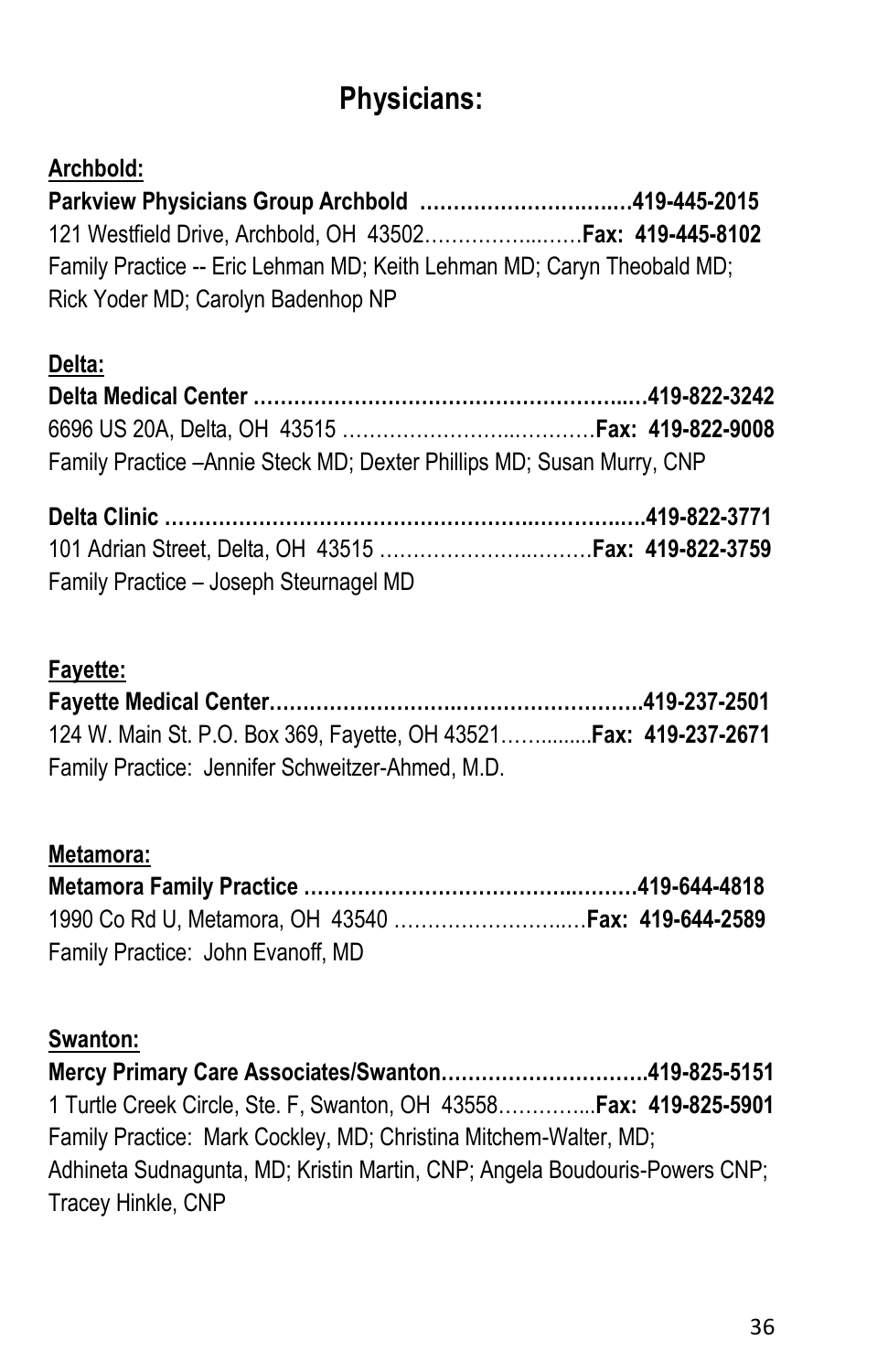**Wauseon:**

**Fulton County OB/GYN……………………………………….……….419-335-6377**  725 South Shoop Avenue, Wauseon, OH 43567 ………..…..**Fax: 419-335-6807** Sema Fofung, DO

**Parkview Physicians Group Wauseon……………………..………419-335-7921** 495 S. Shoop Ave., PO Box 418, Wauseon, OH 43567..…...**Fax: 419-337-5988** Family Practice: Jana Bourn MD; Kenton Kamp MD

**Hagerman Family Physicians…………………….….………….….419-335-0351** 128 Depot Street, Wauseon, OH 43567……………..……….**Fax: 419-335-0397** Family Practice: Kim Hagerman MD

**Morenci Medical Associates.……........419-335-2811 (Morenci 517-458-6848)** 137 S. Fulton St., Wauseon, OH 43567……………….....……**Fax: 419-335-3388** Family Practice: Shivaprasad Shetty MD

**Parkview Physicians Group Wauseon……………..………………419-335-0215 ……………………………………………………………..……….Fax: 419-335-0379** 725 S. Shoop Avenue @Medical Office Bldg, Suite G02 Wauseon, OH 43567 Family Practice: Anthony Uribes MD; Nicole Young PA; James Zimmerman MD

**West Ohio Family Physicians….…….………………………..…….419-335-3242** 735 South Shoop Avenue, Wauseon, OH 43567.……………..**Fax: 419-335-3222** Family Practice: Richard Grieser MD; Marissa Baus,NP; Billie Denton-Miller NP; Tiffany Siegel NP

**West Ohio Pediatrics……………………………………….………….419-335-3333**  725 S. Shoop Ave., Wauseon, OH 43567…………….….……**.Fax: 419-337-7845** Pediatrician: Christopher Meyer MD; Kelly G. Routhier, FNP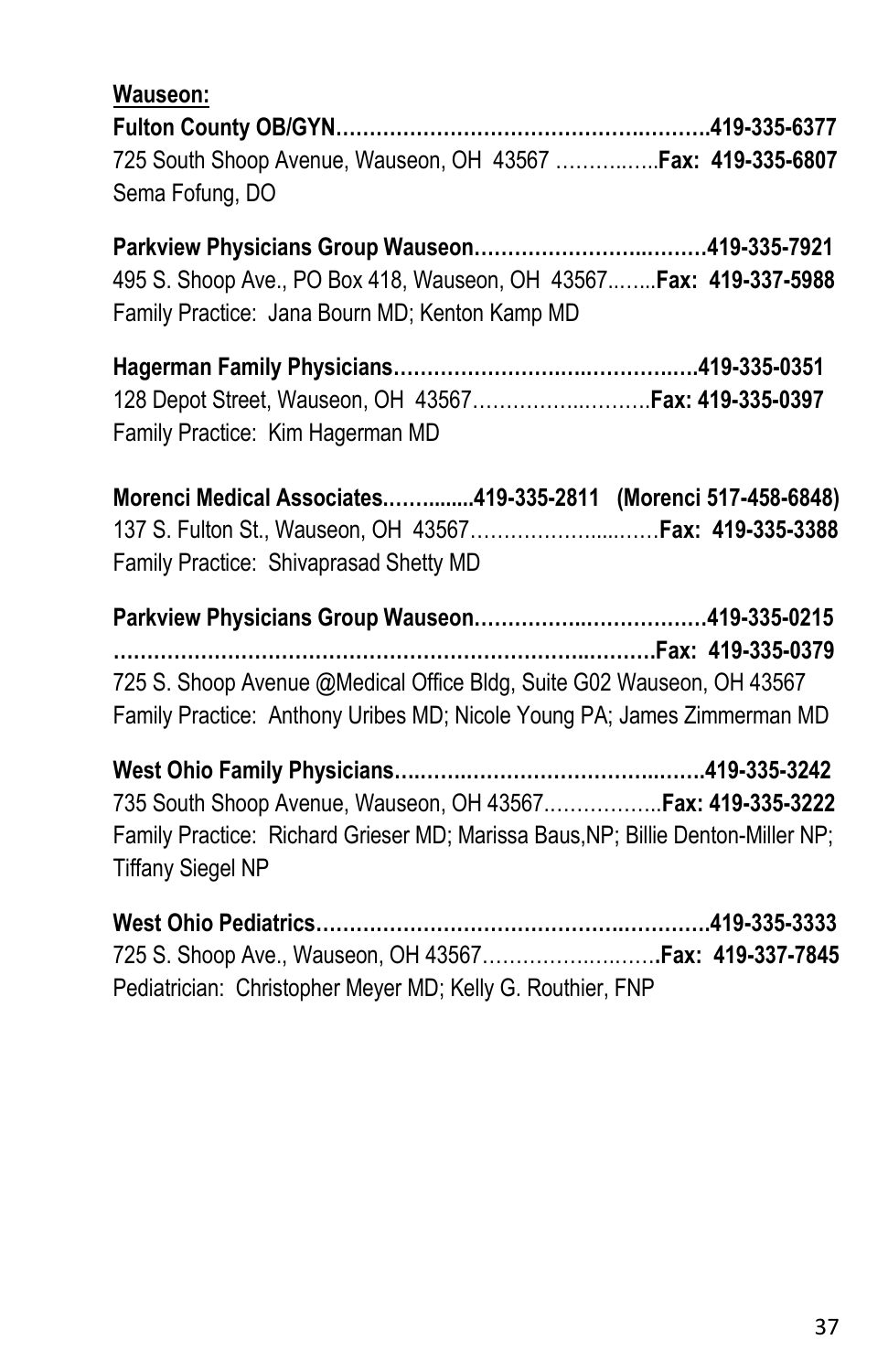## **Fun Places for families:**

**Fossil Park** 5705 Centennial Road, Sylvania, Ohio 43560 http://www.olanderpark.com/pages/Fossil.htm Search for these world-renowned fossils in an ADA accessible 5 acre rock quarry in a safe and controlled environment. FREE

**Harrison Lake State Park**, 26246 Harrison Lake Road, Fayette, OH 43521 http://parks.ohiodnr.gov/harrisonlake 142 acre park offering swimming, fishing, trails, play areas & a campground.

**[Field of Dreams Drive In](http://www.fieldofdreamsdrivein.com/)………………………………………………419-966-2988** V602 County Road 6, Liberty Center, Ohio 43532**……………...……877-343-5334** [www.fieldofdreamsdrivein.com](http://www.fieldofdreamsdrivein.com/)

**Spangler Candy Tours,** 400 N. Portland St., Bryan, OH 43506 Factory tour- see Dum-Dum suckers being made Winter: Wednesday thru Friday 10am - 3pm [Holiday Hours](http://www.spanglercandy.com/about-us/tour-store-museum-holiday-hours) Summer: Monday thru Friday 10am - 3pm \*\* Closed - July 3, 2015 \* Last Trolley leaves at 2:30 \* Large groups can call for an appointment time

**Historic Sauder Village………………………………………….…….419-446-2541** 22611 OH-2, Archbold, OH 43502 http://www.saudervillage.org Free admission for children on Sunday ages 16 & under with adult paid admission. Children under 5 free

**The Centre**, Adrian Michigan**…………………………….…………….517-263-6232** Provides families and children the opportunity to Bounce, Climb, Splash and swim as they visit each of the park's four major areas admission fee is \$6.00.

**[577 Foundation](http://www.577foundation.org/) …………………………………………………………419-872-0305** 577 East Front St., Perrysburg, Ohio 43551 [www.577foudation.org](http://www.577foudation.org/) Offers creative class ideas for all ages. You can also walk the grounds, [Virginia's Garden](http://www.577foundation.org/comeonin.asp#VG) is made especially for little ones.

| 2 Hippo Way, Toledo, Ohio 43609 www.toledozoo.org |  |
|---------------------------------------------------|--|
|                                                   |  |
| 1600 Albon Rd. Holland, OH 43528                  |  |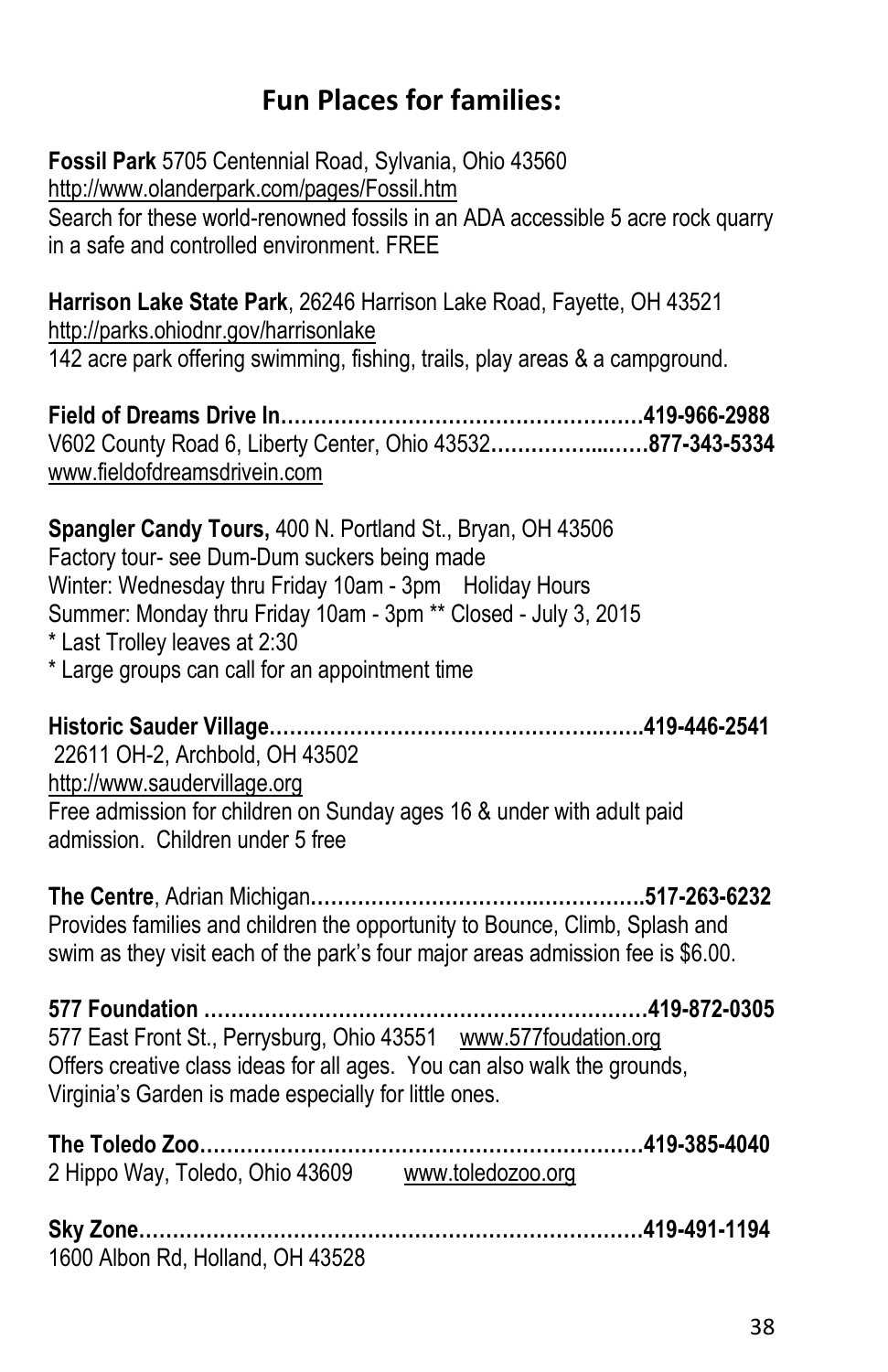| www.candninarhoat.com |  |
|-----------------------|--|

[www.sandpiperboat.com](http://www.sandpiperboat.com/)

Educational field trips and private parties in addition to the cruises open to the public. Reservations are required.

**[Imagination Station](http://imaginationstationtoledo.org/)…………………………………………………….419-244-2674** 1 Discovery Way, Toledo, Ohio 43604 [www.imaginationstationtoledo.org](http://www.imaginationstationtoledo.org/) A hands on science museum for children of all ages.

**[Toledo Firefighters Museum](http://www.toledofiremuseum.com/)………………………………………….419-478-3473** 918 Sylvania Ave, Toledo, Ohio 43612 [www.toledofiremuseum.com](http://www.toledofiremuseum.com/) Open on Saturdays from  $12 - 4$  pm {during the week by appointment only} in the old Number 18 fire house. It boasts a fire education center where kids can learn how to escape a fire, as well as a collection of old pumps, a ladder truck, and vintage uniforms

#### **[Toledo Mud Hens](http://web.minorleaguebaseball.com/index.jsp?sid=t512)** [www.mudhens.com](http://www.mudhens.com/)

Baseball Games are a Toledo tradition. Kids run the bases Sundays after the game and all weekend games also offer fireworks. You can join the [Muddy's](http://web.minorleaguebaseball.com/team4/page.jsp?ymd=20100301&content_id=8638792&vkey=team4_t512&fext=.jsp&sid=t512)  [Buddies Kids Club](http://web.minorleaguebaseball.com/team4/page.jsp?ymd=20100301&content_id=8638792&vkey=team4_t512&fext=.jsp&sid=t512) {FREE but quantities are limited} for special perks like ticket discounts.

#### **[Toledo Museum of Art](http://www.toledomuseum.org/)** [www.toledomuseum.org](http://www.toledomuseum.org/)

The museum offers art classes and the Family Center. Admission to the museum and Family Center activities are free, parking is \$5.

#### **[Valentine Theater](http://www.valentinetheatre.com/) Children's Program………………………….…419-242-3490**

410 Adams Street, Toledo, OH 43604

**[Toledo Symphony,](http://www.toledosymphony.com/)** Family Concert Series [www.toledosymphony.com](http://www.toledosymphony.com/)

#### **[Toledo Metroparks](http://www.metroparkstoledo.com/metro/)**

[www.metroparkstoledo.com/metro](http://www.metroparkstoledo.com/metro)

**[Toledo Walleye Hockey](http://www.toledowalleye.com/)………………………………………………..419-725-9255** [www.toledowalleye.com](http://www.toledowalleye.com/)

**[Ritter Planetarium](http://www.utoledo.edu/as/rpbo/index.html)…………………………………….………………..419-530-2650** Brooks Observatory at the University of Toledo [www.utoledo.edu/nsm/rpbo](http://www.utoledo.edu/nsm/rpbo) Public children's programs {for all ages} run each Saturday at 1:00 pm from September through May.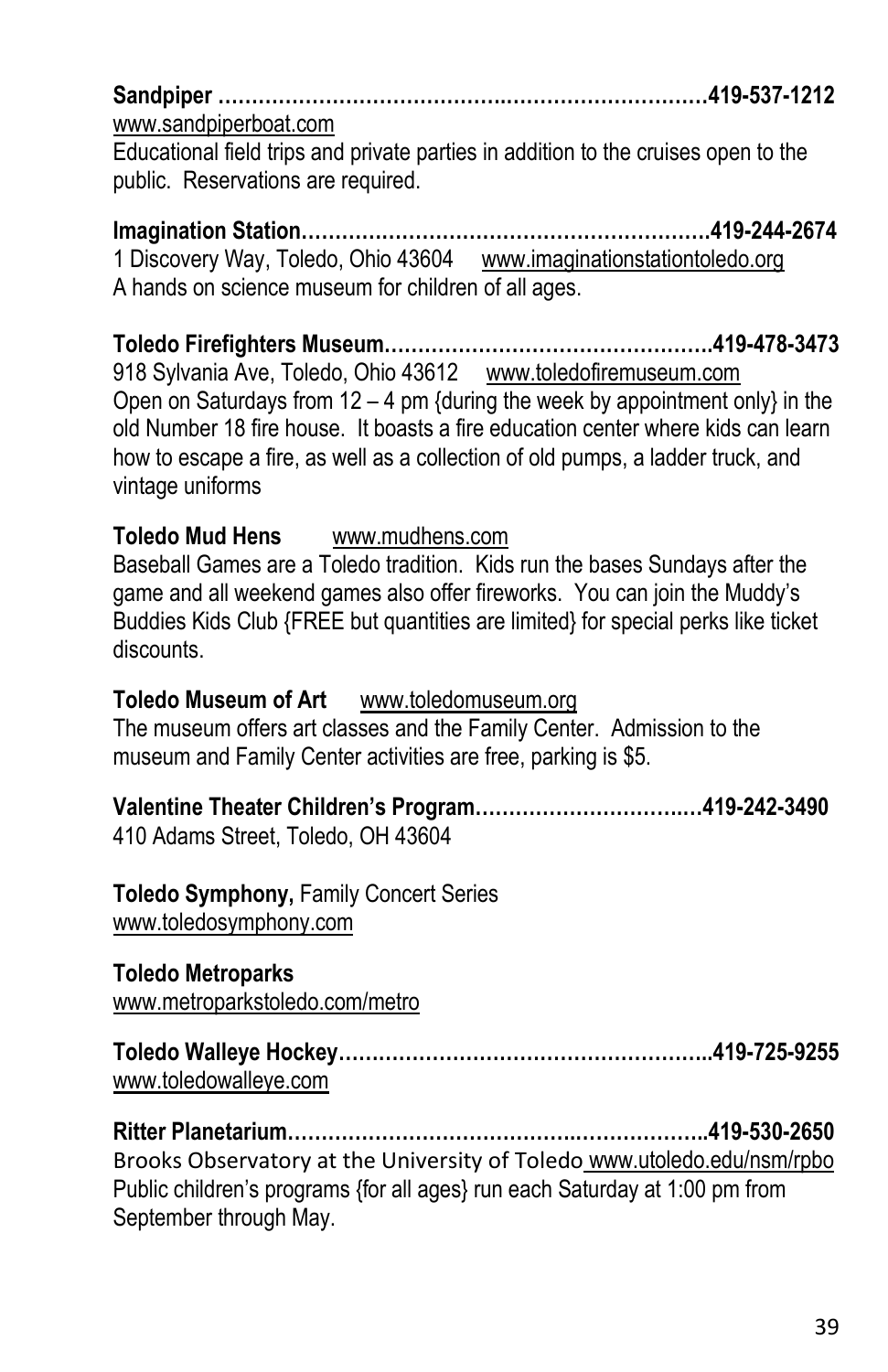#### **Providence Park** [in Grand Rapids, Ohio](http://www.metroparkstoledo.com/metro/parksandplaces/index.asp?page_id=527)

Offers Isaac Ludwig Grist Mill & Canal Boat rides, In addition to the canal experience, you will find a working limestone lock, characters in period attire, a general store, and Providence Dam to explore.

# **[Toledo Botanical Garden](http://www.toledogarden.org/) …………………………………………….419-536-5566**

[www.toledogarden.org/about-us](http://www.toledogarden.org/about-us)

They offer a summer education series for children ages 6 – 12 where they can explore classes on life as a pioneer, pottery, and other fun topics. Crosby Festival of the Arts in June

#### **Maumee [Bay State Park](http://www.dnr.state.oh.us/tabid/764/Default.aspx)** in Oregon, Ohio

#### **[Willis B Boyer](http://willisbboyer.org/index.html)**

A lake freighter retired in 1980, the ship was turned into the largest museum ship on the inland seas. Tours free for 10 and under

#### **[Toledo and Lake Erie Western Railway & Museum](http://tlew.org/)**,

Waterville is a must for train enthusiasts. You can board the Blue Bird for a 60 minute, 15 mile ride around northwest Ohio. All aboard!

**[Sylvania Playland](http://www.sylvaniaplayland.com/) ………………………………………………...……419-517-9094** [www.sylvaniaplayland.com](http://www.sylvaniaplayland.com/) Offers an indoor playground and inflatables

**[Butterfly House](http://butterfly-house.com/)**, 11455 Obee Road, Whitehouse, Ohio 43571**.......419-877-2733** From May until September learn about the lifecycle of the butterfly and surround yourself with over 100 different species of butterflies.

#### **Swimming and Recreational**

**Archbold**: 415 Walnut Street, Archbold **……………………………...419-445-2268** Public swimming during summer months-swimming lessons offered **Delta:** 511 Taylor Street, Delta, OH **…………………………………..419-822-3116** Public swimming during summer months; Swim team, swimming lessons **Sauder Heritage Inn**, Archbold Limited Indoor swimming pool Sunday – Thursday. **YMCA-Bryan**, 1 Faber Drive, Bryan, OH 43506……...**…………......419-636-6185 YMCA-Defiance**, 1599 Palmer Drive, Defiance, OH 43512 **…….....419-784-4747**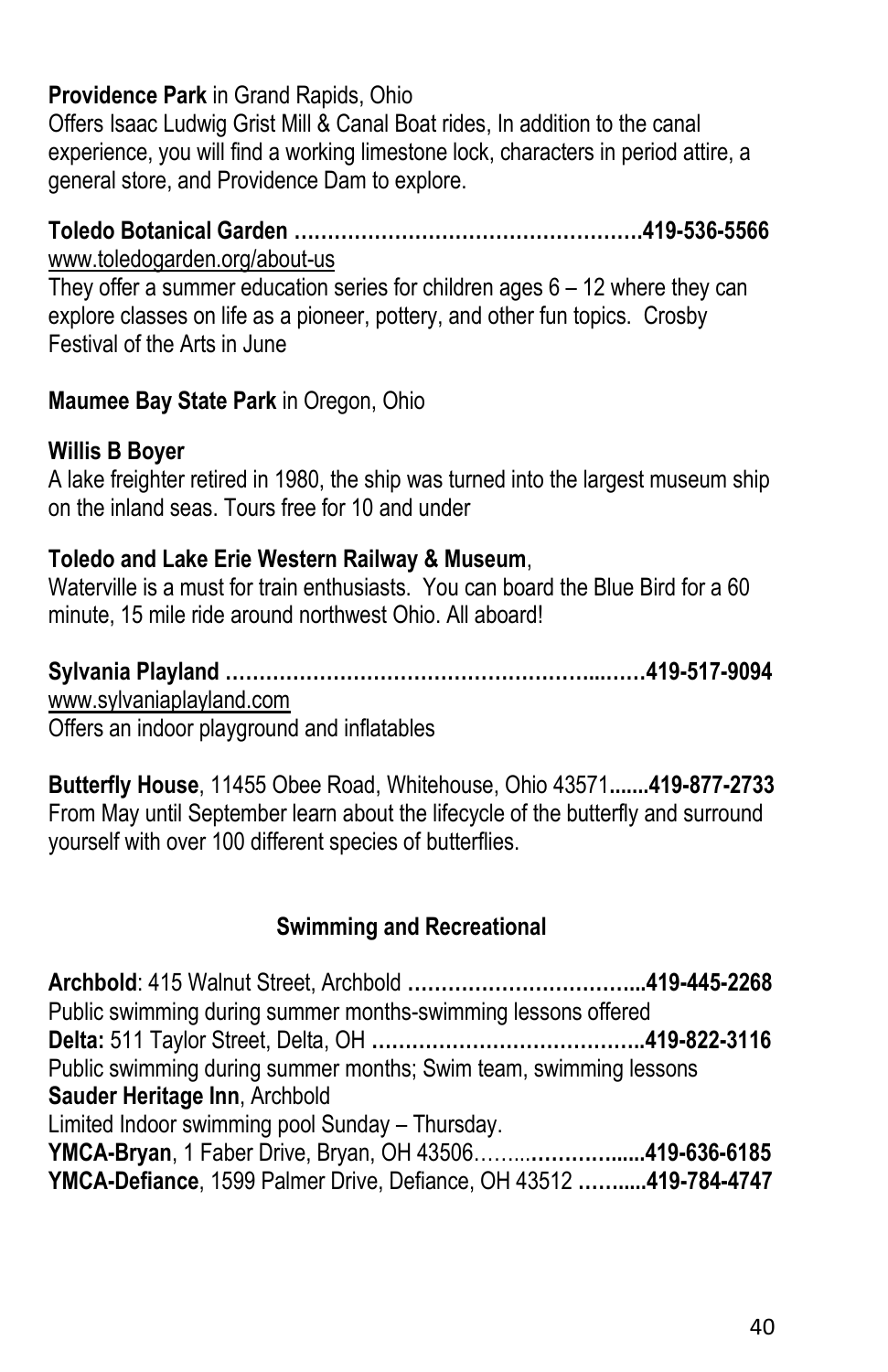# 2016 **Fulton County Resource Guide**

8<sup>th</sup> Edition A listing of agencies and organizations serving **Fulton County** 



**Help Me Grow-Northwest Ohio In Department of Houston**<br>ITHE CIYOW is dedicated to serving expectant parents, newborns, infants and toddlers so that children are able to start their school vears

healthy and ready to learn. Early Intervention is offered to identify and serve children under the age of three with developmental delays and disabilities. The Home Visiting Program is for expectant and new parents with information, support and encouragement they need through a voluntary, high quality home visiting service. Both of these services are in the home and provided free of charge. Call us at 419-337-4579 or 888-648-8732.



**Fulton County Job and Family Services** (FCJFS) provides the following services: Adult protection-Child protection-Child support case management-Disability assistance-Food Assistance (food stamps) - Medicaid-Subsidized

child care-Cash Assistance-Re-Entry Connection;

Call FCJFS at 419-337-0010

Mission/Vision: Providing the highest quality comprehensive services for our customers in order to assist them to independence. A safe, healthy, friendly community where social, spiritual, educational and economic opportunities exist for individuals and families.